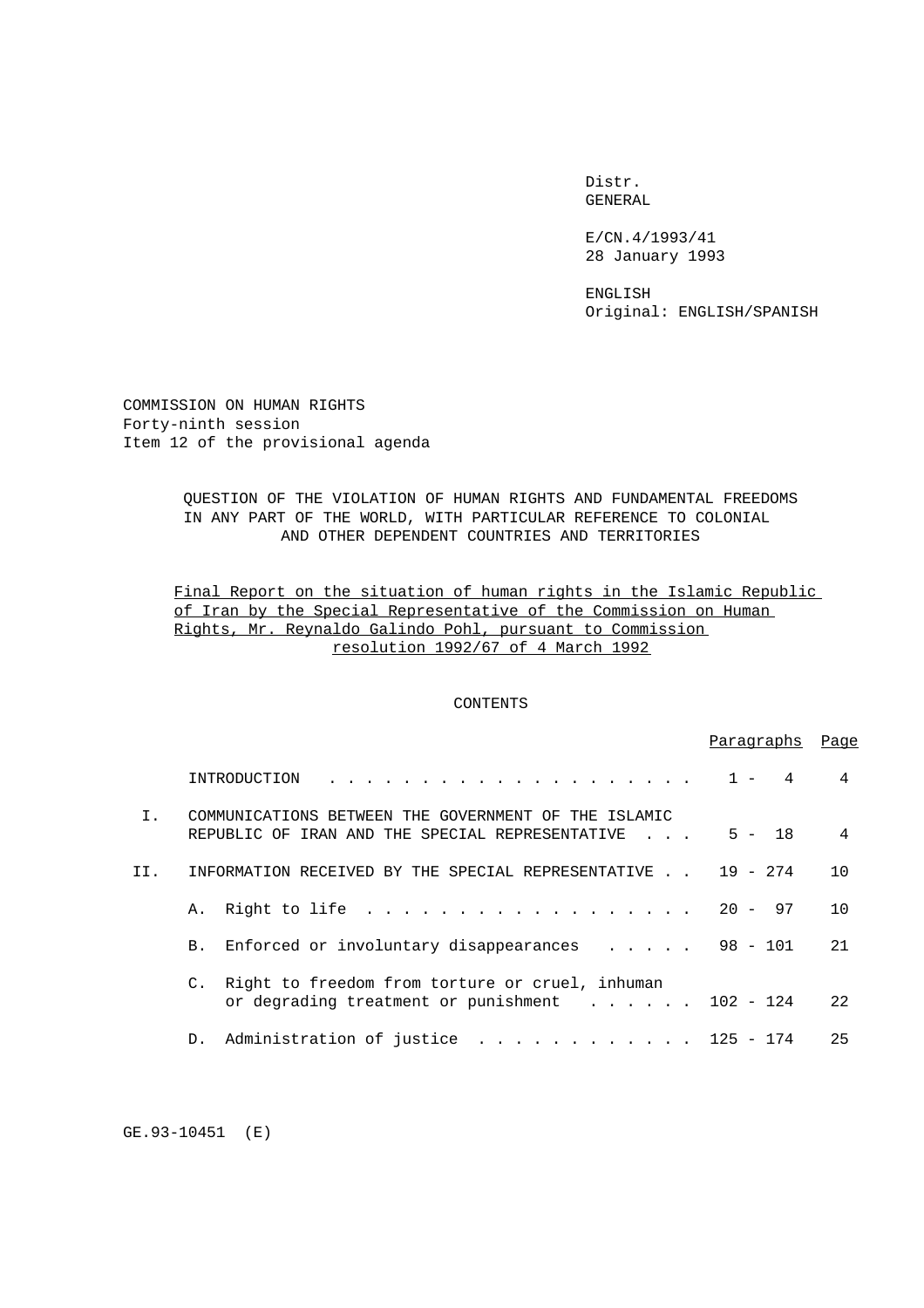# CONTENTS (continued)

|      |                |                                                                                        | Paragraphs  | Page |
|------|----------------|----------------------------------------------------------------------------------------|-------------|------|
|      | Ε.             | Freedom of expression, opinion and the press 175 - 188                                 |             | 34   |
|      | F.             | Political rights                                                                       | $189 - 195$ | 36   |
|      | G.             | Situation of women                                                                     | $196 - 206$ | 37   |
|      | Η.             | Right to work                                                                          | $207 - 209$ | 39   |
|      | Ι.             | Right to education                                                                     | $210 - 213$ | 39   |
|      | J.             | Right of everyone to own property $\ldots$                                             | $214 - 217$ | 39   |
|      | К.             | Freedom of religion and the situation of the<br>Baha'i community 218 - 257             |             | 40   |
|      | L.             | The events of 5 April 1992                                                             | $258 - 259$ | 46   |
|      | М.             | The war on drug traffic $\cdots$                                                       | 260         | 46   |
|      | Ν.             | The right to leave one's country and to return $261 - 263$                             |             | 47   |
|      | 0.             | The situation of children                                                              | $264 - 267$ | 47   |
|      | Ρ.             | Situation of refugees                                                                  | $268 - 272$ | 47   |
|      | Q.             | Victims of chemical-weapon attacks                                                     | $273 - 274$ | 48   |
| III. |                | CONSIDERATIONS AND OBSERVATIONS                                                        | $275 - 317$ | 49   |
|      | Α.             | General considerations                                                                 | $275 - 280$ | 49   |
|      | Β.             | The right to life $\ldots$                                                             | $281 - 286$ | 50   |
|      | $\mathsf{C}$ . | Torture and other cruel, inhuman or degrading<br>treatment or punishment               | 287 - 291   | 51   |
|      | D.             | The guarantees of due process of law 292 - 294                                         |             | 51   |
|      | Ε.             | The right to security $\ldots$                                                         | 295         | 52   |
|      | F.             | Freedom of expression, opinion and the press                                           | $296 - 300$ | 52   |
|      | G.             | Right of association                                                                   | $301 - 302$ | 53   |
|      | Η.             | Suspension of the activities of the International<br>Committee of the Red Cross (ICRC) | $303 - 307$ | 53   |
|      | Ι.             | Religious freedom and situation of the Baha'is                                         | $308 - 311$ | 54   |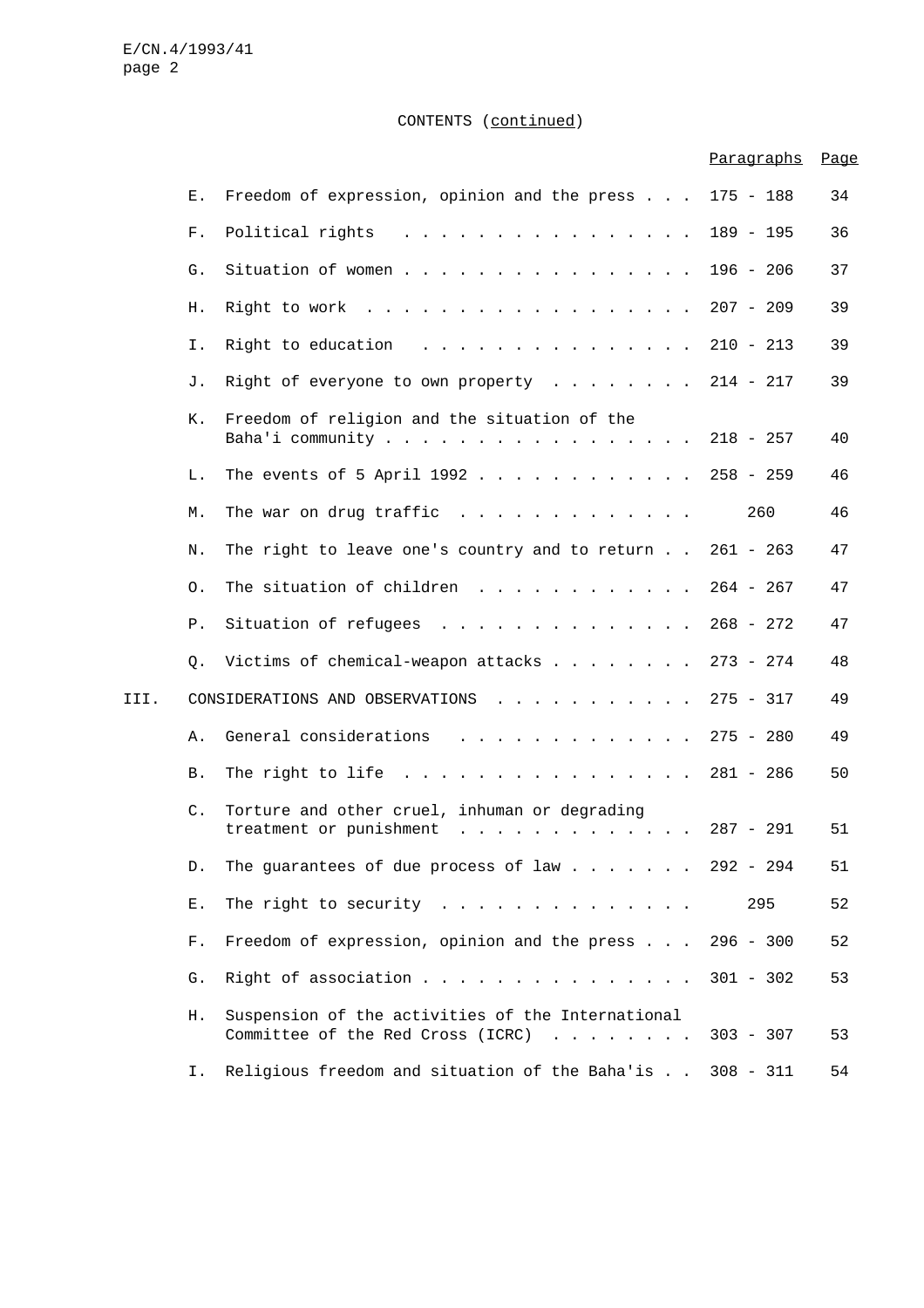# CONTENTS (continued)

|     |                                          | Paragraphs Page |    |
|-----|------------------------------------------|-----------------|----|
|     | J. Situation of women 312 - 313          |                 | 55 |
|     | K. Clemency measures                     | 314             | 56 |
|     | L. The problem of the refugees 315 - 317 |                 | 56 |
| IV. |                                          |                 | 56 |
| V.  | RECOMMENDATIONS 325 - 329                |                 | 58 |

# Annexes

|     | List of prisoners presented to the Government of the                                                    |    |
|-----|---------------------------------------------------------------------------------------------------------|----|
|     | Islamic Republic of Iran by the Special Representative                                                  |    |
|     | in a memorandum dated 25 September 1992 $\ldots$                                                        | 59 |
|     |                                                                                                         |    |
| II. | Letter from Mr. Amir Entezam, former Vice-Prime Minister                                                |    |
|     | and spokesman of the First Provisional Government of the                                                |    |
|     | Islamic Republic of Iran, to the Special Representative                                                 |    |
|     | of the Commission $\cdots$ , $\cdots$ , $\cdots$ , $\cdots$ , $\cdots$ , $\cdots$ , $\cdots$ , $\cdots$ | 66 |
|     |                                                                                                         |    |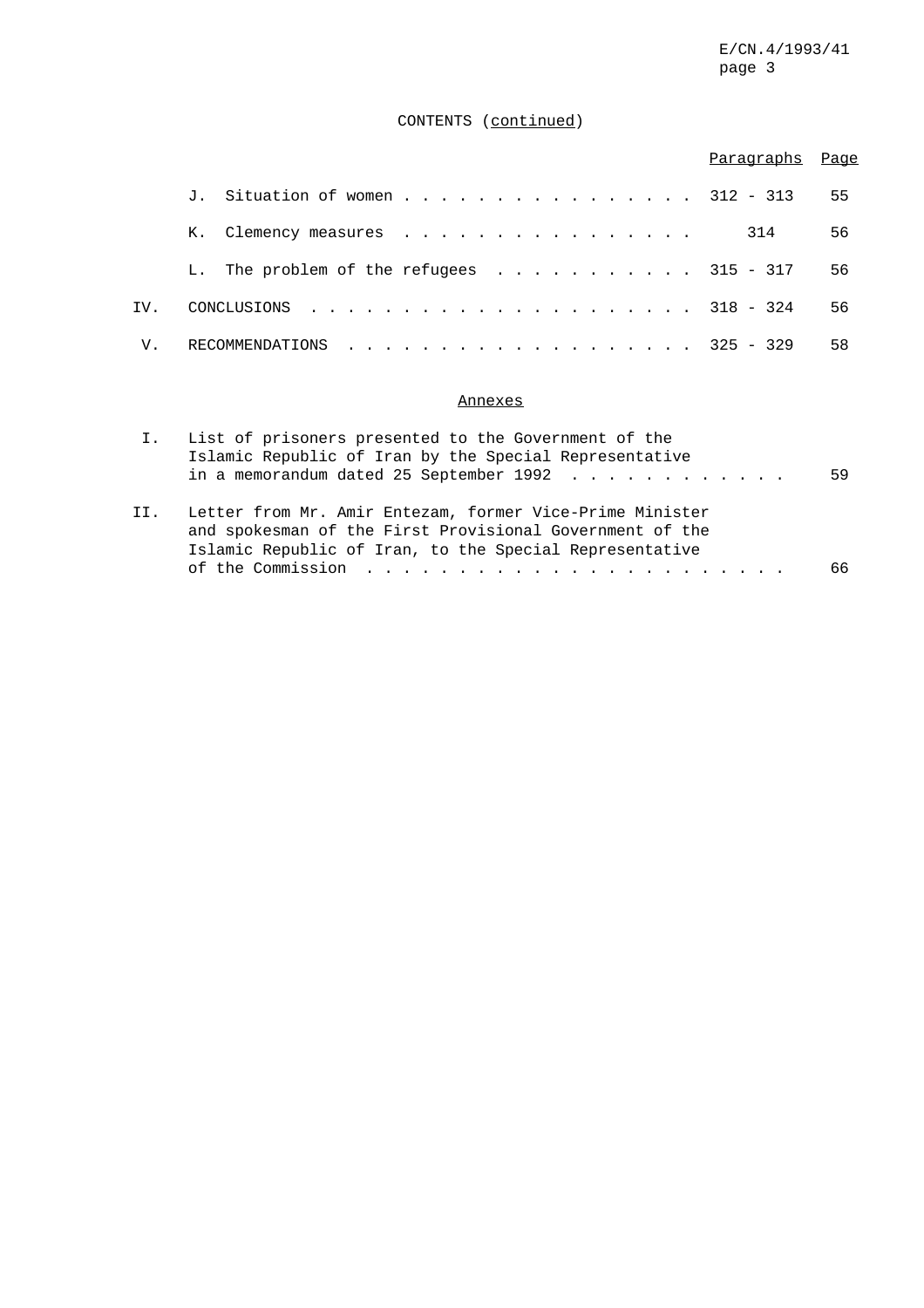#### INTRODUCTION

1. At its forty-eighth session, the Commission on Human Rights decided, by its resolution 1992/67 of 4 March 1992, to extend the mandate of the Special Representative, as contained in Commission resolution 1984/54 of 14 March 1984, for a further year and requested the Special Representative to submit an interim report to the General Assembly at its forty-seventh session on the situation of human rights in the Islamic Republic of Iran and a final report to the Commission at its forty-ninth session. In its decision 1992/239 of 20 July 1992, the Economic and Social Council approved that resolution.

2. In compliance with Commission on Human Rights resolution 1992/67 and Economic and Social Council decision 1992/239, the Special Representative submits herewith his final report on the situation of human rights in the Islamic Republic of Iran. It refers to the situation of human rights in the Islamic Republic of Iran during 1992, although it must obviously be read in the light of the reports submitted by the Special Representative since 1986.

3. As in previous years, the present report concentrates on written communications with government officials and on allegations of human rights violations from non-governmental organizations and individuals.

4. The structure of the present report is similar to previous reports, and it is accordingly divided into five sections: Introduction; I. Communications between the Government of the Islamic Republic of Iran and the Special Representative; II. Information received by the Special Representative; III. Considerations and observations; and IV. Conclusions. There are two annexes.

I. COMMUNICATIONS BETWEEN THE GOVERNMENT OF THE ISLAMIC REPUBLIC OF IRAN AND THE SPECIAL REPRESENTATIVE

5. Since the forty-eighth session of the Commission on Human Rights, the Special Representative transmitted to the Government of the Islamic Republic of Iran several cases of alleged human rights violations which, in his view, required the urgent attention of the Government.

6. On 16 April 1992, the Special Representative addressed the following letter to the Permanent Representative of the Islamic Republic of Iran to the United Nations Office at Geneva:

"... According to the information at my disposal Mr. Bahman Samandari, a member of the Baha'i community in Tehran, was arrested on 17 March 1992. His family was reportedly refused authorization to visit him in prison on account of an extended public holiday period in connection with the Iranian New Year. When at the end of the holiday period, his wife renewed her request for a visit on 5 April 1992, she was handed her husband's will dated 18 March 1992, with a vague indication that her husband had been executed and that his execution was related to charges levelled against him during a previous detention in 1987 during which he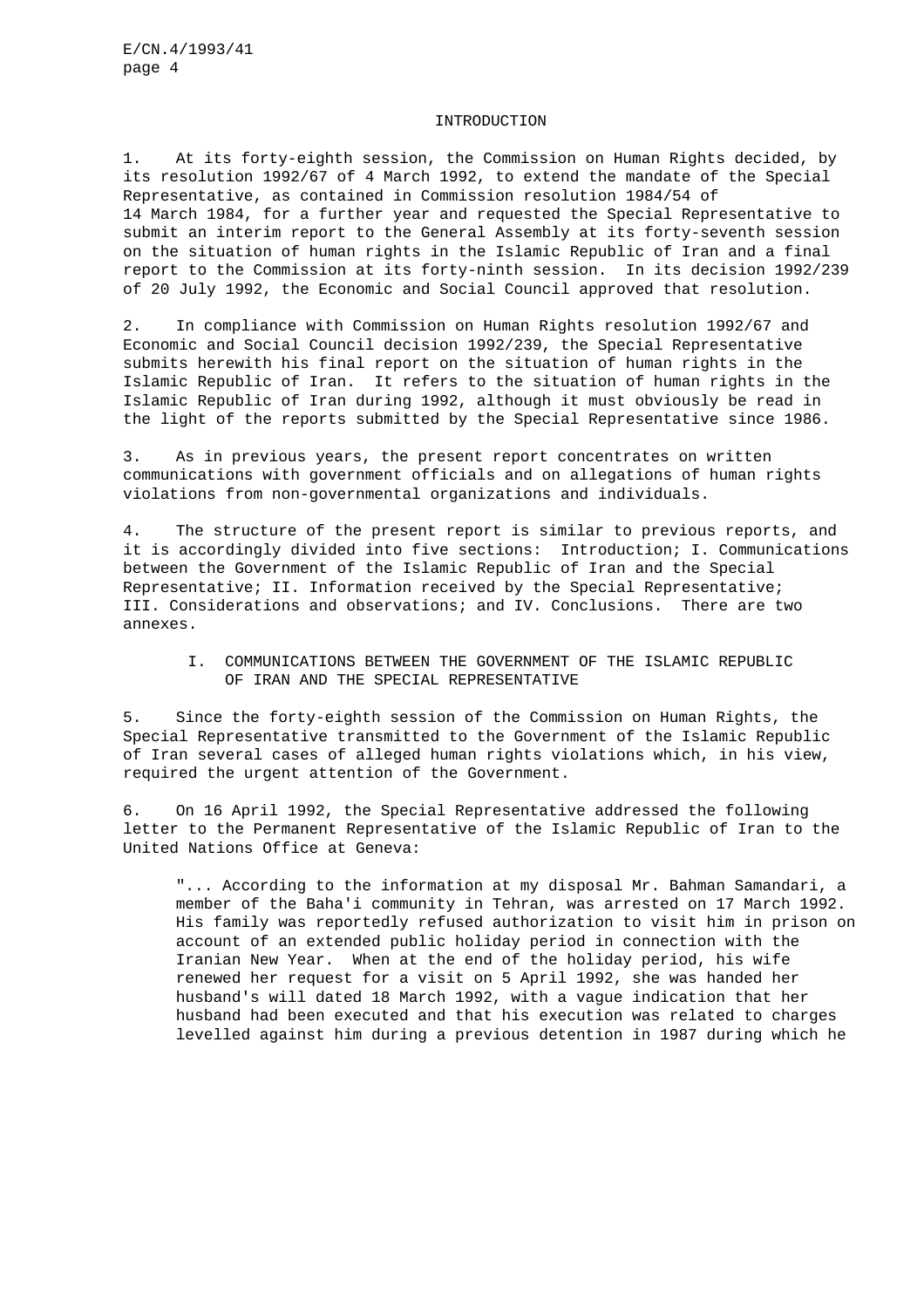had been accused of belonging to the Baha'i faith. No death certificate was allegedly given to her, no formal information was provided on the charges or verdict, and her request to receive his body for burial by the family was allegedly also refused.

"In view of the repeated assurances I have received from your Government that all Baha'is are enjoying the same rights as any other citizen in the Islamic Republic of Iran and that no Baha'i is persecuted for his faith, I would be most grateful if the aforementioned reports could be investigated and if I could be provided with full information about this case. I would further be grateful if you could kindly intercede with the competent authorities with a view to giving the members of the family of Mr. Bahman Samandari access to the information they require about the fate of their relative as well as to his remains."

7. On 10 June 1992, the Special Representative addressed the following letter to the Permanent Representative of the Islamic Republic of Iran to the United Nations Office at Geneva:

"... I should like to bring to your attention that I have received reports about the recent arrest of hundreds of persons following political demonstrations and riots in Mashhad, Arak, Chahar-Mahal, Hamedan, Khorramabad, Shiraz, Shushtar and Tehran.

"According to the information received, the disturbances began in Shiraz in mid-April 1992 and were reportedly followed by demonstrations in Arak at the end of May. During the most recent incidents in Mashhad, on 30 May 1992, members of the Guards Corps, of the Pasdaran and other security forces have allegedly responded by using excessive force and opening fire indiscriminately on demonstrators. The Judiciary has reportedly sent to the affected cities a number of judges of the Islamic Revolutionary Court of Tehran and the Head of Judiciary, Ayatollah Mohammad Yazdi, was quoted as saying that '... swift and decisive justice would be meted out to rioters'. According to the information at my disposal, the daily newspaper Ettela'at has reported on 1 June 1992 that death penalties would be imposed on the instigators of the events and armed troublemakers.

"I should appreciate if you could inform me, in the context of our cooperation, about the reported incidents, the conduct of the security forces, the charges brought against those arrested, their places of detention, and all relevant details of their trials as well as on any execution which might be carried out. In this connection, I should like to recall the recommendations I have formulated in my report to the Commission on Human Rights at its forty-seventh session (E/CN.4/1991/35, para. 494), and the comments I made thereon in my last report to the Commission (E/CN.4/1992/34, paras. 404-471), in particular regarding the application of the death penalty, the rules of due process of law and legislative and administrative reforms to the administration of justice.

"I should also be grateful if you could convey my appeal to your Government to ensure that those in detention can fully benefit from all the internationally recognized procedural safeguards, particularly those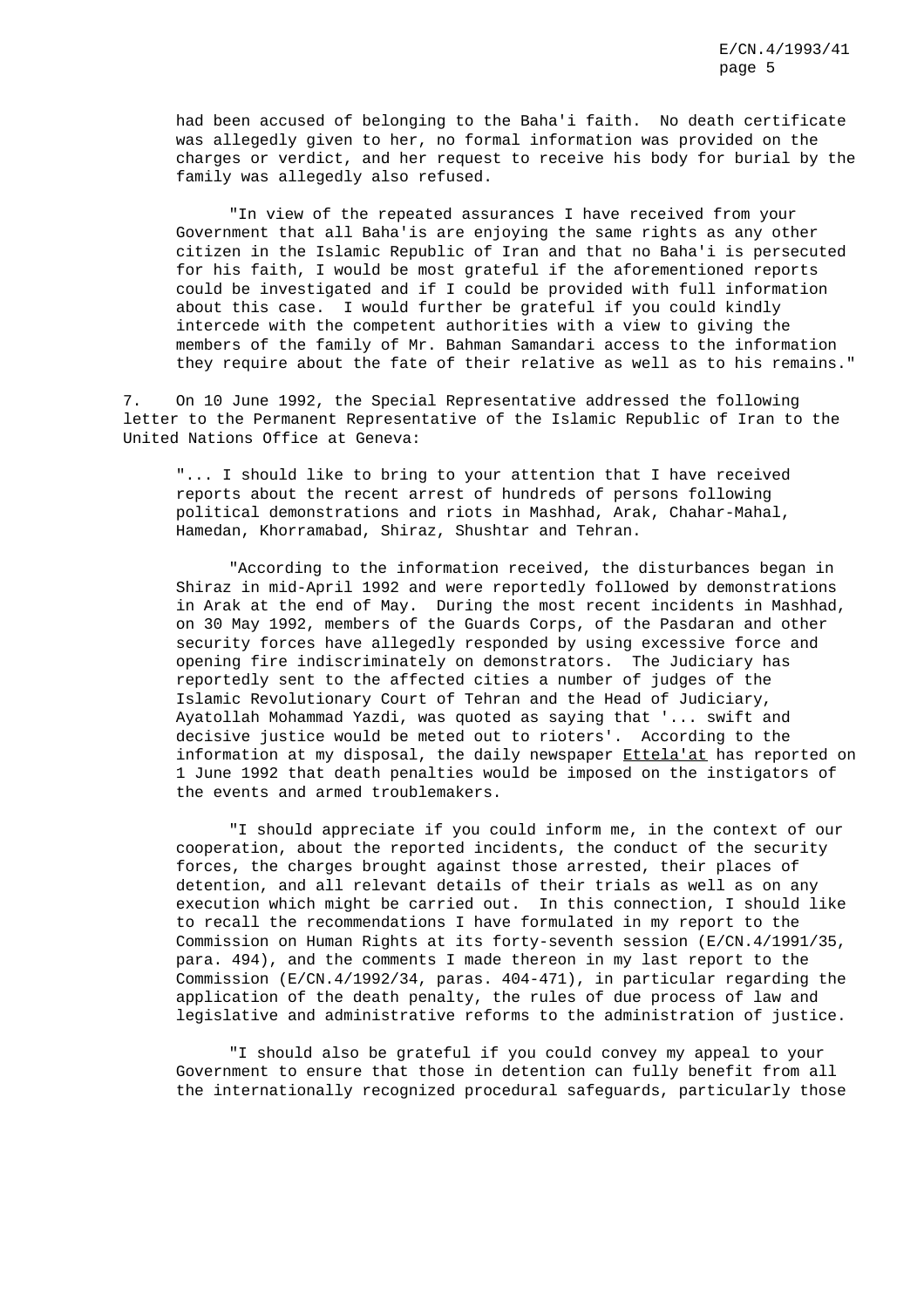provided for in the International Covenant on Civil and Political Rights, such as the rules of due process of law, including the notification of charges immediately after arrest, public trials, regular access to defence lawyers of their own choosing and the right of appeal, as well as the prevention of ill-treatment and torture during the investigation of offences and during imprisonment."

8. On 24 July 1992, the Special Representative addressed the following letter to the Permanent Representative of the Islamic Republic of Iran to the United Nations Office at Geneva:

"... I have the honour to refer to Commission on Human Rights resolution 1992/67 by which my mandate as Special Representative, as contained in Commission resolution 1984/54, was extended for a further year. As you know, on 20 July 1992 the Economic and Social Council approved Commission resolution 1992/67, of which I attach a copy for ease of reference.

"In accepting to serve as Special Representative of the Commission for a further year I would like to emphasize that I intend to continue carrying out my mandate in the most impartial and objective manner possible. With this aim in mind it would be most important for me to further pursue the direct contacts which I was able to establish during the past two years with those authorities of your country who are primarily concerned with matters pertaining to the promotion and protection of human rights and to gather all the information required for the reports I have been mandated to prepare. I, therefore, should once again like to visit the Islamic Republic of Iran for a maximum duration of 10 working days on any dates convenient to your Government during the period 10 October-10 November 1992.

"I would be most grateful if you could forward my request to your Government and communicate to me, through the Centre for Human Rights, your Government's response as soon as possible so as to allow for the necessary planning of work for my reporting obligations to the General Assembly and the Commission on Human Rights."

9. During a trip to Geneva from 4 to 9 September 1992 to begin drafting his interim report to the General Assembly, the Special Representative addressed, on 7 September 1992, the following telefax to the Permanent Representative of the Islamic Republic of Iran to the United Nations Office at Geneva:

"... As you were informed in due time by phone, I have been in Geneva since Friday, 4 September and I will stay here until Wednesday, 9 September 1992.

"I am at your disposal in case you wish to discuss with me any subject concerning my next report to the General Assembly or the proposed visit to your country in the near future, as stated in my letter dated 24 July 1992."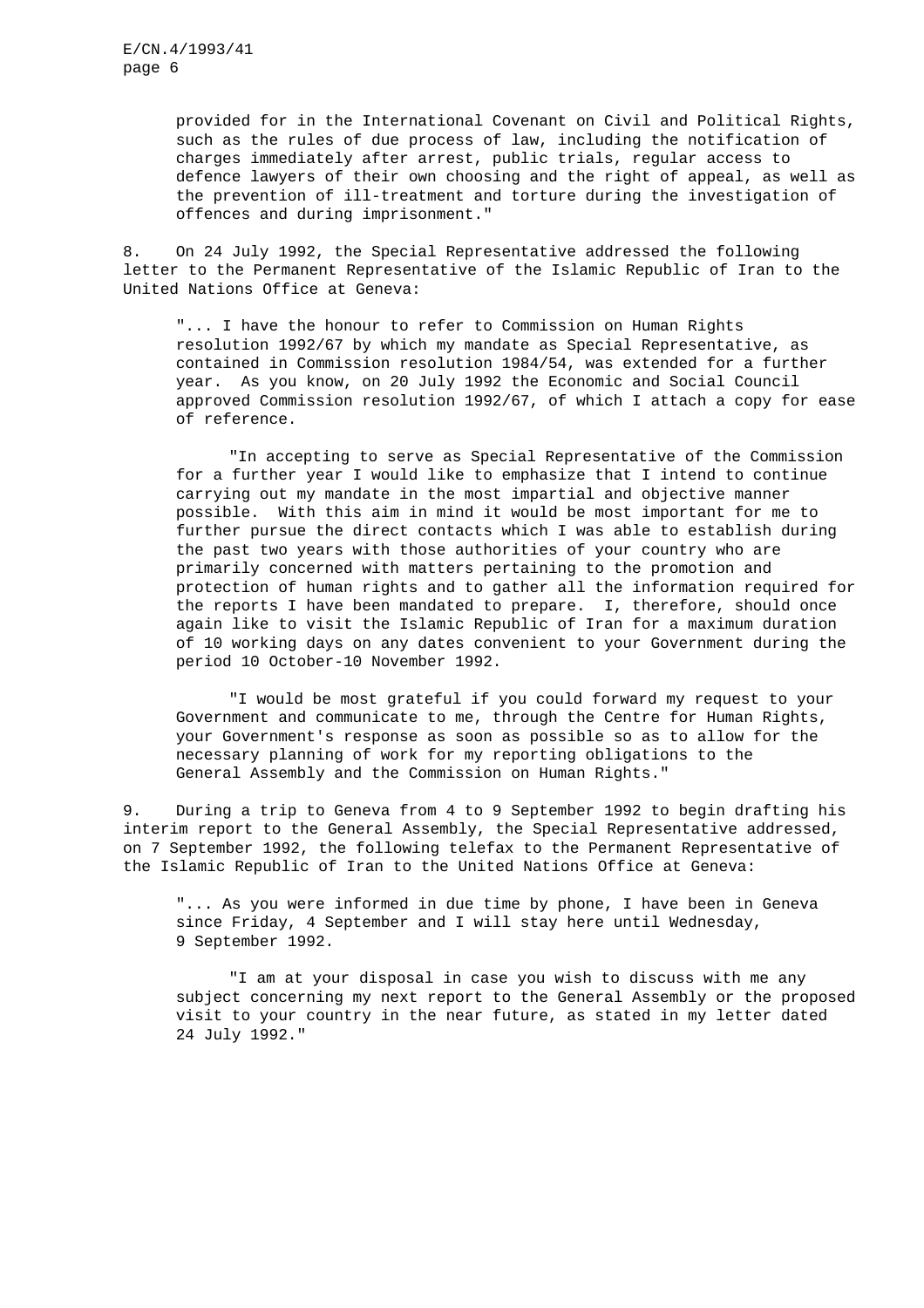10. On 7 September 1992, the Special Representative addressed the following telefax to the Minister for Foreign Affairs of the Islamic Republic of Iran:

"I have the honour of writing to you to bring to your attention that I have received information about the case of two Iranian Baha'is who might be facing imminent execution in the Islamic Republic of Iran.

"The case as reported to me is as follows: Messrs. Bihnam Mithaqi and Kayvan Khalajabadi, two Iranian Baha'is who were arrested three years ago and are being held in Gohardasht Prison in Karaj, have recently been called to the prison authorities where they were orally informed that an Islamic Revolutionary Court has issued a verdict condemning them to death due to their Baha'i faith.

"It was reported that the trials which resulted in the death sentences for the above-mentioned persons took place without the assistance of defence lawyers. Two Muslim lawyers were reportedly engaged by the defendants but, having taken some initial steps, they found themselves unable to continue and resigned.

"During my third visit to the Islamic Republic of Iran, I was able to meet those persons in Evin prison in Tehran.

"In the context of the cooperation which your Government accords to my mandate, I would be most grateful if you could urgently intercede to ensure that these persons can benefit from all the procedural safeguards stipulated in the International Covenant on Civil and Political Rights, particularly in its articles 6, 14 and 15, and from the safeguards 4 to 8 guaranteeing protection of the rights of those facing the death penalty, contained in Economic and Social Council resolution 1984/50 of 25 May 1984. I should also appreciate if your Government could inform me of the current situation of those persons, of the precise charges brought against them and of all relevant details of their trials and sentences.

"Should Messrs. Mithaqi and Khalajabadi have been in fact sentenced to death, and in the event that all legal remedies have been fully exhausted, may I appeal to your Government to consider granting clemency to the above-mentioned persons."

11. On 25 September 1992, the Special Representative, following past practice, transmitted to the Permanent Representative of the Islamic Republic of Iran to the United Nations Office at Geneva a memorandum containing the allegations of human rights violations which he had received since the last renewal of his mandate.

12. On 24 November 1992, the Permanent Representative of the Islamic Republic of Iran to the United Nations replied as follows:

"With reference to your letter of 25 September 1992, in which a number of allegations were brought to the attention of the Government of the Islamic Republic of Iran, I have the honour to state the following: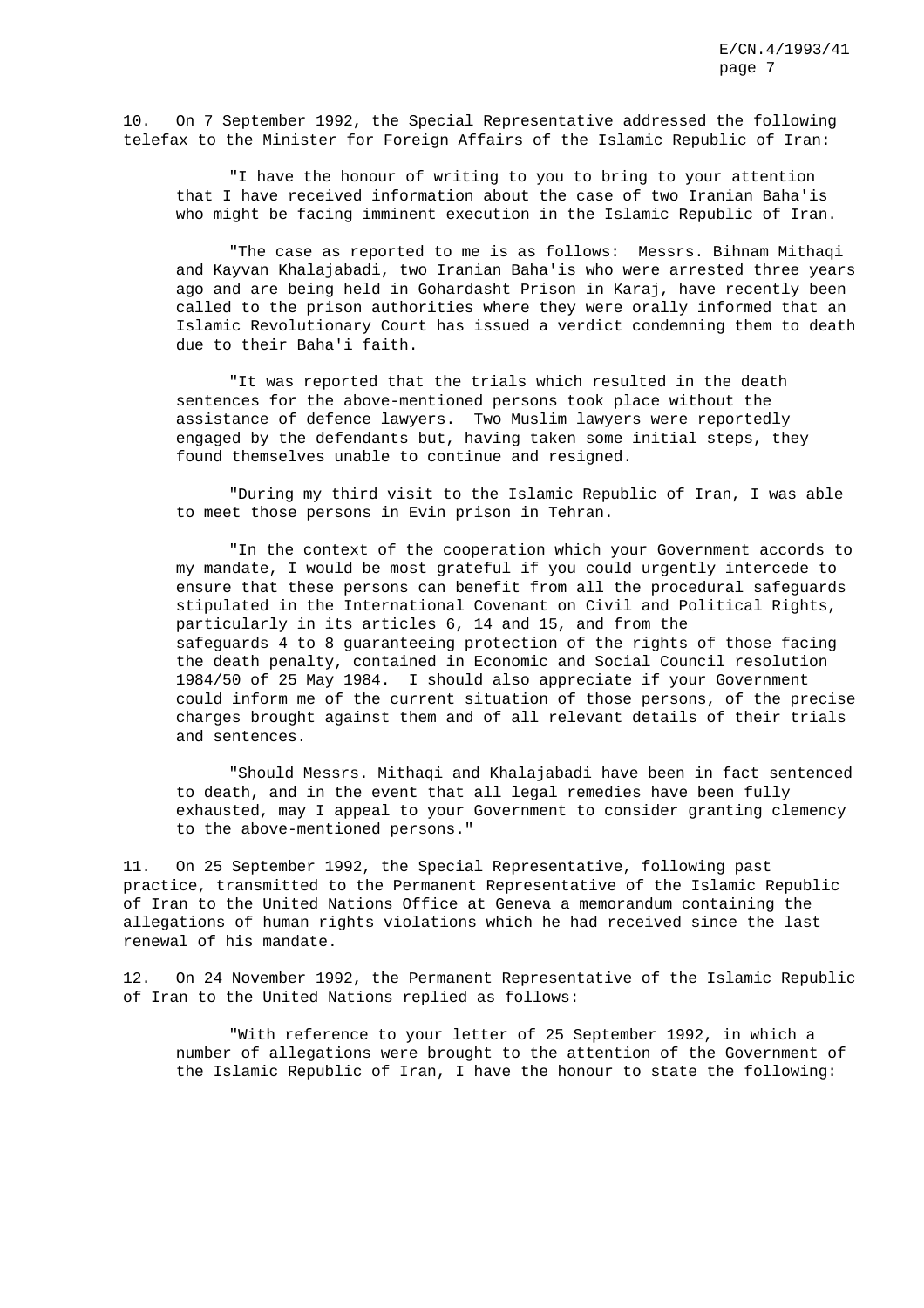"You will concur that preparation of replies and comments to issues raised in the memorandum annexed to your letter of 25 September 1992 requires correspondence with various branches of and departments in the Government and thus will require more than four weeks. Nevertheless, in continuation of our cooperation, I am enclosing a compilation of replies to your questions and comments to your statements. Responses to the remaining questions will be presented in a more appropriate time.

"It would be appreciated if these replies and comments are reflected in your introductory statement before the Third Committee and be incorporated in your final report to the forty-ninth session of the Commission on Human Rights".

13. On 23 December 1992, the Special Representative transmitted to the Permanent Representative of the Islamic Republic of Iran to the United Nations Office at Geneva, the following letter:

"Attached to the present letter I am sending to you a memorandum containing the main allegations of human rights violations received since September 1992, which have been brought to my attention by various sources.

"I should appreciate receiving circumstantiated replies from your Government, as well as any comments or observations your Government might wish to make thereon, if possible before 15 January 1993.

"On the other hand I would like to recall my request communicated to you by letter dated 24 July 1992 for a further visit to your country. In this connection I should also like to refer to resolution 47/146 adopted by the General Assembly on the report of the Third Committee".

14. On 5 January 1993, the Special Representative transmitted to the Permanent Representative of the Islamic Republic of Iran to the United Nations Office at Geneva a letter informing him of his intended visit to Geneva from 18 to 22 January 1993 in connection with the preparation of the report he is to submit to the next session of the Commission on Human Rights, and his willingness to discuss any matter relating to his mandate.

15. On 20 January 1993, the Special Representative had an interview with Ambassador Sirous Nasseri, Permanent Representative of the Islamic Republic of Iran to the United Nations Office at Geneva. Ambassador Nasseri stated that the Special Representative's latest report to the Commission on Human Rights (E/CN.4/1992/34) had not contributed to the efforts of his Government to improve the situation of human rights in his country. He said that his Government had noted a change of tone and position on the part of the Special Representative in that report as compared with the reports he had submitted in previous years. He added that the Special Representative's continued insistence on alleged excessive imposition of the death penalty could be explained by his failure to take into consideration the fact that the death penalty existed in many other countries, including those which criticized the human rights situation in the Islamic Republic of Iran, or the serious situation confronting the country as a result of the traffic in drugs originating from neighbouring countries and destined for Western Europe.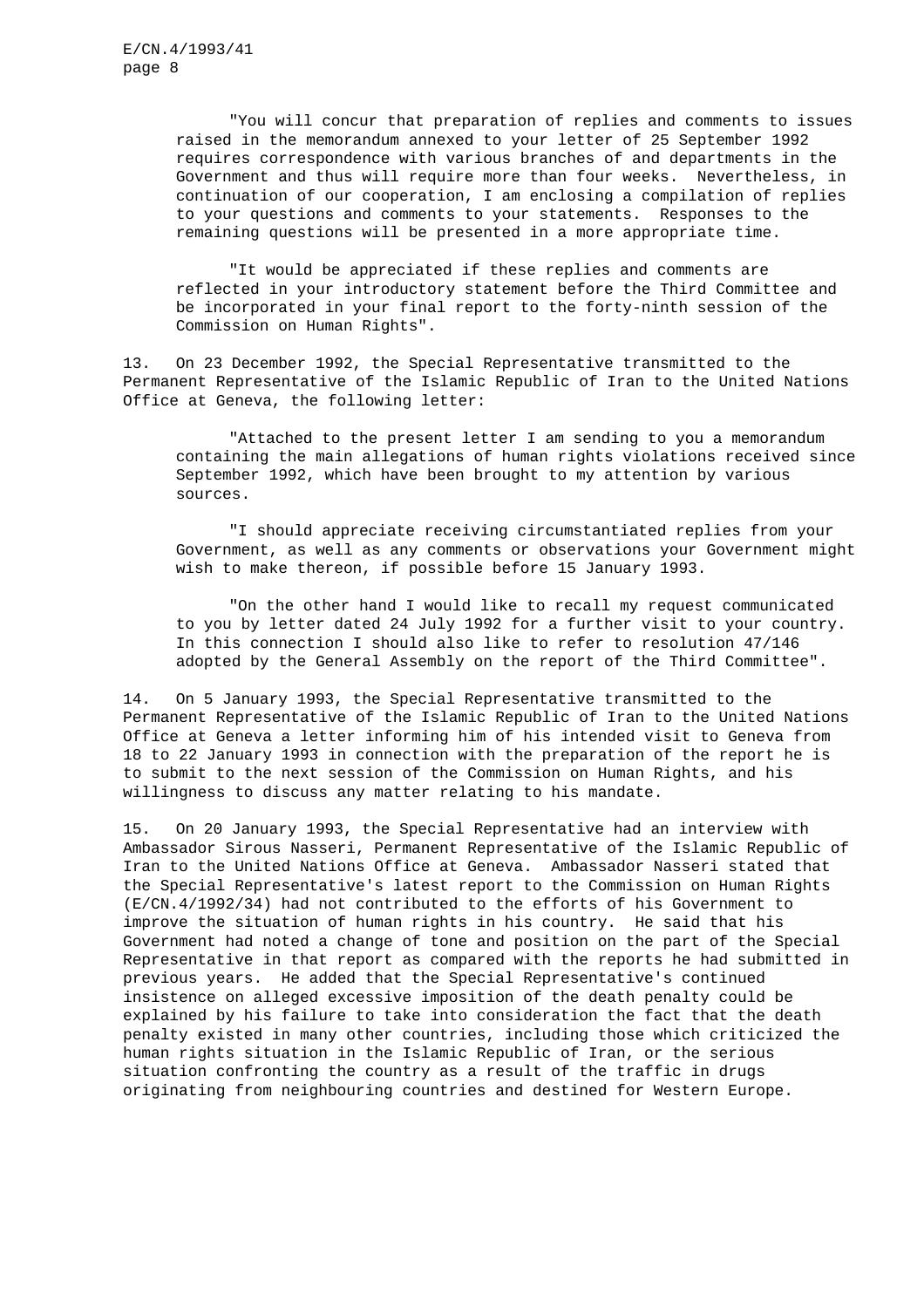He further stated that the Special Representative's opinions about the lack of assistance by a defence counsel in criminal proceedings may have originated from the fact that implementation of the new law on the obligatory nature of legal assistance had begun only recently during his latest visit to the country. He said the Iranian press took the view that the subject of human rights was being used as yet another political instrument by the Powers that wanted to put the Islamic Republic of Iran under pressure.

16. The Special Representative denied that his reports had in any way been influenced by considerations of a political nature. He pointed out that in previous years he had identified what he considered to be the main problems confronting the Islamic Republic of Iran in the area of human rights: shortcomings in the administration of justice; non-observance of the rules of due legal process in judicial proceedings which ended with death sentences; failure to respect the rights of detainees to be informed of the reasons for their detention, to have the continuous assistance of a defence counsel, to call witnesses and present evidence in their favour, and to exercise remedies and lodge appeals; excessive use of the death penalty; excessive number of political prisoners; cases of cruel punishment and treatment; failure to respect the rights of Iranian citizens belonging to minorities; and problems in the enjoyment of the freedoms of association, movement, expression, the press, etc. In his most recent reports he had tried to determine whether there had been progress in those areas; despite repeated promises from officials, he had seen no evidence of such progress. Recent events, such as the expulsion from the country of delegates of the International Committee of the Red Cross (ICRC), confirmed his conclusion that there had been no major progress in consideration of his recommendations.

17. The Permanent Representative announced that on 28 January 1993 the Special Representative would receive a detailed reply to the allegations he had transmitted in memoranda dated 25 September and 23 December 1992. He added that it would be necessary to discuss what the Special Representative meant by, inter alia, excessive imposition of the death penalty or political prisoners. He expressed the view that great progress had been made in some aspects of the human rights situation in his country; in others, some progress had been made. The important point was, he added, that progress was being made in a specific direction, but the Special Representative should not expect changes overnight since the process under way should be measured in years. With regard to the suspension of ICRC activities in his country, he stated that that was due to the fact that the ICRC delegates had not complied with the rules by which they were bound, particularly with regard to the observance of strict confidentiality. His Government wished to re-establish contact with the Special Representative, with the aim of jointly identifying aspects of the human rights situation in his country which could be further improved. Among those aspects, he mentioned the care and protection of victims of acts of terrorism, a point which the Special Representative should not fail to address in his next report. He hoped that the members of the Commission on Human Rights would consider the report of the Special Representative in an open, objective and constructive spirit, since the aim was to improve the human rights situation in his country and not to issue a kind of verdict which could be used by the Powers that were trying to exert pressure on the Islamic Republic of Iran.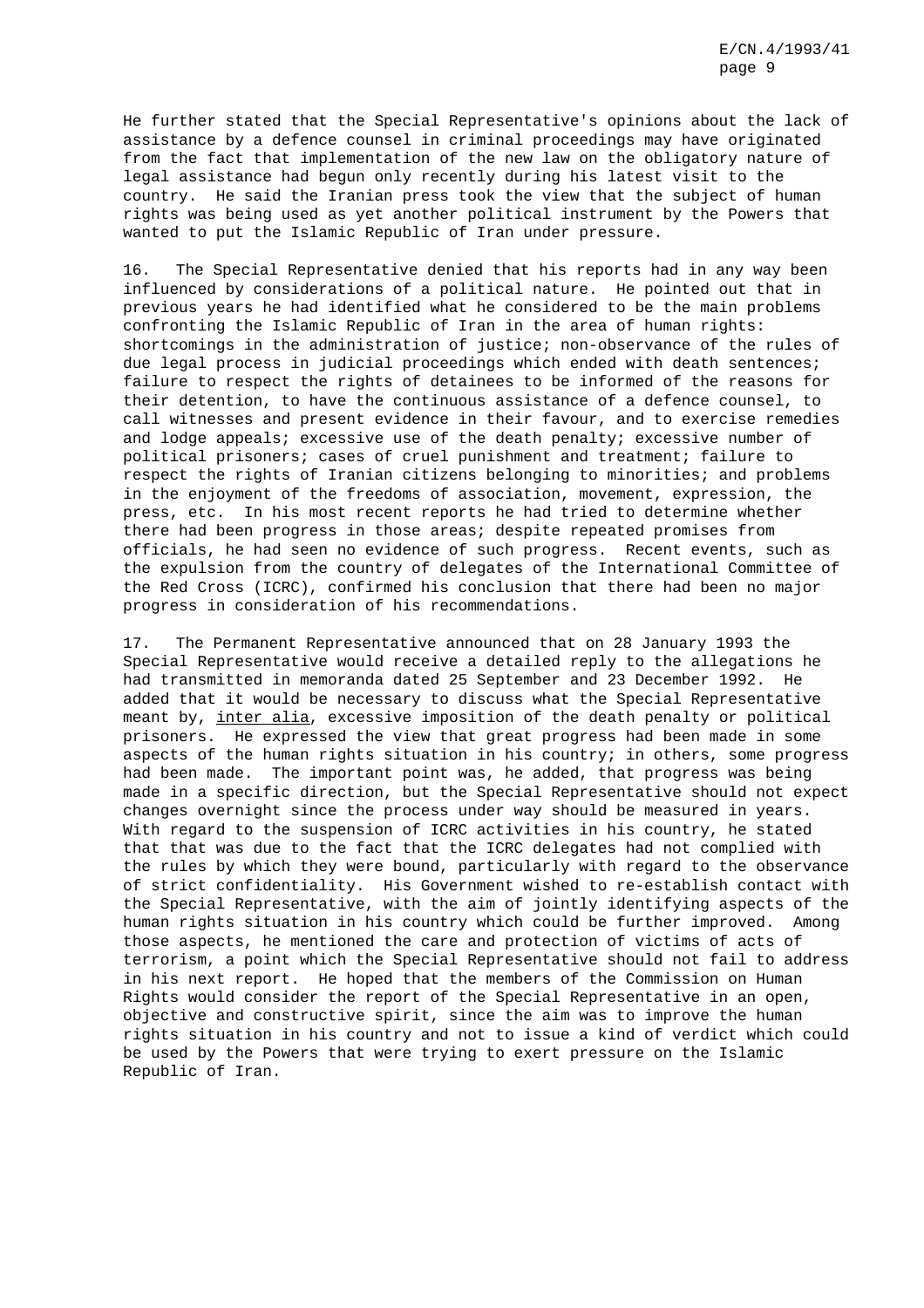18. The Special Representative concluded by saying that he did not expect the Islamic Republic of Iran suddenly to become a model country with regard to human rights; what he did expect was that substantial improvements should take place in specific areas that would enable the country to meet the minimum human rights standards established by the various international conventions, declarations and resolutions, for the good of the country and of Iranian citizens.

## II. INFORMATION RECEIVED BY THE SPECIAL REPRESENTATIVE

19. The following paragraphs contain allegations of human rights violations received by the Special Representative and transmitted to the Government of the Islamic Republic of Iran by memoranda dated 25 September and 23 December 1992. Replies received from the Government with regard to the alleged incidents and cases have also been reflected in this section.

## A. Right to life

20. During 1992 the number of executions in the Islamic Republic of Iran continued to be particularly high. Although the Iranian press has apparently ceased to publish all the cases of executions, at least 224 executions were reported only during the period from 1 January to 31 July 1992.

21. Most of the reported executions were said to have been related to drug offences, and were mainly carried out by hanging. The criminal charges resulting in the executions were reportedly as follows: 69 for drug trafficking; 66 for political reasons; 7 for a combination of armed robbery, committing acts of brigandage and "propagation of corruption on earth"; 6 for a combination of creating terror, destroying public security by use of arms, destroying public property and setting fire to government buildings; 3 for a combination of murder, drug trafficking, armed robbery and illegal entry into Iran; 1 for religious reasons; 1 for a combination of creating terror and burning books, including the Holy Qur'an; and 1 for a combination of stabbing, terrorizing and attacking people and smuggling narcotic drugs. For a further 70 executions, no reasons were reported.

22. By a letter dated 24 November 1992, the Permanent Representative of the Islamic Republic of Iran to the United Nations forwarded to the Special Representative the following response:

"First of all, no person is sentenced to execution due to political activity. Secondly, the sentences of all convicts are precisely indicated in the court's verdict".

23. Specific cases of the application of the death penalty since 1 January 1992 have been reported as follows.

24. During the first week of January 1992, three persons were reportedly executed in Ilam prison, allegedly for political reasons. Their names were given as follows: Mr. Yadollah Khosravi, Mr. Jabbar Rajabi and Mr. Sirous Pour-Norouz.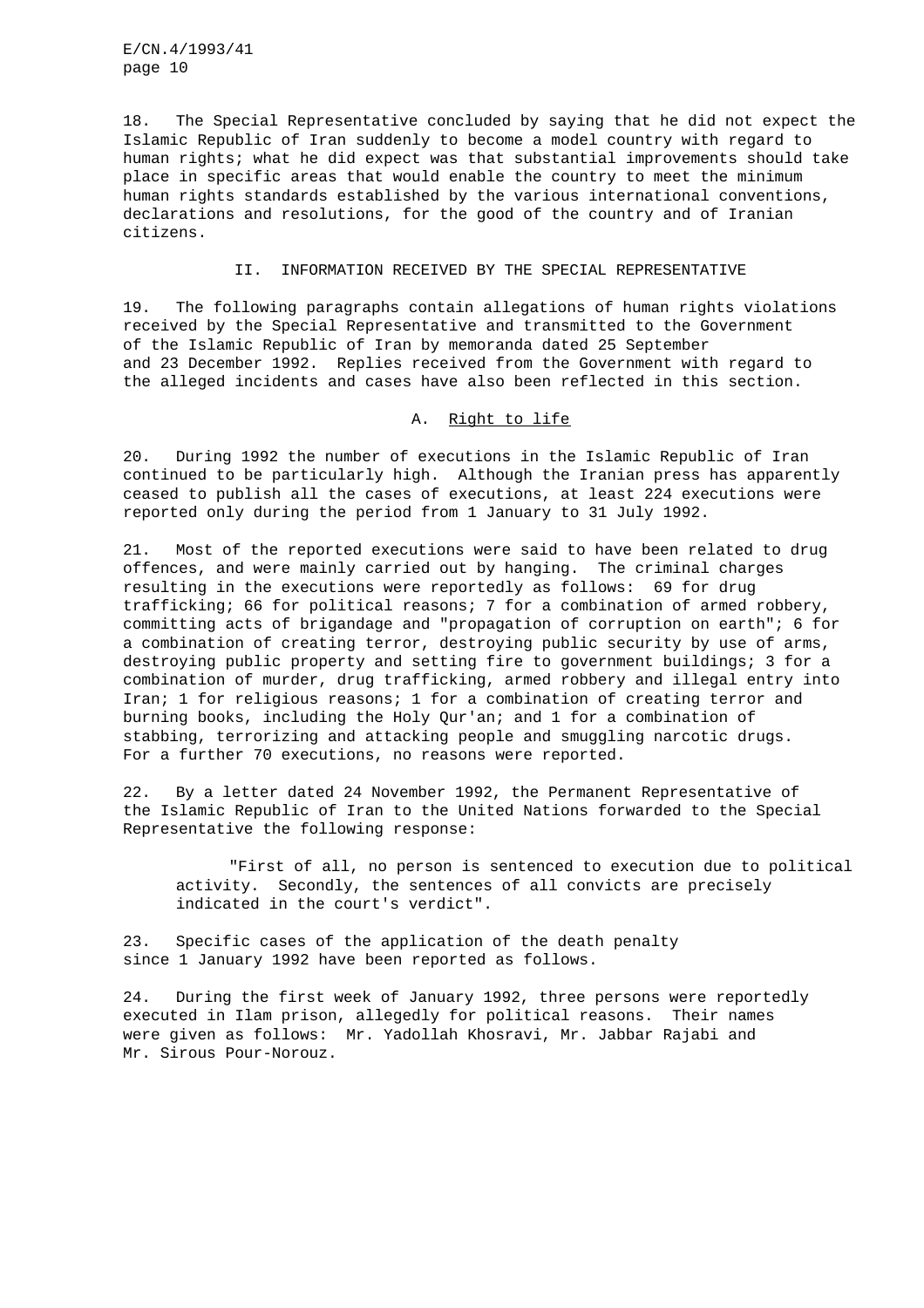25. By the same letter dated 24 November 1992, the Permanent Representative stated that: "According to investigations conducted, no political prisoner has been executed in the Province of Ilam. Yadollah Khosravi, Jabbar Rajabi and Sirous Pour-Norouz have no previous political convictions. Only in the case of one person, Jabbar Rajabpour, who is serving under disciplinary force and has been confined to three months in prison due to his insubordination and his confrontation with people while on official duty, do the latter specifications nearly correspond to those of the aforementioned".

26. It was further reported that another 15 persons were executed during the first week of January 1992 in Gohardasht prison, Tehran Province, allegedly for political reasons.

27. The letter of the Permanent Representative of the Islamic Republic of Iran to the United Nations of 24 November 1992, stated, with regard to the preceding paragraph, that no prisoners have been executed in Gohardasht during 1992 on political grounds.

28. According to a dispatch from Agence France Presse of 7 January 1992, on 5 January 1992 seven persons were hanged at Maragheh, East Azerbaijan, after being found guilty of propagation of corruption on earth, committing acts of brigandage and armed robbery.

29. In its response dated 24 November 1992, the Government replied as follows:

"In 1992, on two separate occasions, people were sentenced to execution. In the first case, an armed robber while committing the crime, shot and killed a mother and her young child; therefore, in accordance with the divine Islamic code of Ghessass, he was sentenced to capital punishment. In the other case, due to banditry, armed robbery, and the murder of a truck driver, the convicted murderer was sentenced to capital punishment. It must be noted that the issuance of the Ghessass verdict, without proof that the murder was intentional, that the murderer, while committing murder, was mature and of sane mind, and that the murder took place under natural conditions, is impossible".

30. In addition to the executions mentioned above, the names of other persons reportedly executed during the month of January were given as follows: Mr. Hamid Salehpour, 25 years old, executed at Ahwaz; Mr. Kioumarz Nadjafi, 24 years old, executed at Masdjed Soleiman; Mr. Hassan Asgari, executed at Kermanshah; Mr. Djahangir Chams Sarraf, Mr. Rahim Derikvand, Mr. Sadeq Biralvand, Mr. Soleimani and Mrs. Effat Ghanizadeh, executed in Qazvin, Kermanshah, Gohardasht and Evin prison.

31. The Government, in its reply dated 24 November 1992, stated the following:

"Hamid Salehpour is currently in Ahwaz prison. He is an Iraqi spy who was arrested about two years ago in a border village while in possession of a substantial number of confidential documents. He has been convicted and sentenced to 15 years' imprisonment. Regarding Keyoumars Najaf-Abadi, there have been no records found.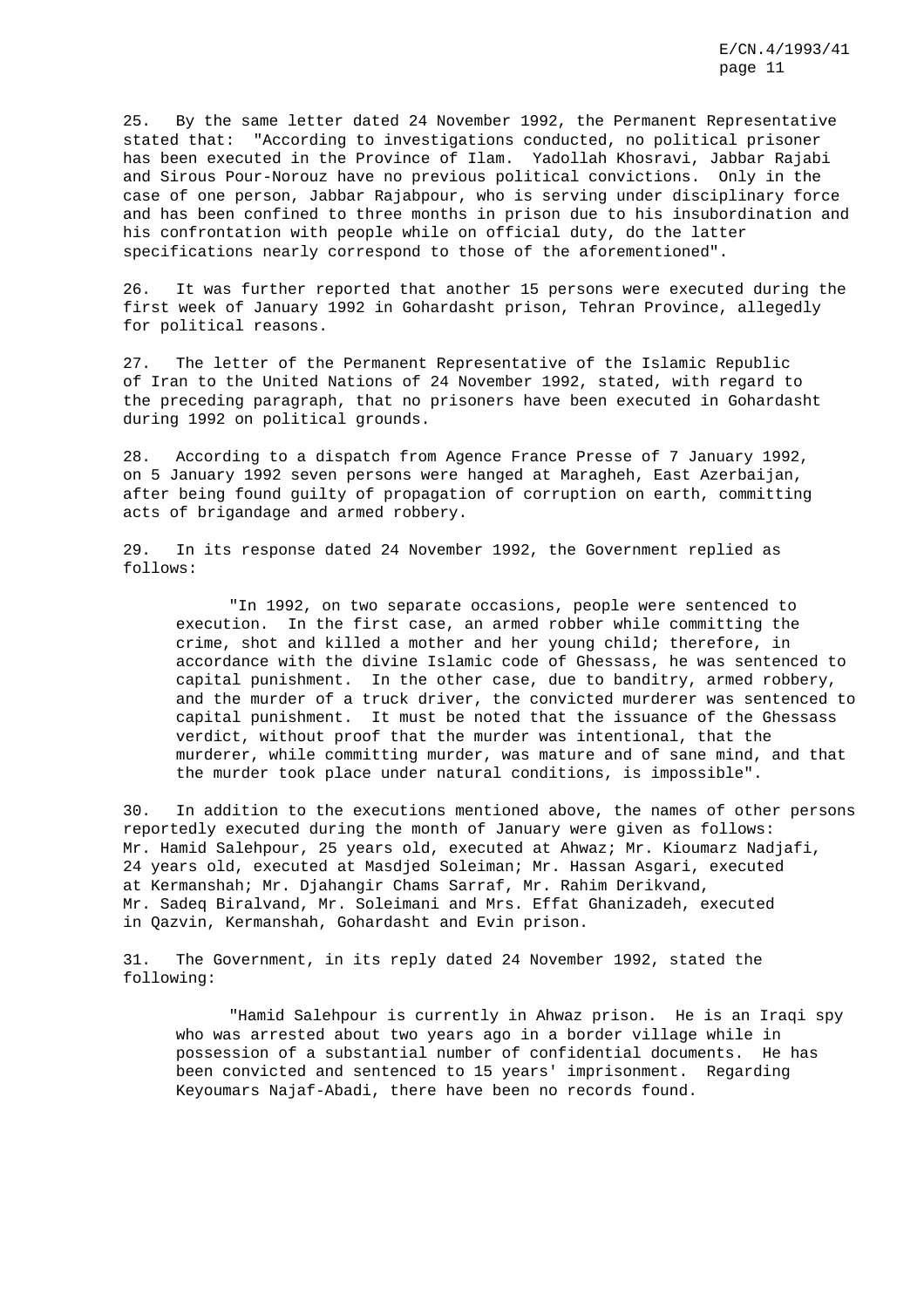Hassan Asgari-Moghadam, as a member of a known terrorist group, intended to plant a bomb in the city of Kermanshah and was arrested before the explosion. He has been sentenced to 10 years' imprisonment. Jahangir Shams Saraj-Zadeh is an armed robber who is currently serving a 10-year sentence in the city of Ghazvin. Regarding Rahim Derikvand, Sadeq Biralvand, et al., due to the incomplete information on the names no records were obtained. Mrs. Effat Ghanizadeh has been released from prison. Therefore, none of these people have been executed, and each of the persons in question is living his or her own life".

32. According to a dispatch from Agence France Presse of 20 February 1992, on 19 February 1992 six persons were hanged at Bouroudjerd, Lorestan Province, after being found guilty of collaborating with the members of an "international gang of drug traffickers".

33. The Special Representative has received reports of the execution, on 18 March 1992, of Mr. Bahman Samandari, a member of the Baha'i community in Tehran, who was arrested on 17 March 1992. His family was reportedly refused authorization to visit him in prison on account of an extended public holiday period in connection with the Iranian New Year. When at the end of the holiday period, on 5 April 1992, his wife renewed her request for a visit, she was handed her husband's will dated 18 March with a vague indication that her husband had been executed and that his execution was related to charges levelled against him during a previous detention in 1987, when he had been accused of belonging to the Baha'i faith. No death certificate was allegedly given to her, no formal information was provided on the charges or verdict, and her request to receive his body for burial by the family was also refused.

34. Mr. Bahman Samandari and four other Baha'is were previously arrested on 21 October 1987 and charged because of their membership in the Baha'i community. They were released on 18 December 1987, after the title to Bahman Samandari's home had been turned over to the authorities together with money for payment of bail, following which he had to report at regular intervals to the headquarters of the Revolutionary Guards. The Special Representative must point out that there were no legal court proceedings prior to the arrest and execution of Mr. Samandari.

35. By the letter dated 24 November 1992, the Government of the Islamic Republic of Iran referred to the above-mentioned case as follows:

"Mr. Bahman Samandari has been a spy, and in numerous cases has involved individuals in his intelligence gathering activities. He has a corrupt personality and has frequently committed adultery with married women. He was once arrested on charges of spying several years ago but because of his repentance for previous conduct and the lightness of his charges, was released from the prison after a while. Although he is Baha'i by birth, his indictment had nothing to do with his belief, and the verdict issued has taken its legal procedure and approved by High Court".

36. On 27 April 1992, one person was hanged in Dizelabad prison at Kermanshah on charges of drug trafficking. Another 20 persons were also hanged,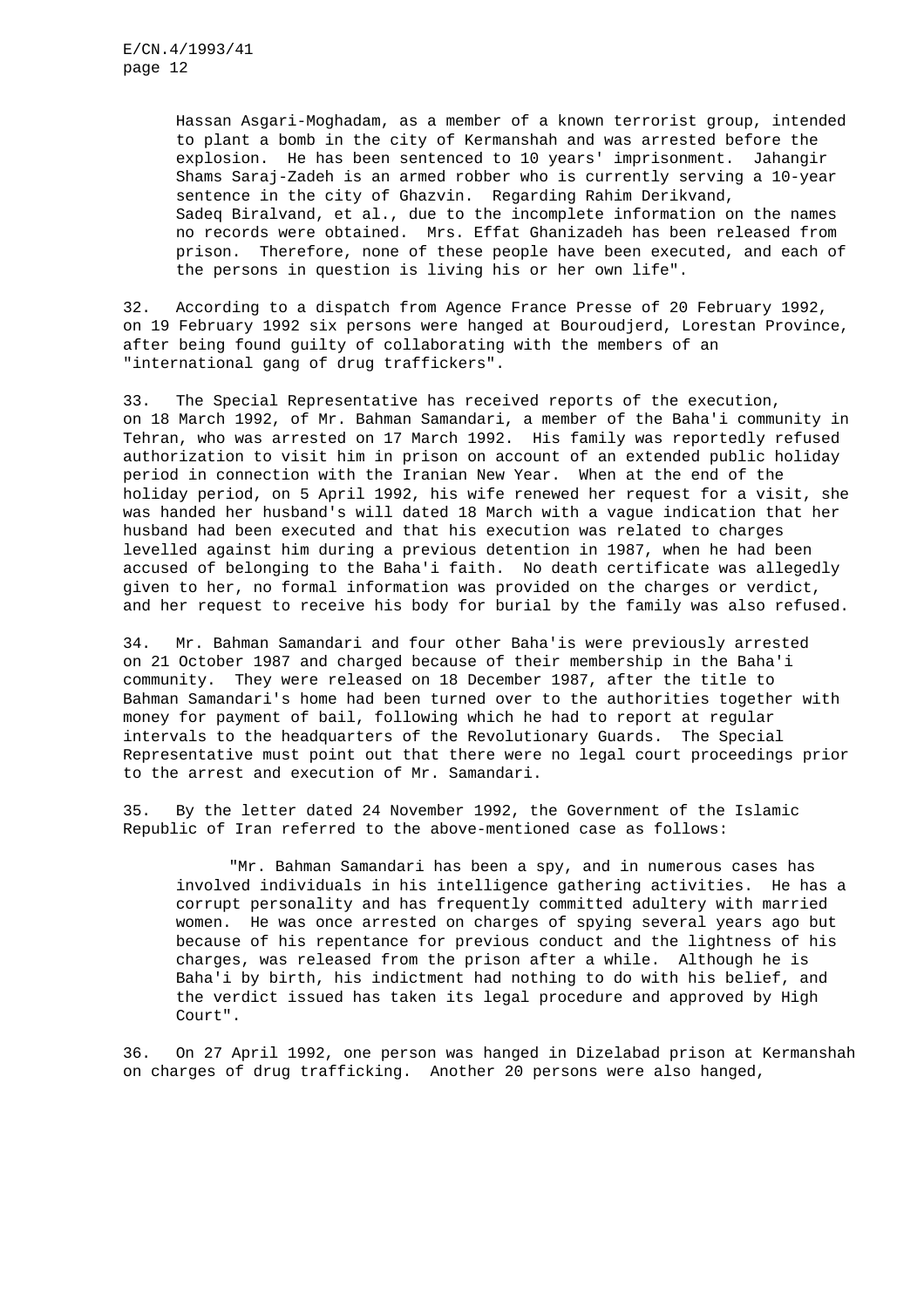allegedly for political reasons. Their property and money were confiscated by the authorities. One of those executed allegedly for political reasons was Mr. Mohammad Darabi.

37. The reply dated 24 November 1992, declared that:

"During the first 3 months of 1992 only one person was executed in the city of Kermanshah on charges of carrying more than 200 kilograms of heroin and opium. He was a professional distributor of narcotic drugs in Kermanshah and has corrupted many innocent youngsters. There has been no case of political execution in Kermanshah, and Mr. Mohammadreza Darai is presently in prison after confessing that he was given the mission by the Mojahedin organization of planting bombs in various locations in Kermanshah city".

38. During the second half of April 1992, 45 people were allegedly executed in Tehran. Their bodies were taken to the Mesgarabad Cemetery in south Tehran. The names of five of those executed were given as follows: Mr. Lohaj Ali Ahmadi, Mr. Hamid Naderi, Mr. Mohammad Salami, Mr. Sarmadi and Mr. Beshar Shabibi, who was handed over to the Iranian authorities by an Iraqi opposition group, the so-called Patriotic Union of Kurdistan (PUK). No reasons were officially given for their execution.

39. In addition to the executions mentioned above, it was reported that 28 other persons were executed during the month of April at Beresht-e-Zahra, allegedly for political reasons.

40. In its reply of 24 November 1992, the Government of the Islamic Republic of Iran stated that:

"In the month of April, there were no political executions in Tehran. The alleged names listed were not recognized by any respective organs in the Islamic Republic of Iran. The Mojahedin organization, which supported Saddam Hussein in suppressing the Iraqi people's uprisings, has claimed that its forces were captured by Kurdish Iraqi Groups (Patriotic Unity of Iraqi Kurdistan) during the skirmishes, and the latter submitted them to Iran. However, it must be mentioned that tens of members of the aforementioned organization, who were savagely active in murdering and looting of the Kurdish population of Iraq, were killed while engaging anti-Saddam forces; thus, the people listed probably belong in this category".

41. On 26 May 1992, the Iranian newspaper Jomhuri Islami reported that 15 persons were hanged in Tehran on 25 May 1992, after being found guilty of propagation of corruption on earth and distribution of narcotics.

42. According to a dispatch from Reuters of 10 June 1992, Tehran Radio announced on 11 June 1992 the execution of four people in the holy city of Mashhad, Khorasan Province. Their names were given as follows: Mr. Javad Ganjkhanlou, Mr. Golamhossein Pourshirzad, Mr. Ali Sadeqi and Mr. Hamid Javid. They were all arrested at Mashhad on 30 May 1992 in connection with the riots in that city. They were convicted of various charges including creating terror, destroying public security by use of arms,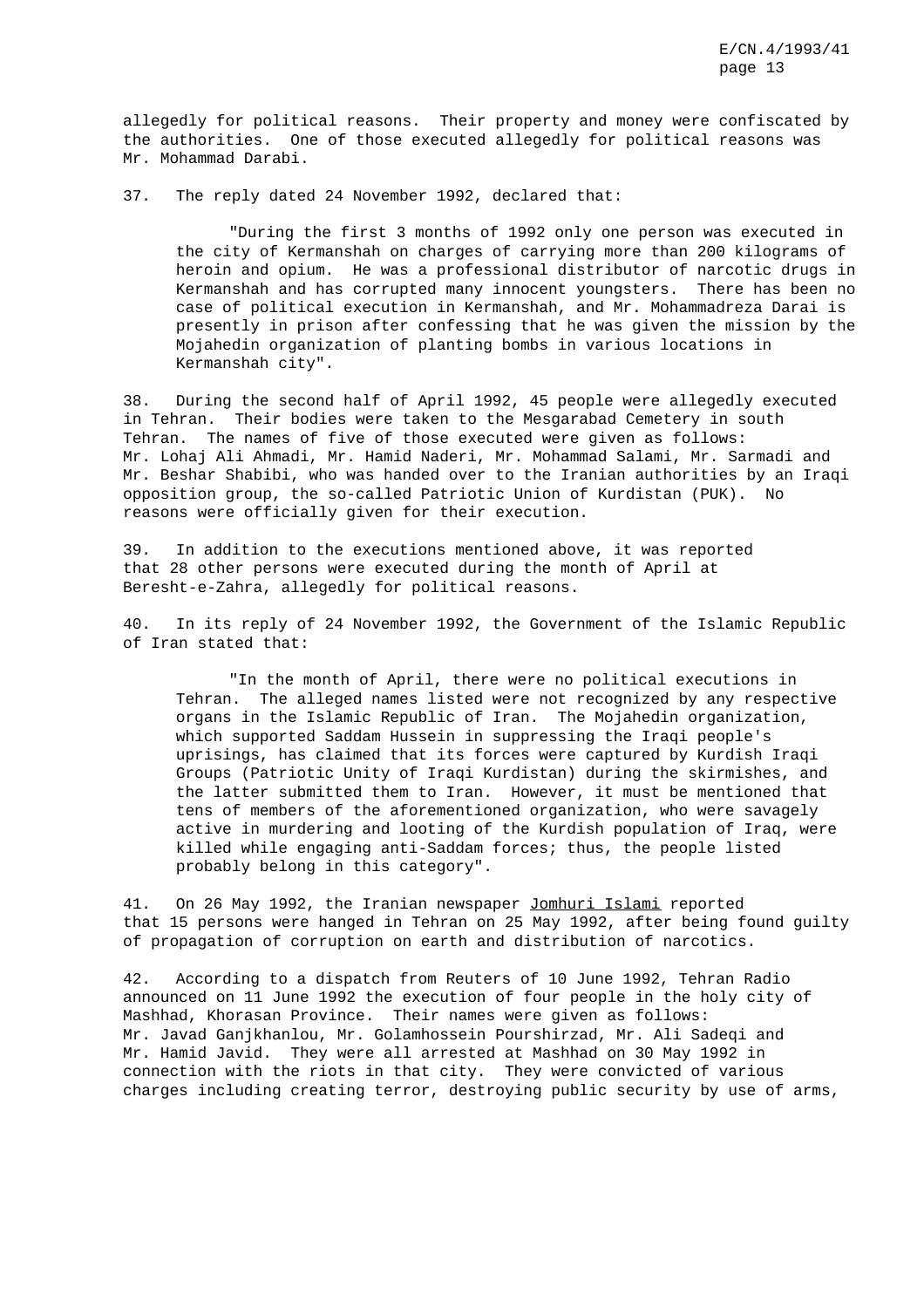destroying public property and setting fire to government buildings. Mr. Ali Sadeqi was also charged with burning books, including the Holy Qur'an, because he was reportedly a leader of the attack on an Islamic Publicity Organization building in which a library containing copies of the Qur'an were burned. Five other persons were sentenced to death by the Islamic Revolutionary Court of Mashhad in connection with the riots in that city.

43. With respect to these allegations, the Government, by letter of 24 November 1992, reported the following:

"Djavad Ganjkhanlu, Gholamhossein Pourshirzad, Ali Sadeghi and Hamid Javid, hooligans who had several convictions and imprisonments for theft, battery, and other misconducts, were arrested during a riot by a group of hoodlums in Mashhad. Since these four persons confessed to the murder of two innocent residents of Mashhad, and to looting and assault of several small businessmen who were defending their rights, they were sentenced to execution upon the request of the public prosecutor. In the course of the court proceedings, which lasted about one month, the juridical authorities of Khorasan Province decided upon the sentences of execution. But because of public demand for their immediate punishment, a Special Delegation was dispatched to Khorasan Province by the Supreme Judicial Council to supervise court proceedings; consequently the verdict for their execution was confirmed by the High Authorities and carried out accordingly".

44. On 11 June 1992, the official Islamic Republic News Agency announced that four people had been hanged and five others had been sentenced to death by the Islamic Revolutionary Court of Shiraz for their part in the May riots in that city. One of those who was executed was named Masoud Gholami. According to a dispatch from Reuters of 11 June 1992, Mohammad Karami, prosecutor of the Islamic Revolutionary Court of Shiraz, stated that Masoud Gholami had a criminal record including charges of stabbing and smuggling narcotic drugs, and that he had terrorized and attacked the public on the day of the riot.

45. On 28 June 1992, the Iranian newspaper Kayhan reported that seven people were hanged at Shiraz, Fars Province, after being found guilty of possession and distribution of 500 kilograms of heroin.

46. On 15 July 1992, the Iranian newspaper Kayhan reported that 13 people, including 4 Afghans, were hanged at Birjand. Ten of them were executed on charges of buying and selling drugs. The three others, all of Afghan nationality, were found guilty of illegal entry into Iran, armed robbery, drug trafficking and the murder of an Iranian soldier.

47. On 27 July 1992, 15 people were executed at Hamadan on drug trafficking charges. Among those executed were Mr. Jafar Mo'ezzani, Mr. Rastegar and Mr. Hassan Baqalian.

48. On 28 July 1992, the Iranian newspaper Jomhuri Islami reported that 15 members of a drug trafficking ring which allegedly produced and distributed 2 tons of heroin were hanged in Tehran.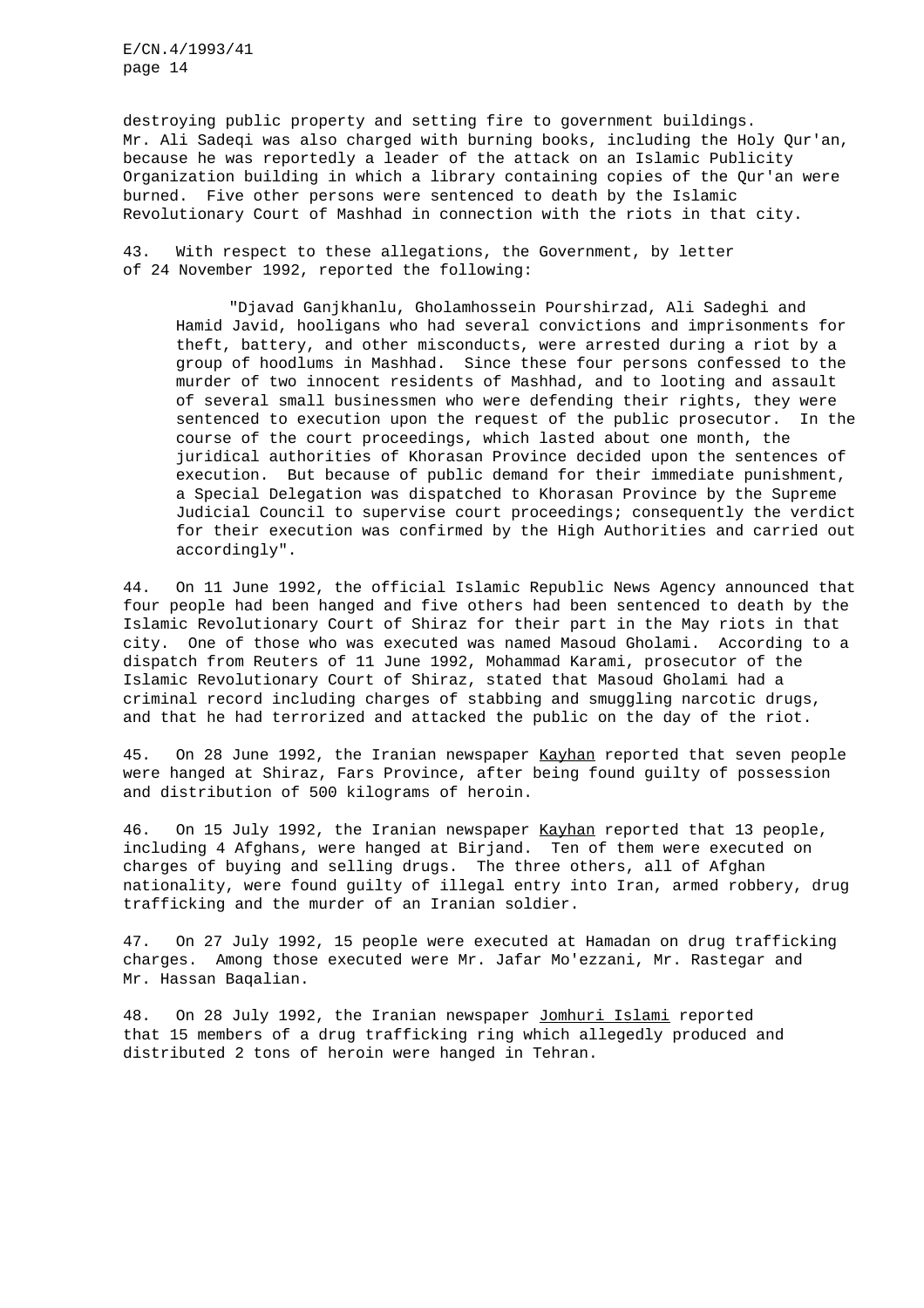49. On 30 July 1992, 16 persons were hanged at Hamadan at the prison of the city. No reasons were given for their execution. It has been reported that these persons were executed following summary trials which failed to meet minimum internationally recognized standards. Trial hearings before Islamic Revolutionary Courts were held in camera, inside prisons, with defendants having no access to legal counsel and no right of appeal.

50. It has been reported that Mr. Yahya Kafshdar, a young man arrested on charges of alcohol trafficking, died as a result of torture while in detention in the compound of the "Organization for the Defence of the Good Custom" of Ardebil. His corpse was handed over to his father, who was allegedly forced to sign a document stating that his son had died as a result of intoxication.

51. It was reported that in many cases prison authorities do not hand over the corpses of those executed to their relatives. Such was the case of Mr. Morteza Yazdi, born in 1965, son of Seyfollah, who was executed in Evin prison in 1989 in spite of the fact that he was serving an eight-year prison sentence. The authorities allegedly only sent to his parents a communication asking them to deposit 510 rials in a current account and informing them of the number of his tomb.

52. With respect to the allegations raised under the right to life, the Government of the Islamic Republic of Iran, by letter of 24 November 1992, stated the following:

"... It is necessary to take note of the fact that the problem of narcotic drug trafficking in the Islamic Republic of Iran constitutes the main crime for which the majority of capital punishment verdicts are issued. It is of a vital importance to reiterate that, the verdicts issued by respective courts were not implemented, unless after due process of law, initiation of appealing process upon the request of accused, exercise of the right to petition and requesting for pardon by the convicted person after the endorsement of verdict by a judicial authority of the Supreme Court.

"In this regard I draw the attention of the Special Representative to the following observation: The issue of drug trafficking, which is a most devastating menace, has created serious social and economic problems for my country. To safeguard the lives of our people, we have organized a comprehensive campaign against illicit drug trafficking, for which we are spending a significant portion of our national funds.

"As a result of this campaign many drug trafficking connections have been destroyed and the criminals have been tried. If one takes into consideration the seriousness of the situation, one would naturally conclude that any compromise with these smugglers would endanger not only Iran, but also any other country to which such drugs are directed. Consequently, to prevent these serious crimes, drug traffickers must be held responsible for their actions to the full extent of the law. As such, the prosecution of drug traffickers should not be considered a violation of individual rights, but rather as a guarantee of the fundamental rights of all people against the dangers of international trafficking bands".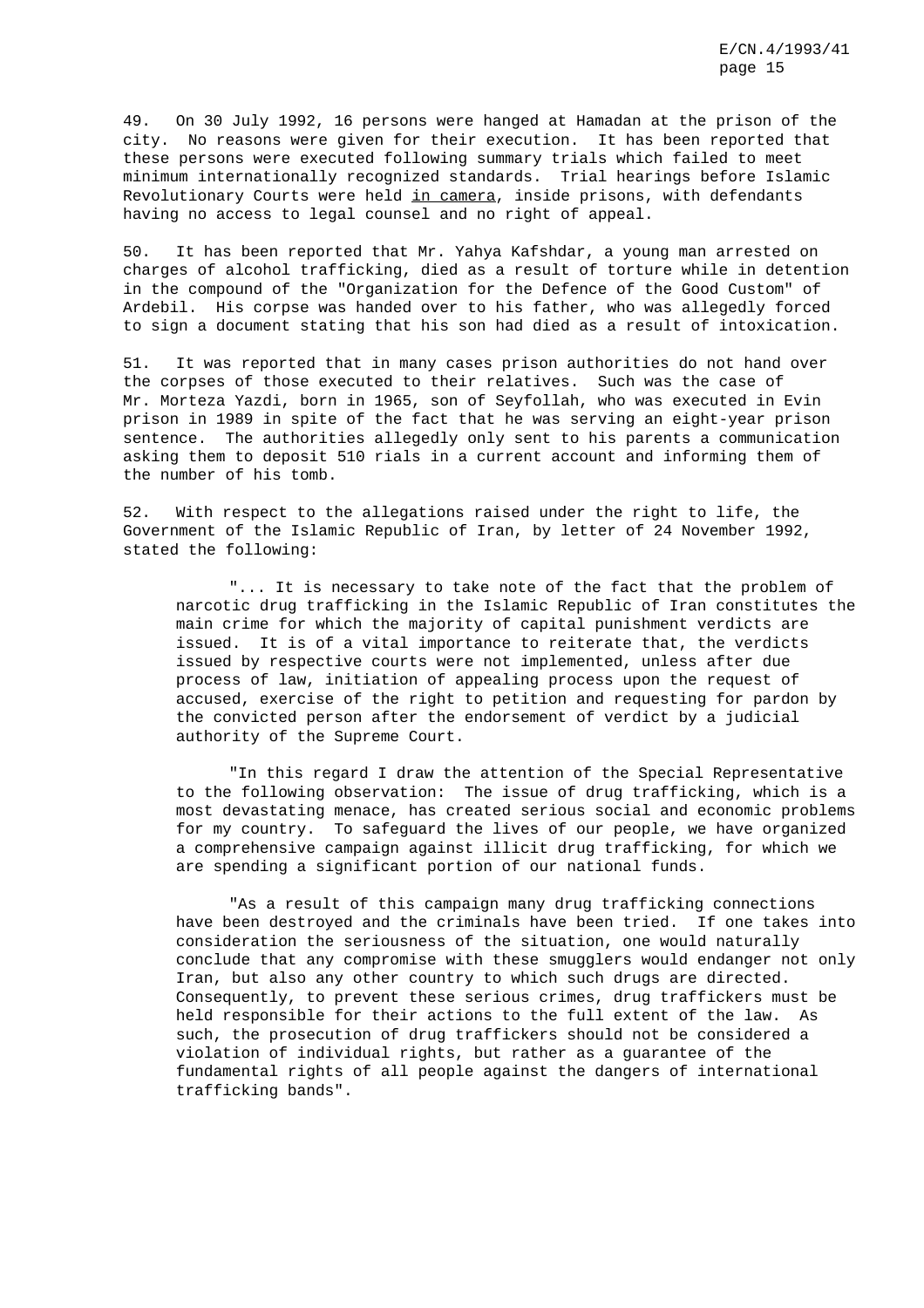53. The following other cases or incidents concerning the right to life have been reported.

54. On 30 May 1992, during incidents and demonstrations at Mashhad, Khorasan Province, members of the Islamic Revolutionary Guards Corps of the Pasdaran and other security forces responded with excessive force and opened fire indiscriminately on demonstrators. During demonstrations and riots at Bokan, 8 people were reportedly killed and 20 others wounded by the security forces.

55. By the same letter dated 24 November 1992, the Government stated the following:

"A number of members of the outlawed Kurdish Democratic Party, by infiltrating the country, intended to create rebellion in the city of Boukan. Although they numbered fewer than 20, they were confronted by the common people and disciplinary forces, 2 of whom were killed and 6 wounded. During this attack, four Kurdish Democratic Party members were also killed and two were arrested. Because of the mountainous terrain, the others managed to escape. Shortly after, an enormous group of local people showed their disgust towards the said party through various, widespread demonstrations. This outlawed party's goal is the disintegration of the country and the establishment of an independent Kurdish government in the Western part of Iran. Towards the end, they attempted to create panic and intimidation among the people, by forcing them into submission, by taking them as hostages, and by looting their possessions and money. Their domicile is in North of Iraq, and they had a close relation with the Iraqi regime up until two years ago".

56. It was reported that Mr. Hatan Djahanguiri Zadeh, 26 years old, has been sentenced to death by the Islamic Revolutionary Court of Tabriz on charges of being a sympathizer of the so-called Democrat Party. He has emphatically denied supporting any political movement. His trial was allegedly held in camera and he reportedly had no access to legal counsel.

57. By the letter dated 24 November 1992, the Government stated that "According to the investigations conducted, no previous records have been cited regarding Hatan Jahangiri-Zadeh. During 1992, no political prisoners in Tabriz have been sentenced to execution".

58. In early August 1992, Mr. Fereidoun Farokhzad-Araghi, an Iranian poet, movie actor and showman, was stabbed to death in his home at Bonn, Germany, allegedly by Iranian government agents. After the 1979 Islamic revolution, he was imprisoned and then released and finally escaped from the country. Some four years ago, he began producing a one-hour weekly radio programme for the radio station "Voice of the Flag of Freedom Organization of Iran". He had reported to this organization that Dr. Javad Ghodssi had warned him about his anti-regime activities. Mr. Ali Gholami, allegedly an agent of the secret police, and Mr. Morteza Rahmani-Movahhed had reportedly also threatened to kill him if he would not collaborate with the regime. Mr. Farokhzad-Araghi took part in a film, Vienna my Love, which was considered anti-Islamic by some Iranian authorities.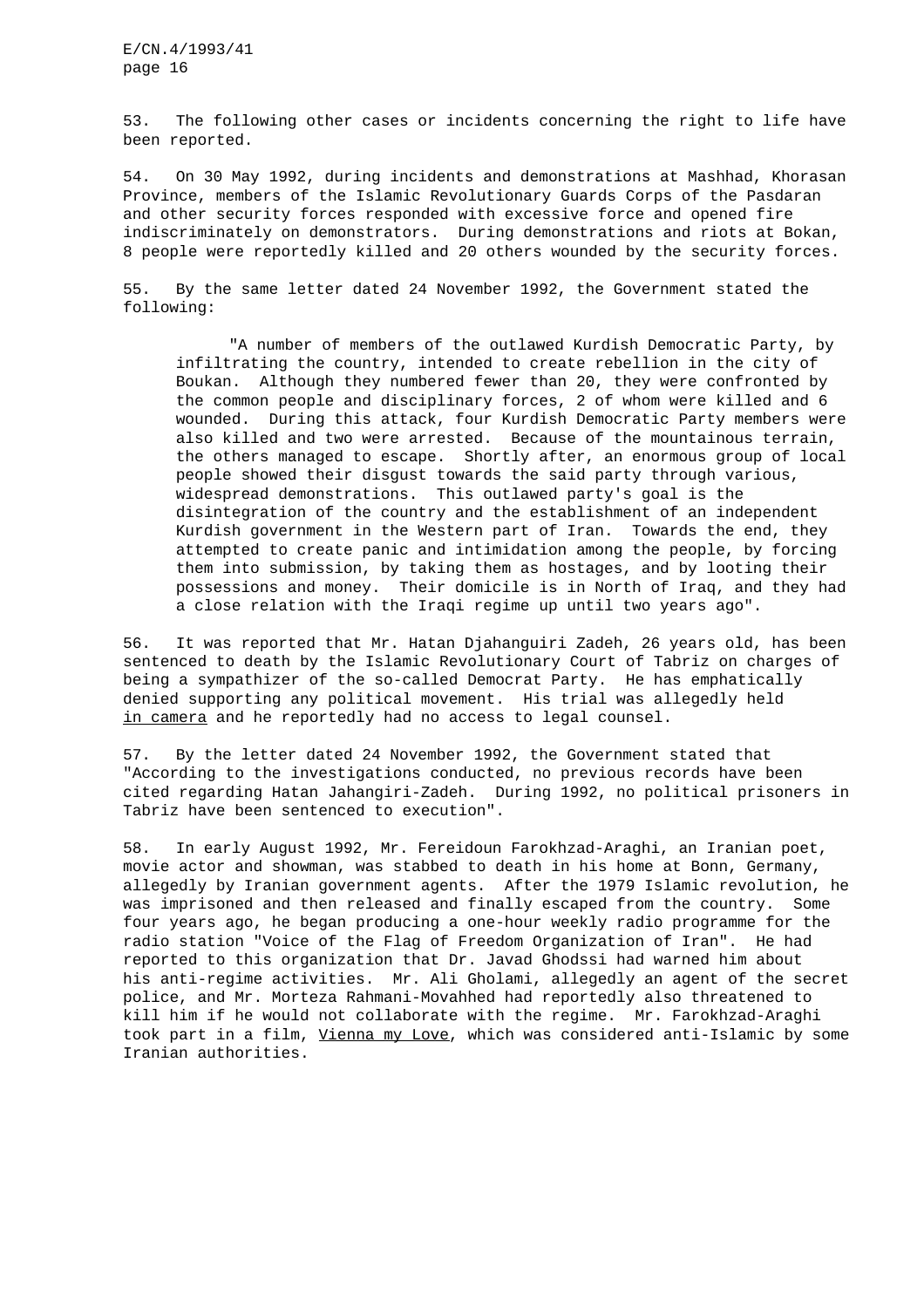59. On 11 November 1992, the Special Representative addressed a letter to the Permanent Representative of Germany to the United Nations Office at Geneva requesting his Government to provide any information it might be able to on the investigation into the above-mentioned crime.

60. On 5 January 1993, the Permanent Representative of Germany to the United Nations Office at Geneva addressed a letter to the Special Representative stating the following: "In the case of Mr. Fereidoun Farokhazad-Araghi, investigations have not furnished any proof of participation of Iranian officials in the assassination".

61. The Government of the Islamic Republic of Iran in its reply of 24 November 1992, stated the following:

"According to the German police investigations, the murderer of Feridoun Farokhzad was a homosexual and his motivation was sex-related, not a political matter. Although the above information has not been proved and the investigations continue, the Embassy of the Islamic Republic of Iran in Bonn has announced its readiness to collaborate with judicial and police authorities. At the same time, it has demanded urgent measures to identify Farokhzad's murderer or murderers. The person who killed Farokhzad is most assuredly an opponent of the Iranian regime. Mr. Farokhzad condemned the Mojahedin's collaboration with Saddam in a meeting held in Canada, and a number of Iranians who gathered there had joined him in deeming them Saddam's mercenaries and spies".

62. With regard to the assassination of Mr. Kazem Rajavi at Coppet, Switzerland, on 24 April 1990, it was reported that requests addressed by the Investigating Magistrate of the Canton of Vaud to the Iranian police through the intermediary of Interpol of Tehran have so far met with only partial responses. According to the newspaper Le Courrier of 22-23 February 1992, investigations have confirmed the involvement of 13 persons, among them Mr. Yadollah Samadi, an Iranian citizen aged 33, and Mr. Mohammad Said Rezvani, also an Iranian citizen, aged 34.

63. The Permanent Representative of the Islamic Republic of Iran to the United Nations in his letter of 24 November 1992, referred to the Rajavi case as follows:

"Regarding Kazem Rajavi's terror, the Embassy of the Islamic Republic of Iran in Bern has requested the Swiss judicial authorities to provide further information regarding the suspects, and to create proper channels for the desired cooperation. The request was also raised and followed up during several meetings of the Minister of Foreign Affairs and his Deputy with Swiss authorities. Swiss Ministry of Foreign Affairs officials promised to render their cooperation in this regard, but up to this moment they have not offered any assistance".

64. With respect to the assassinations of Mr. Shahpour Bakhtiar, the last Prime Minister before the Islamic Revolution, and Mr. Katibeh Fallouch, his secretary, it was reported that Mr. Zeyal Sarhadi, an Iranian citizen aged 25, was extradited to France by the Swiss authorities on 26 May 1992. Mr. Sarhadi is accused of participating in the preparation of the crime and of aiding the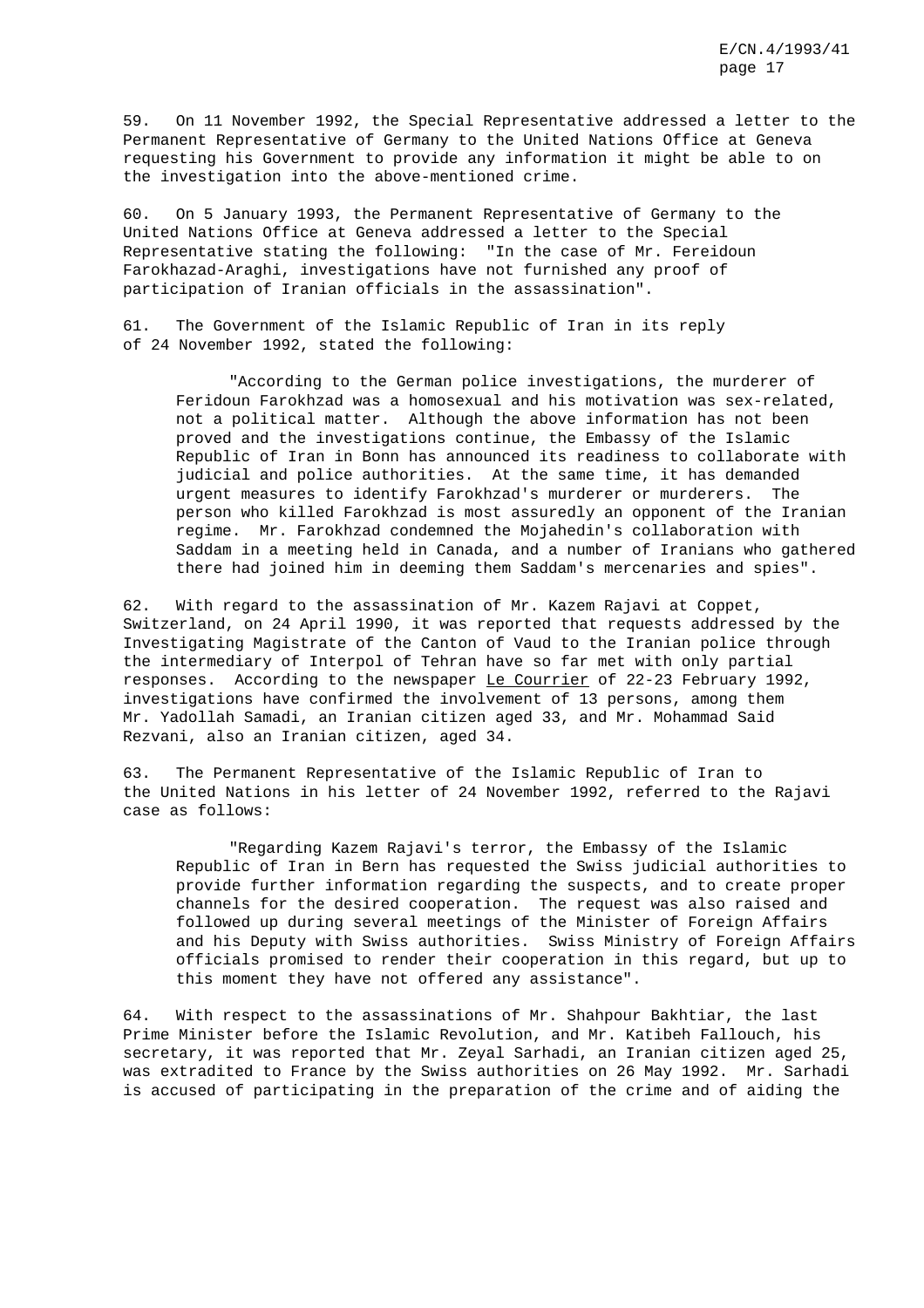killers to escape to Switzerland. Other persons charged with complicity in the crime were Mr. Massoud Hendi, former chief of the Iranian Radio and Television in Paris, charged on 21 September 1991; Mrs. Fereshteh Djahanbari, allegedly linked to the Iranian Intelligence Services, charged on 28 September 1991, and Mr. Ali Rad Vakili, imprisoned in France on 27 August 1991. According to French press reports, Mr. Massoud Hendi has implicated the Iranian Interior Ministry in the plot to kill these persons. Mr. Hendi is said to have helped the three alleged assassins by providing two of them with false visas to enter France and false Turkish passports to facilitate their escape.

65. It was further reported that the Investigating Magistrate, Mr. Jean-Louis Bruguière, issued a warrant for the arrest of Mr. Mohammad Azadi and Mr. Farydoum Boyer-Ahmadi, suspected of direct involvement in the assassinations, and Mr. Hossein Sheikhattar, adviser at the Iranian Ministry of Telecommunications, for complicity in the crime. Another person allegedly involved, Mr. Amirola Teimoori, Iran Air chief of airport security at Orly Airport, was reportedly released from custody on 1 November 1991.

66. The Government of the Islamic Republic of Iran referred to the Bakhtiar case in its reply of 24 November 1992, as follows:

"In regard to Shapur Bakhtiar's terror, the investigation still continues. The Government of Iran has on several occasions cooperated with French police and judicial authorities. Neither the propounded claims by the French mass media nor the reports circulated by the opposite parties in order to disturb the bilateral relations between France and Iran have been endorsed by the police or judicial authorities".

67. Subsequent to his interim report to the General Assembly, the Special Representative transmitted to the Permanent Representative of the Islamic Republic of Iran to the United Nations Office at Geneva, by letter dated 23 December 1992, the following allegations concerning the right to life.

68. On 24 April 1992, Mr. Abbas Narou'i was hanged in public in Sirjan, Kerman Province. No reasons were given for his execution.

69. On 23 June 1992, Mr. Mostafa Ortegli was hanged in Qom, Central Province. No reasons were given for his execution.

70. It has been reported that two members of the Kurdish opposition group Komala, Rahman and Towfiq Aliasi, were executed in June and August 1992, respectively, in Sanandaj Prison. In both cases the prison authorities merely handed over their clothes to their relatives and informed them that they had been executed. The televised confessions of Towfiq Aliasi, reportedly obtained as a result of ill-treatment or torture, were broadcast on local television in Sanandaj in August 1992.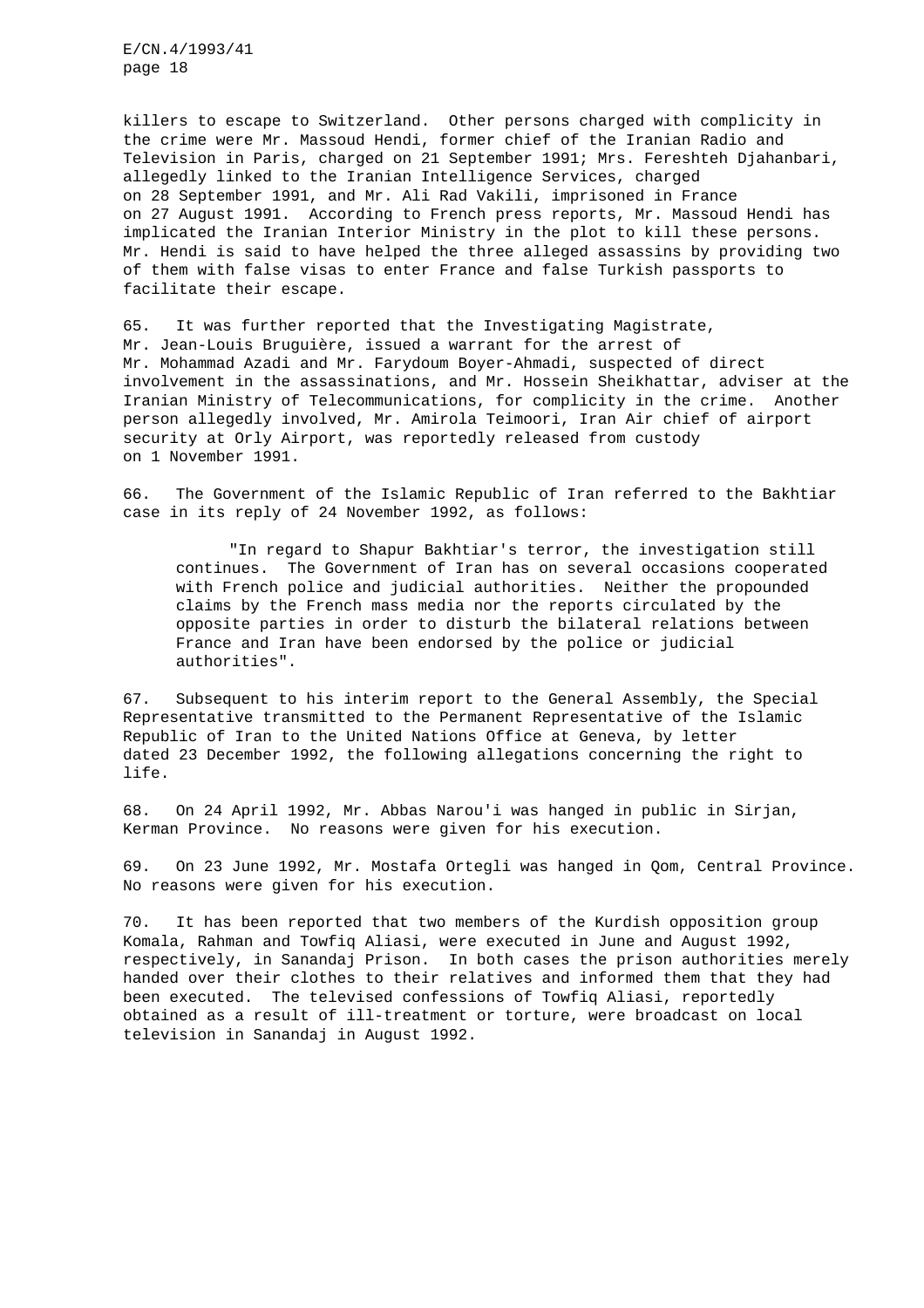71. On 9 September 1992, the Iranian newspaper Salam reported that Mr. Faramarz Souri was executed in public in Kermanshah, Kermanshah Province, after receiving 99 lashes. No reasons were given for his execution.

72. On 8 September 1992, two persons were hanged in public in Baneh for political reasons. Their names were given as follows: Mr. Saleh Amin Pour, aged 35, and Mr. Hassan Saidi, aged 26.

73. On 8 September 1992, a member of the Iranian Air Force, Colonel Sadeghe Rabani, was shot in Isfahan, reportedly for political reasons.

74. On 9 September 1992, a young man named Babak was hanged in public in Tehran, after being found guilty of the murder of Mr. Rashide Aghai, a member of the Bassij resistance forces.

75. According to a dispatch from Agence France Presse of 10 October 1992, 19 persons were hanged in Tehran on 26 September 1992, on charges of buying and selling drugs.

76. On 27 September 1992, nine persons were executed in Kermanshah, Kermanshah Province, after being sentenced to death by the Islamic Revolutionary Court of Kermanshah for distributing drugs.

77. On 29 September 1992, nine persons were executed in Tehran. No reasons were given for their execution.

78. According to the Iranian newspaper Kayhan of 28 September 1992, two unnamed persons were executed in Tehran during September 1992. No reasons were given for their execution.

79. On 18 October 1992, two unnamed persons were hanged in public in Hamadan, Hamadan Province. No reasons were announced for their execution.

80. According to a dispatch from Agence France Presse of 19 October 1992, 17 people were hanged in Tehran and 3 others in Kermanshah, on 18 October 1992, after being found guilty of possession and distribution of narcotics.

81. On 21 October 1992, the Iranian newspaper Ressalat reported that a medical student named Hamid, aged 25, was executed in Tehran. No reasons were given for his execution.

82. On 22 October 1992, Ressalat reported that Mr. Abdolbaqi Imambai was executed in Tehran. No reasons were announced for his execution.

83. On 26 October 1992, Kayhan reported that Mr. Alireza Narou'i was executed in Shiraz, Fars Province. No reasons were announced for his execution.

84. On 1 November 1992, a woman named Fatima Bani was stoned to death in Isfahan, and Mr. Javad Rahimzadeh was hanged in public in Mashhad, Khorasan Province. No reasons were given for their execution.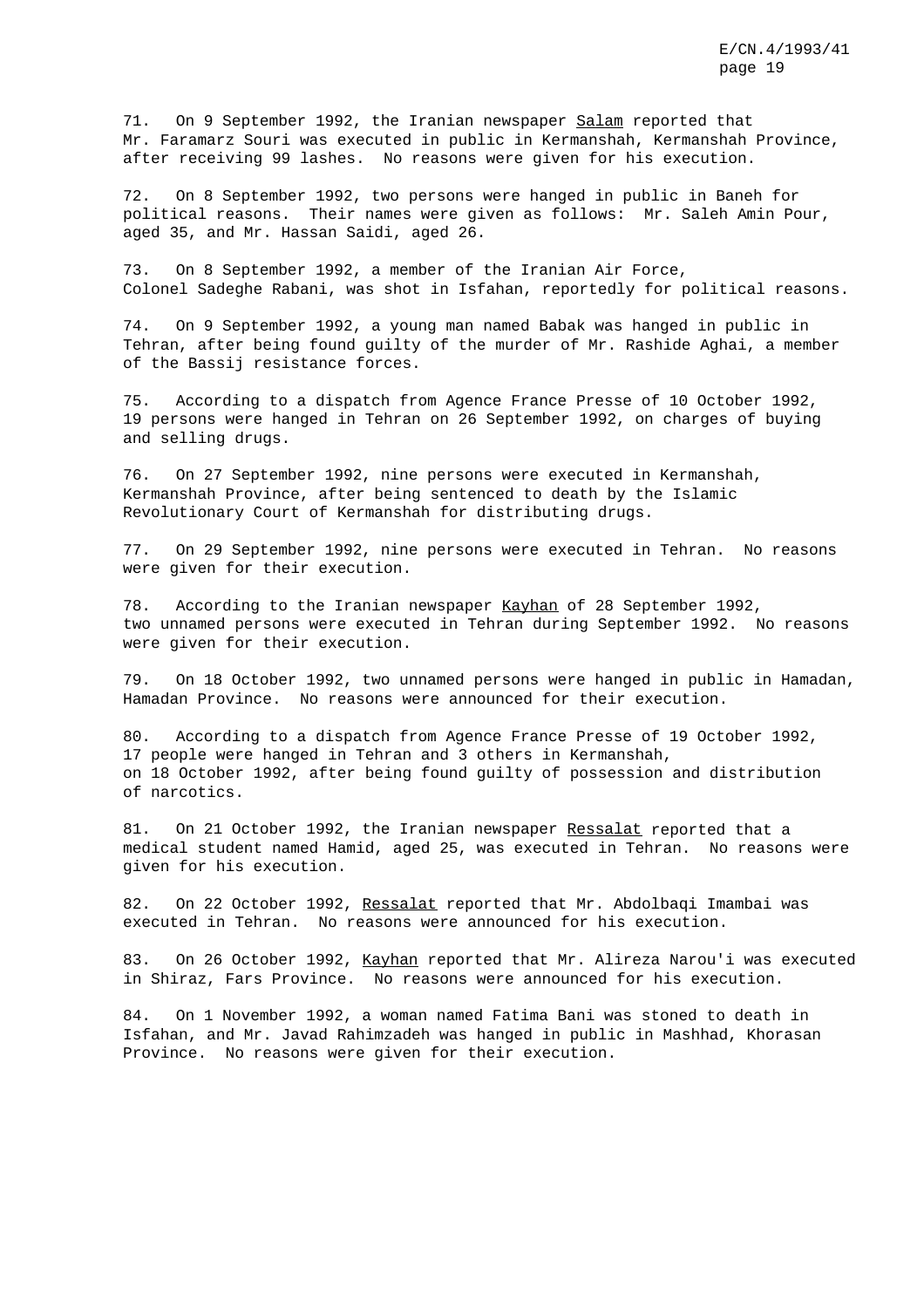85. On 4 November 1992, Ressalat reported that Mr. Ardeshir Kyanpour was hanged in Mehdishahr, Semnan Province. No reasons were announced for his execution.

86. On 8 November 1992, Kayhan reported that Mr. Mohammad Hassan Rezaii was executed in Tehran. No reasons were given for his execution.

87. It has been reported that these persons were executed following summary and unfair trials which failed to meet minimum internationally recognized standards. Trial hearings were held in camera, inside prisons, with defendants having no access to lawyers, no right to call witnesses in their defence and no right to appeal.

88. It was also reported that most of these executions have been carried out publicly and in groups. Some victims have been stoned to death, hanged, shot, or subjected to flogging before being executed.

89. According to the Iranian newspapers Kayhan, Ressalat, and Salam, the following persons have been sentenced to death by the Islamic Revolutionary Court of Tehran: Mr. Ebrahim Haqshenas, Mr. Ahmad Rajabi Analoheh, Mr. Shahnaz Azadi and Mr. Hassan Moqadassi Some'eh Olia. Mr. Gholam Reza was sentenced to death by the Islamic Revolutionary Court of Abadeh, Fars Province.

90. Concern has been expressed to the Special Representative about the continuing endorsement by the Government of the Islamic Republic of Iran of threats to the life of the author Salman Rushdie. On 2 November 1992, Ayatollah Yazdi, Head of the Judiciary, stated that "the historic Fatwa and order by the Leader of Muslims, Imam of the Ummah, proclaimed in his capacity as the Religious Leader to all Muslims and religiously incumbent on any Muslim, is not analysed and examined within a purely political and diplomatic framework". On 10 November 1992, Ayatollah Morteza Moqtadaei, Head of the Supreme Court of Justice, stated that "carrying out the order against the apostate Rushdie is an obligation for all Muslims, whether Shi'ite or Sunni. The Fatwa is an irrevocable Islamic order endorsed by 40 Muslim States. No authority, whether in Iran or abroad, can change this Islamic decree".

91. It was also reported that, on 2 November 1992, Ayatollah Hassan Sane'i, Head of the 15th Khordad Foundation, which in 1990 set a US\$ 2 million reward for Rushdie's death, stated that the bounty had been boosted dramatically. He pointed out that, after the execution of the Fatwa, the reward would be immediately paid to the person who carried it out. He added that "If this verdict is executed by Rushdie's relatives, the reward offered by this Foundation will be boosted considerably".

92. On 6 November 1992, the Special Representative requested the Government of Japan to provide him with any information it would be able to make available to him with regard to the investigations into the assassination of Professor Hitoshi Igarashi, who translated the novel of Salman Rushdie entitled The Satanic Verses into Japanese. Professor Igarashi was murdered at Tsukuba University in Ibaraki City on 12 July 1991.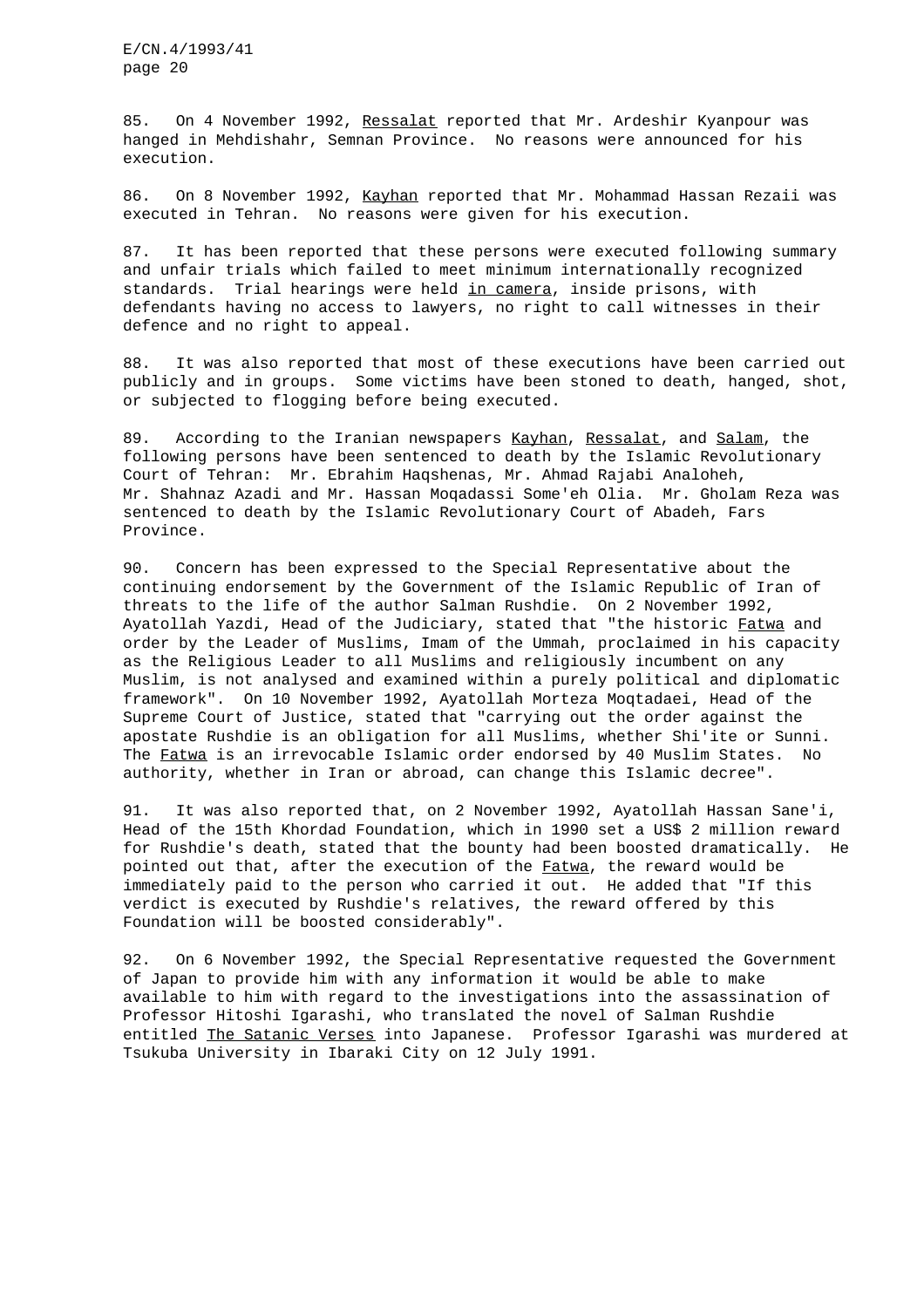93. On 8 January 1993, the Permanent Mission of Japan to the United Nations Office at Geneva reported the following:

"The Permanent Mission of Japan has the honour to inform you, under instructions from its home Government, that ever since Mr. Hitoshi Igarashi was found dead at around 8 o'clock on 12 July 1991 within the premises of the Tsukuba University, the case has been vigorously investigated: however, the investigation has to date borne little fruit as to the identity of the perpetrator or other relevant information".

94. On 11 November 1992, the Special Representative requested the Government of Germany to provide him with any information with regard to the investigations into the assassinations of four leading members of the "Kurdistan Democratic Party of Iran - Qassemlov Faction" in Berlin. On 17 September 1992, Mr. Sadiq Charafkandi, Secretary-General of the party, Mr. Fattah Abduli, representative of the party in Europe, Mr. Mulayun Ardalan and Mr. Nuri Dehkurdi were assassinated while they were in Berlin, reportedly participating in a meeting held by the Socialist International.

95. On 5 January 1993, the Permanent Representative of Germany to the United Nations Office at Geneva reported the following: "As far as the assassination of four leading members of the 'Kurdistan Democratic Party of Iran' are concerned, investigations by the district attorney in Berlin are still being carried out".

96. The Special Representative also requested the Government of Germany, on 11 November 1992, to provide him with any information it would be able to make available with regard to the death of Mr. Rassoul Sadeghian Raddani in March 1992, in Essen. The Special Representative had received information that this person, who was hospitalized at the Ronal Klinik at Essen, for the treatment of severe injuries caused by chemical weapons during the Iran-Iraq war, was attacked and wounded by knife, while taking a walk in front of the hospital, allegedly by members of the organization "People's Mojahedin of Iran".

97. On 5 January 1993, the Permanent Representative of Germany to the United Nations Office at Geneva reported the following:

"As to the case of Mr. Raddani, allegedly assassinated by members of the organization 'Peoples Mojahedin of Iran' in Essen, competent police authorities could not confirm such allegations. A post-mortem examination, that was called for by the district attorney, came to the conclusion that Mr. Raddani had died of the consequences of severe injuries caused by chemical weapons during the Iran-Iraq war, for the treatment of which he was hospitalized in Essen. Additional external effects leading to the death of Mr. Raddani were excluded after the post-mortem examination".

## B. Enforced or involuntary disappearances

98. The Special Representative wishes to point out that the Working Group on Enforced or Involuntary Disappearances of the Commission on Human Rights has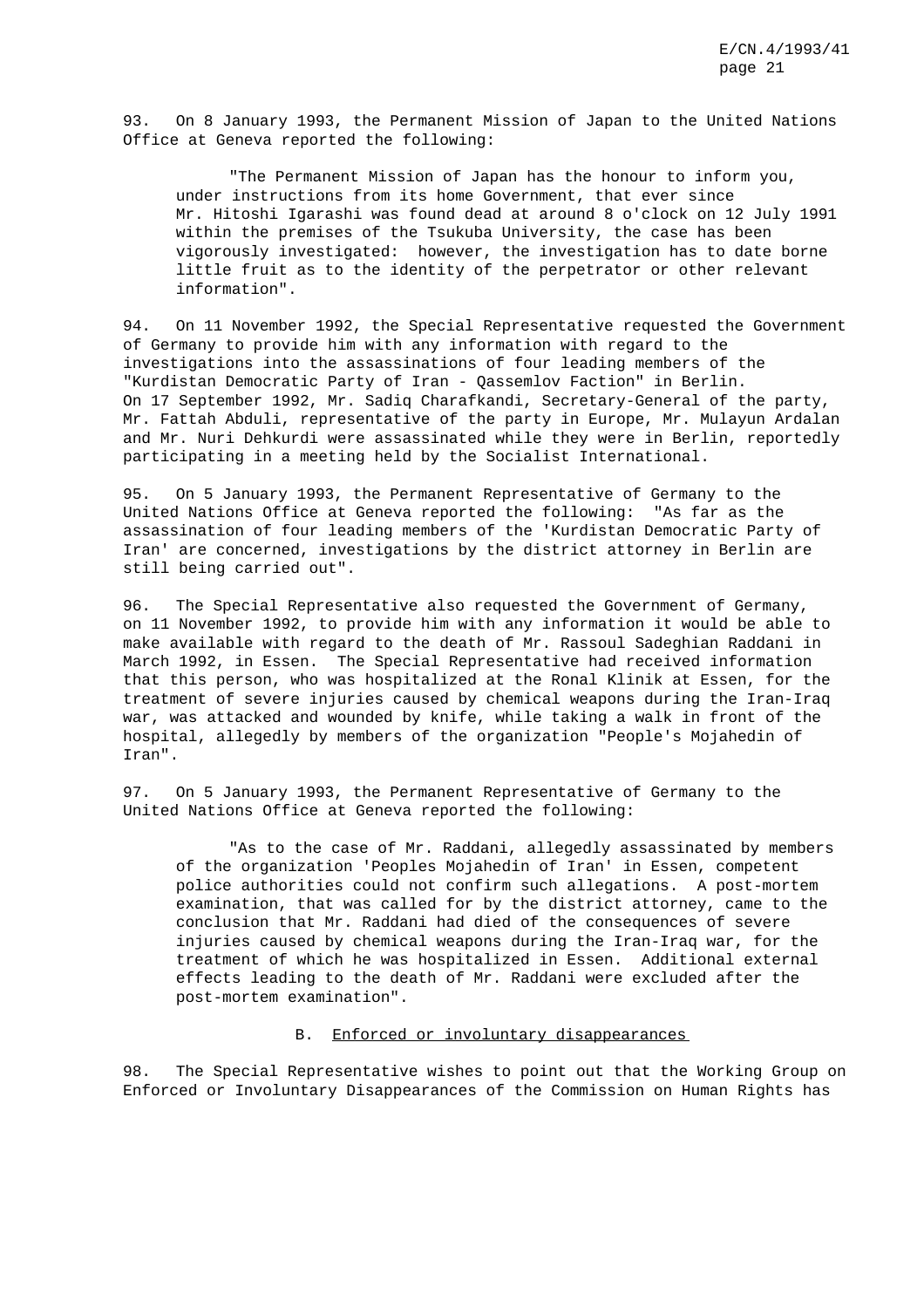transmitted to the Government of the Islamic Republic of Iran a total of 500 cases of missing persons, one of which was reported to have occurred in 1992. So far only one case has been clarified by information received from non-governmental sources.

99. By the same letter dated 24 November 1992, the Government of the Islamic Republic of Iran stated that:

"The Islamic Republic of Iran has worked closely with the Working Group on Enforced or Involuntary Disappearances and have responded to all the claims. In the view of the Islamic Republic of Iran, the propounded claims are baseless. It has therefore requested from the Working Group more precise information concerning these findings with complete specifications on the individuals to make the feasibility of investigation possible in this regard, the Islamic Republic of Iran is ready to fully cooperate with the Working Group on Enforced and Involuntary Disappearances".

100. Subsequent to his interim report to the General Assembly, the Special Representative transmitted to the Permanent Representative of the Islamic Republic of Iran to the United Nations Office at Geneva, by letter dated 23 December 1992, the following allegation.

101. It has been reported that Mr. Bahman Qahramani disappeared in 1988 after being detained in the city of Yasooj, on political charges. The fate of this person remained unknown. No investigation appeared to have been carried out by the Government in spite of numerous inquiries by his relatives.

## C. Right to freedom from torture or cruel, inhuman or degrading treatment or punishment

102. It has been reported that the prohibition of all forms of torture for the purpose of extracting confessions or acquiring information contained in article 38 of the Constitution of the Islamic Republic of Iran continues to be flouted.

103. In the letter dated 24 November 1992, the Government replied that "The Islamic Republic of Iran has taken decisive measures to prevent the arbitrary behaviour of judicial personnel, and denies the above-mentioned and basically irresponsible accusations".

104. Common methods of physical torture reportedly include suspension for long periods in contorted positions, burning with cigarettes and, most frequently, severe and repeated beating with cables or other instruments on the back and the soles of the feet. Beatings can last for hours at a time, with guards taking turns inflicting lashes. It was reported that sometimes a blanket or cloth is stuffed into the victim's mouth to stop him or her from screaming and making it hard to breathe properly. Usually the victims are blindfolded and strapped to a kind of bedstead, or held down by guards sitting on their backs. Some prisoners were unable to walk at all when the beating ended, and had to drag themselves back to their cells along the floor. Some still bear scars on their feet years after the beatings took place. Prisoners have described how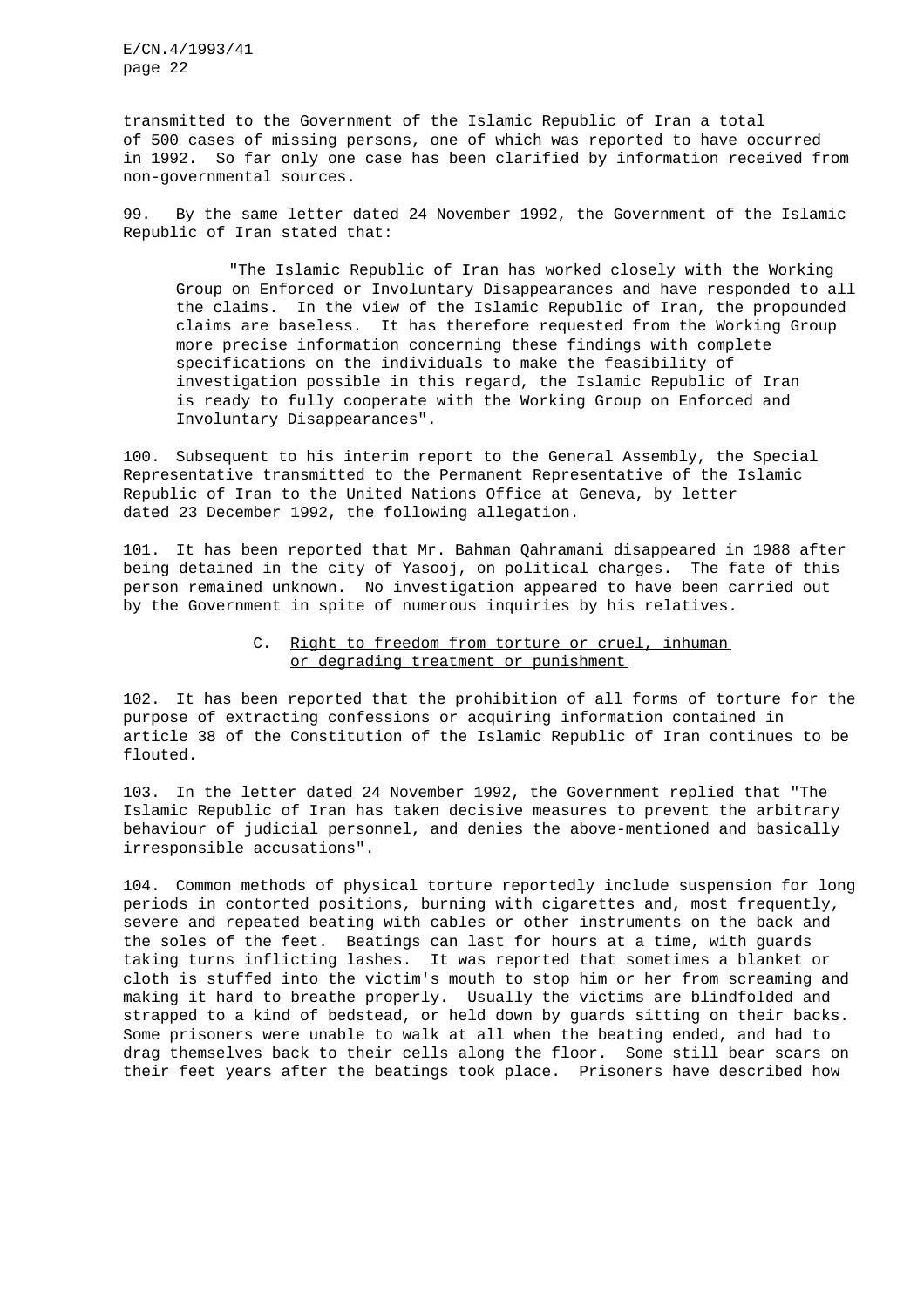their legs would swell and their clothing would be stained with blood from the feet to the thighs as a result of beatings. Beatings on the back have often resulted in serious kidney problems.

105. It was said that for political prisoners stress and uncertainty were constant pressures. Prisoners have been kept blindfolded for hours or days at a time, so that they became disoriented and insecure. Torture and arbitrary punishment could reportedly occur at any time, without warning. Prisoners were usually tortured immediately following their arrest, but could be subjected to torture at any time during their imprisonment, both before and after trial.

106. It has been reported that torture and other forms of physical or psychological ill-treatment were applied not only to obtain information but also to extract statements; sometimes the torture was recorded on film. Other arbitrary punishments include being kicked or punched, made to stand without moving for hours or days at a time, cancellation of family visits or reduced food.

107. On 24 November 1992, the Government of the Islamic Republic of Iran stated, with regard to the three preceding paragraphs, that:

"The laws of the Islamic Republic of Iran do not permit such inhumane behaviour towards prisoners and detainees, and the monitoring system of inspection and control would detect any illegal behaviour and punish the delinquents in accordance with the law. Examples of disciplinary punishments meted out by the executive organs of the judicial branch were duly reported to the Special Representative on his third trip to Tehran, and there is a list of such information annexed to document E/CN.4/1992/34 of 1992. In addition, at the session of the high court of law for discipline of attorneys, which took place on 9 November 1992 in the presence of the members of the court of law, the Chief of the judicial branch, the Chief of the State Supreme Court, the Chief of the first branch of the disciplinary court of attorneys and disciplinary prosecution of attorneys, the cases of two delinquent attorneys were investigated and after due discussions and consultations, a verdict for the permanent suspension of their law practice was issued".

108. The specific cases described below were reported to the Special Representative.

109. The torture of Mr. Khalil Akhlaghi while in detention in the prison of Shiraz was reported. He was born in 1939 at Ghenaveh, Bushehr Province, son of Gholamali and former employee of the Iranian Electronic Industry. He was arrested in November 1989 and held for 14 months in solitary confinement during which he was allegedly submitted to physical and psychological torture. He was reportedly beaten frequently with electric wires on the soles of his feet to the degree that he began to find it extremely difficult to sleep and even to walk properly without experiencing pain. Because of blows to his face and head, he has also lost all hearing in his right ear. As a result of these tortures, he allegedly agreed to copy prewritten documents with his own hand and sign them. This was called by the authorities a "confession of spy activities".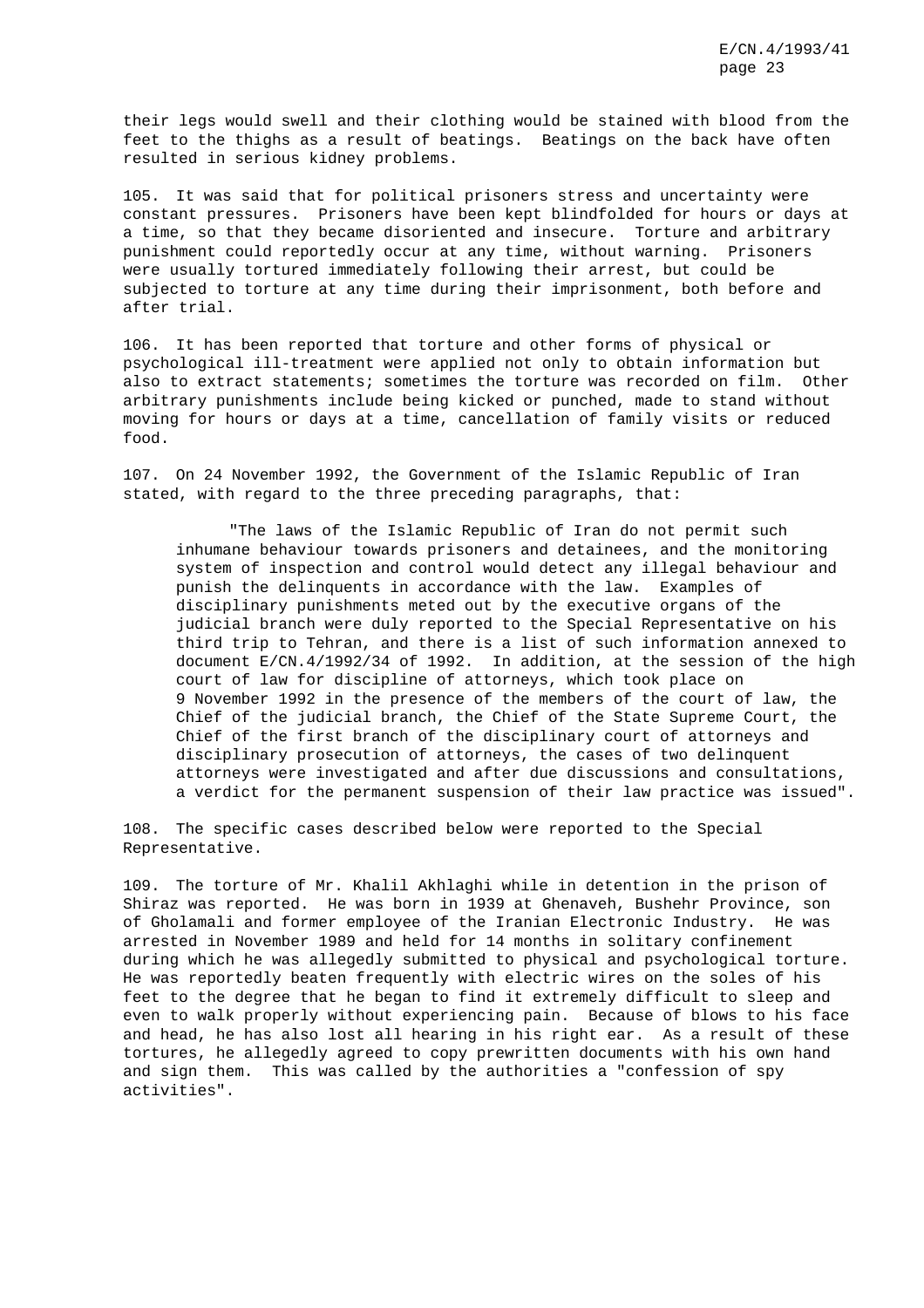110. It was also reported that Mr. Akhlaghi was arrested and tried by virtue of the accusations made against him by Mr. Bahram Dehghani, son of Zin-Al-Abedien, also charged with spying. However, Mr. Dehghani, in a document written and signed by him in 1990 and submitted to the Islamic Revolutionary Court of Shiraz, stated before God that he, Mr. Akhlaghi and other persons were totally and completely innocent of all charges. He added that he had made the accusations under physical and psychological torture inflicted during his interrogation.

111. By its letter dated 24 November 1992, the Iranian Government stated that:

"The claims regarding Mr. Khalil Akhlaghi were investigated by a special delegation assigned by the chief of the prisons organization, and no sign of misconduct was observed. During his detention period, Mr. Khalil Akhlaghi, was given leaves of absence several times and regularly enjoyed long visits with his family".

112. Also reported was the torture while in detention in Evin prison of Mr. Mohammad Rahim Bakhtiari, a football player arrested in September 1991. The reasons for his detention are not known.

113. Further reported was the torture while in detention in the Security and Information Office of Agahi neighbourhood, Tehran, and in Evin prison, of Mr. Hossein Dashtgerd, a soccer referee arrested in September 1991. The reasons for his detention are also not known.

114. Reported was the psychological torture while in detention in Masjed Soleiman prison of Mr. Jahanbakhsh Khosravian Cham Piri (prison identity card No. 524). He was arrested, on his return to Iran from India, on charges of drug addiction. Prison authorities allegedly said to his family that he had become mad as a result of his addiction to drugs. He categorically denied being an addict and stated that this accusation had ruined his reputation and his chances for employment in the future.

115. The Government of the Islamic Republic of Iran, with regard to the three preceding paragraphs, replied that "no records have been found regarding Mohammad Rahim Bakhtiari, Hossein Dashtgerd and Khosravian Champiri".

116. No measures are known to have been taken during 1992 to establish legal or procedural safeguards against prisoners being tortured.

117. In its reply, the Government stated that "as mentioned earlier the constant control and inspection for the correct implementation of the regulations of laws, prevention of torture, and misconduct of prisoners have been enforced in recent years".

118. Although the Iranian press has apparently ceased to report the infliction of cruel, inhuman or degrading punishments such as amputation, it has reported some cases of flogging.

119. According to a dispatch from Reuters of 10 June 1992, an unspecified number of people were sentenced to be flogged by the Islamic Revolutionary Court of Mashhad for their part in the May riots in that city.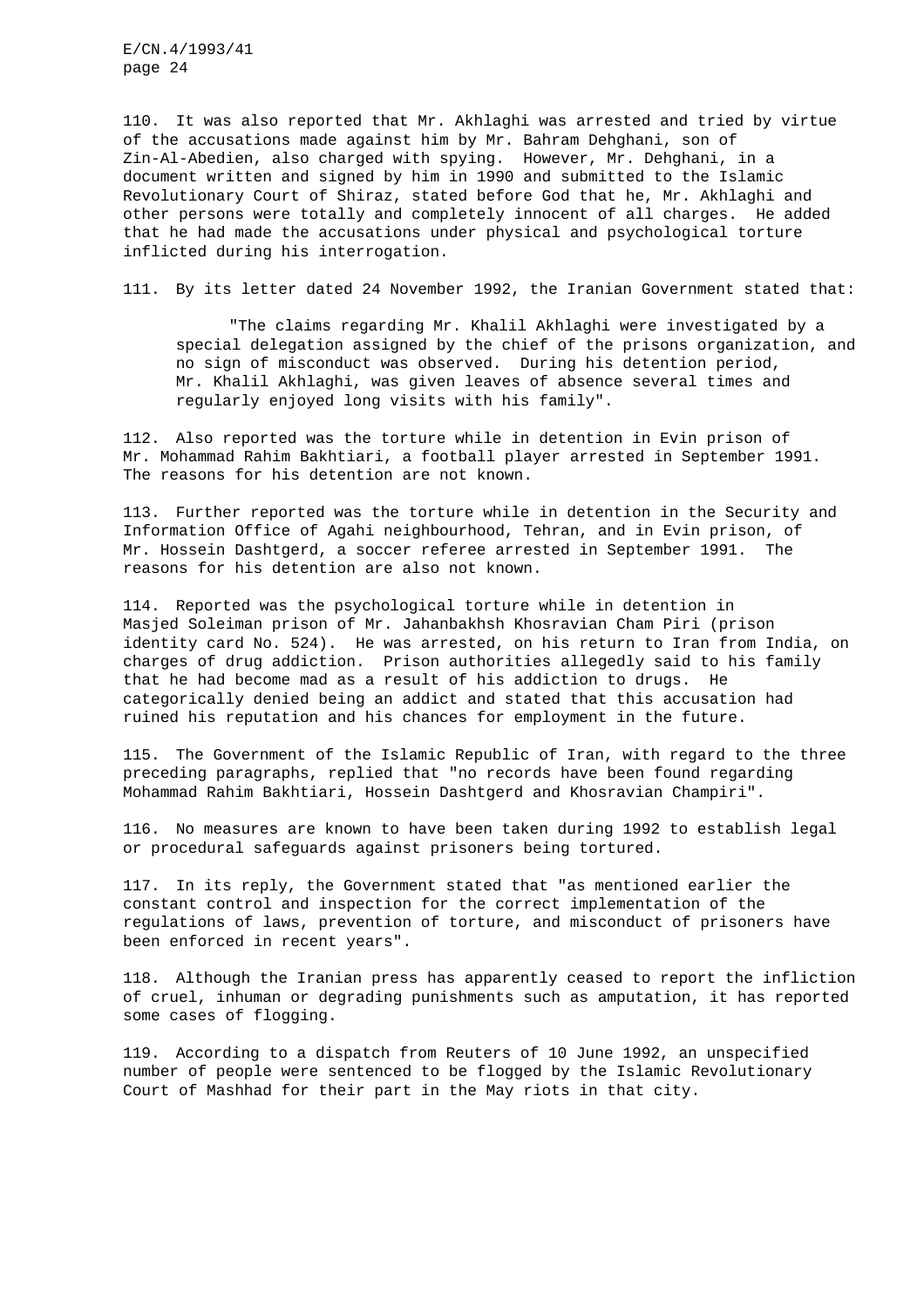120. Subsequent to his interim report to the General Assembly, the Special Representative transmitted to the Permanent Representative of the Islamic Republic of Iran to the United Nations Office at Geneva, by letter dated 23 December 1992, the following allegations.

121. The Iranian newspaper Abrar reported, on 5 November 1992, that on 3 November 1992 five people were condemned to finger amputations on charges of stealing. Their names were given as follows: Mr. Ali Nazeri, aged 36; Mr. Farshid Qanbari, aged 22; Mr. Qorban Ali, aged 36; Mr. Mohammad Ali Shushtari, aged 25; and Mr. Mehdi Isma'ili. The verdicts were carried out in front of the offices of the Ministry of Justice in the city of Sari, Mazandaran Province, in the presence of judges, employees and more than 200 people.

122. On 8 September 1992, two brothers named Hossein and Farbuel, respectively, were reported to have been subjected to a flogging in public in the city of Tabriz.

123. According to the newspaper Salam of 5 August 1992, "Several days ago a group of unidentified motorcycle riders splashed paint on the faces of some sisters in Vanak square and fled in an ugly act". The newspaper added that "Authorities should take measures to stop such acts because they are sometimes attributed to pious Basijis", referring to members of the Bassij resistance forces under command of the Revolutionary Guards Corps. The report in Salam followed repeated charges of maltreatment of women whose Islamic covering was not right. Iran's Islamic laws require women to wear loose, cover-all garments and show no more than their face and hands in public. Offenders are punishable by up to 74 lashes and may be jailed or fined.

124. According to the Iranian newspaper Jahan-e Islam of 10 October 1992, the Commander of the Security Forces of Kermanshah Province reported that 248 persons were arrested and sentenced to 30 to 90 lashes during September 1992 in Kermanshah Province, on charges of illegitimate relationships, harassment, and drinking alcohol. A number of those arrested were also given prison terms.

## D. Administration of justice

125. It has been reported that common and political trials in the Islamic Republic of Iran continue to fall far short of internationally accepted standards for fair trials. In particular, trials in Revolutionary Court are almost always held in secret, inside prisons; proceedings are summary, with no possibility for the detainee's family or even for defence counsel to attend.

126. It has been reported that the law guaranteeing all defendants the right to appoint an attorney does not in fact provide for qualified legal counsel and does not safeguard the right to legal representation provided for in article 35 of the Iranian Constitution and article 14 of the International Covenant on Civil and Political Rights, on the grounds that any Muslim is eligible to represent the accused in court. The bill approved by the Assembly for Determination of Exigencies of the State refers only to an attorney (Vakil), who apparently need not be a legally qualified professional, and not to an attorney-at-law (Vakil-e-Dadgostari), a qualified lawyer. Such a person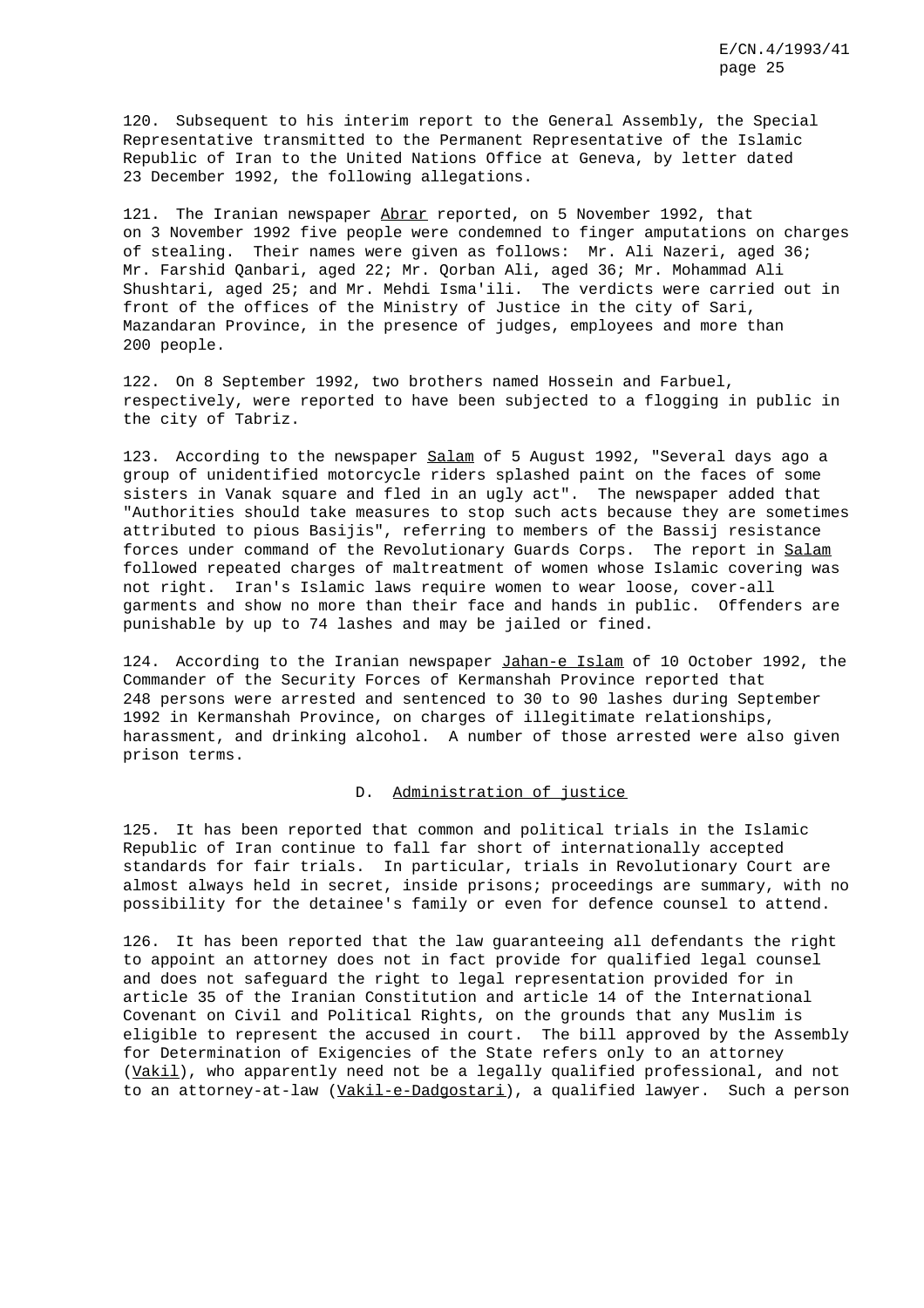would not, according to article 14 (d) of the International Covenant on Civil and Political Rights and international standards, be considered competent to assist a defendant in preparing the defence or to inform the defendant of his or her legal rights.

127. Furthermore, it was said that no mention is made of the defendant's right to have a lawyer assigned to him/her if he/she is unable to appoint one, and no provision appears to have been made guaranteeing the defendant the right to apply to the Supreme Court if his/her right to have access to legal counsel and to be represented in court by a lawyer is not respected.

128. It was also said that the new bill, in its present form, fails to guarantee the defendant's right to legal counsel in accordance with article 35 of the Constitution of the Islamic Republic of Iran (which provides that both parties to a lawsuit have the right in all courts of law to select an attorney and that, if they are unable to do so, arrangements must be made to provide them with legal counsel), and with Precedent No. 71/62, Decision No. 15, established in 1984 by the General Board of the Supreme Court of Iran. This precedent stated:

"Involvement of the counsel briefed by the Government, in case the accused may not have personally named an attorney, is essential in cases where the main punishments of that crime could be the death sentence or life imprisonment. ... This precedent shall be binding on all benches of the Supreme Court and other courts in similar cases in accordance with the Single Article of the Law on Judicial Precedent ratified in 1949".

It was further said that the new law guaranteeing the defendant's right to appoint an attorney, legally now in operation, has not been applied in practice. It was also said that this law was not retroactive and consequently no sentences handed down before the law came into force, albeit in the absence of defence counsel, were declared null and void.

129. By the letter dated 24 November 1992, the Permanent Representative of the Islamic Republic of Iran to the United Nations stated the following:

"According to the laws of the Islamic Republic of Iran, there are no limitations regarding the right to an attorney by the accused. This means that the accused has the right to choose any person whether or not he is an attorney or not, and the court officially recognizes this right of the accused. Thus using the mere word 'attorney' (as approved by the National Council of Urgency) does not create any legal limitation in this regard. Many examples of the participation of attorneys in court speak the truth of this assertion. Thus, the credibility of the aforementioned is completely denied. As previously stated the accused has total freedom of choice in acquiring an attorney, and in the event of the financial inability of the accused, the court has the duty to provide a court appointed attorney. Based on the reiteration of the Chief of Judicial Power and the Chief of Prosecution of the Revolution no verdict can be issued and no trial can be held, without the accused exercising his right to choose an attorney. The lack of this measure leads to nullification of the issued verdict, and the violators shall be judged under the prosecution of the disciplinary prosecutor's office".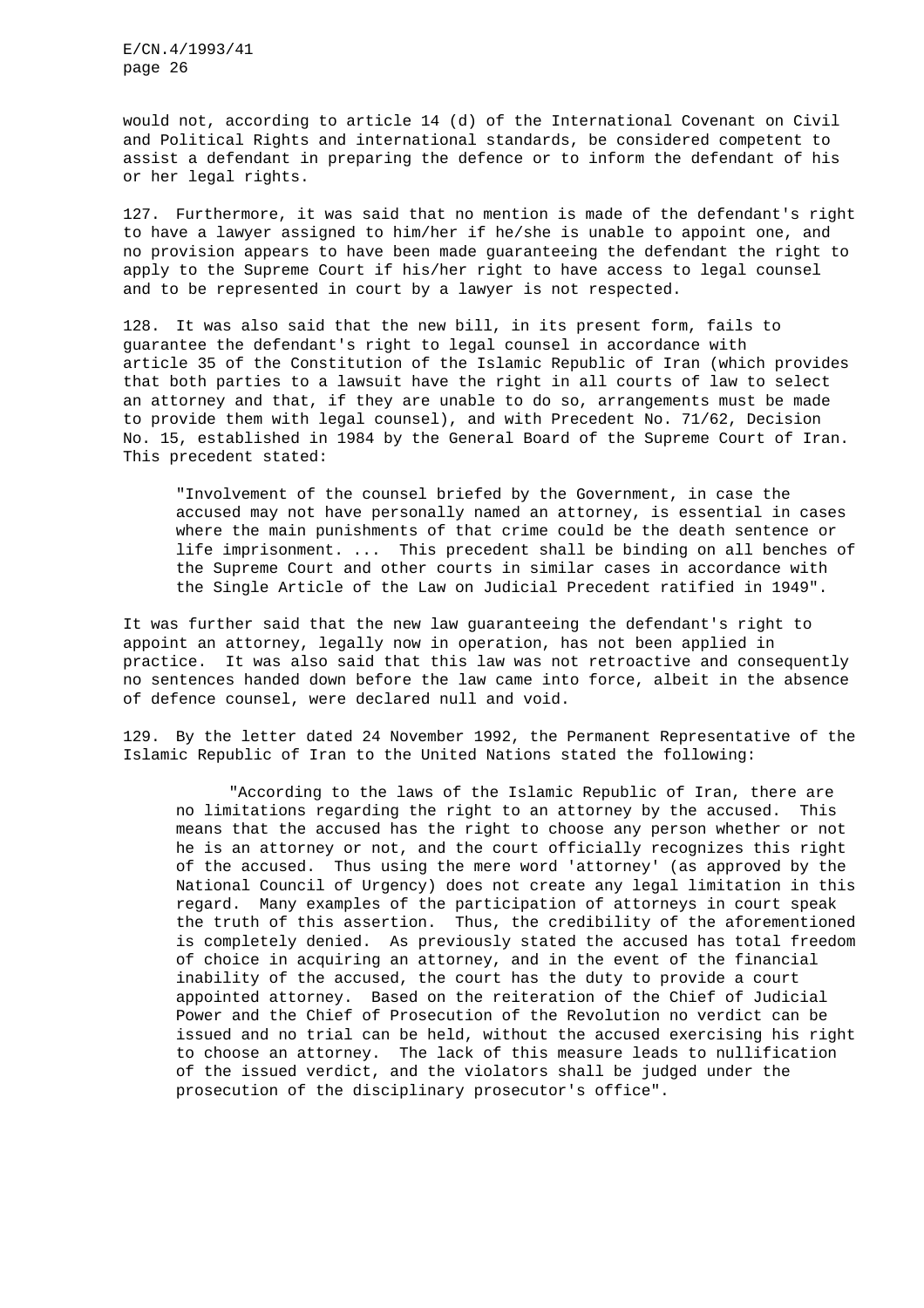130. It has been reported that the continued absence of an independent association of lawyers in the Islamic Republic of Iran undermines the principle that lawyers must be allowed to carry out their professional duties without fear of intimidation and pressure from authorities. The election of members of the Bar Council, which had been scheduled to take place on 9 October 1991 was postponed indefinitely. On 8 October 1991, an act on the reform of the Iranian Lawyers' Association was passed, empowering a "Reform Council" to dismiss certain lawyers from the legal profession before any election could be held. The members of the "Reform Council", appointed by the Head of the Judiciary, must dismiss lawyers who had served in certain government posts before the establishment of the Islamic Republic; individuals "who have participated in rebellions against the Islamic Republic or have acted effectively in support of unlawful groups"; and "members of pernicious sects or organizations whose aims are based on the denial of sacred religions". It was also reported that the current President of the Bar Association was appointed by the Ministry of Justice in 1982.

131. On this allegation, the Government stated the following:

"'The Committee of Attorneys' is active according to law, and the legal conditions of membership in this committee have been determined by law, according to the Islamic Assembly Council. Clearly, a good reputation and the lack of any past misconduct, are logical and understandable requirements for the election of the attorneys; thus, the claims and allegations of the Special Representative in most of aforementioned cases are unrealistic and the result of incorrect preconceptions".

132. It was further reported that other basic safeguards for a fair trial, such as the right of prisoners to be tried without undue delay, to bring witnesses on their behalf and the presumption of innocence, are still lacking.

133. By its letter dated 24 November 1992, the Government stated the following:

"The serious effort of the judicial power is based upon the fact that the entire legal procedure, from the initial arrest of the accused up to the issuance of the verdict and its implementation, should be observed, and existing laws provide for the legal rights of the prisoner, including the rights of trial without delay and the calling of witnesses. The judicial body, upon being informed of any violation, shall place the matter under investigation. In the Islamic Republic of Iran, disciplinary forces, which based on the permission of the judicial authorities, have the right to arrest suspicious persons or those guilty of committing crimes, must deliver the criminal after 24 hours to the judicial authorities according to procedure; the judicial authorities additionally are mandated to complete and expedite the case, and for the issuance of a judicial verdict, must submit the latter to superior committees. Sometimes, due to protests from the accused, investigations regarding the crimes, the depositions of witnesses, or often due to the accused's request, the process of handling a criminal case may be prolonged; however, despite that, the State Supreme Court will try to reduce the time to a minimum, by following up existing cases in courts".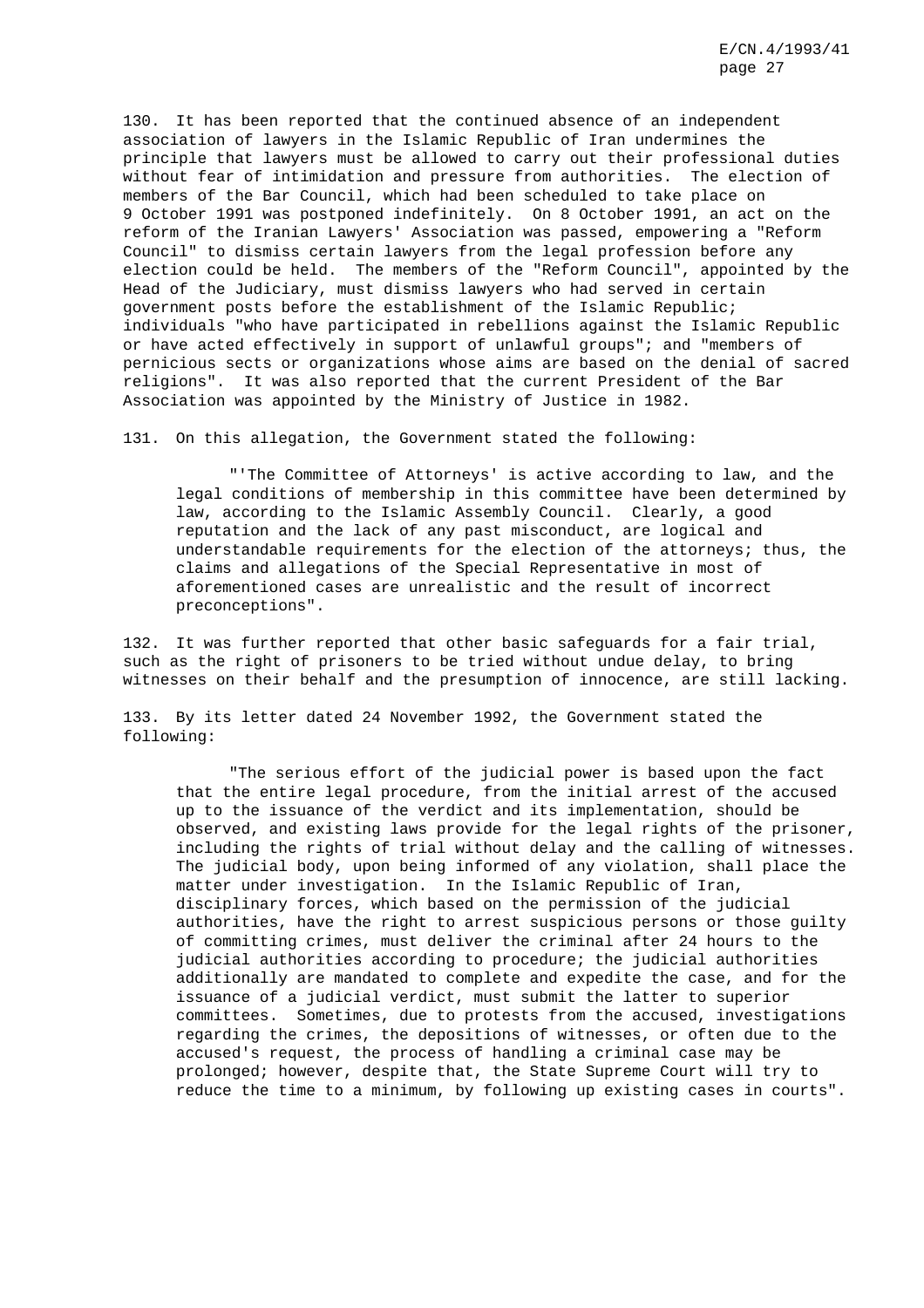134. It was alleged that political prisoners have no way of being sure how long they will remain in prison. Those who are tried may not be informed of their sentence for weeks or even months. The sentence itself begins only on the day of the judgement; lengthy periods of pre-trial detention are not subtracted from the prison term. Even when the sentence expires, prisoners may not be released unless they have "repented".

135. The reply by the Government of 24 November 1992 stated that:

"As previously mentioned, any actions toward arrested persons and convicts is conducted according to law, and the courts, according to the criteria and by-laws of their respective branches, will determine the amount of bail, deposit and parole. Additionally, prior to the issuance of any verdict of imprisonment, the court shall state the period of stay in detention in the final verdict and calculate any factor in the previous period of time served in detention".

136. It has been said that prisoners' attempts to organize group activities have led to harsh punishment. This allegedly has applied not only to actions such as protests against prison conditions, but even to organizing a study group or physical exercise.

137. It has been alleged that many prisoners are still held in prison years after the expiry of their prison sentences and that their release appears conditional on their agreeing to sign a statement of repentance. Some political prisoners have been released only after agreeing to give videotaped interviews, sometimes lasting several hours, in which they confess at length to their alleged wrongdoings, denounce their political organization and pledge support for the Islamic Republic. These interviews may then be shown on television.

138. On 24 November 1992, the Government of the Islamic Republic of Iran replied that:

"No prisoner is held except under the provisions of the court's verdict, and in the case of any deviation, the issue will be placed under investigation. In accordance with the law, the accused must be treated by the authorities of the courts and prisons in a humanitarian manner, and no one is permitted to impose action such as repentance or record a videotaped interview under pressure".

139. In other cases political prisoners are required to sign statements condemning their organizations and pledging that they will not take part in political activities in the future. It was further said that they are obliged to pledge property and have a relative stand as guarantor for them. Should the released prisoner not return to prison when summoned, the guarantor may be called in his or her place as a substitute prisoner. Prisoners may also be required to sign statements that they will not speak to anyone about their experiences of imprisonment.

140. It has been reported that prisoners on leave must register at designated Islamic Revolutionary Committees and must also keep in contact with the prison authorities. Such leave may be either for a specific period of days, weeks or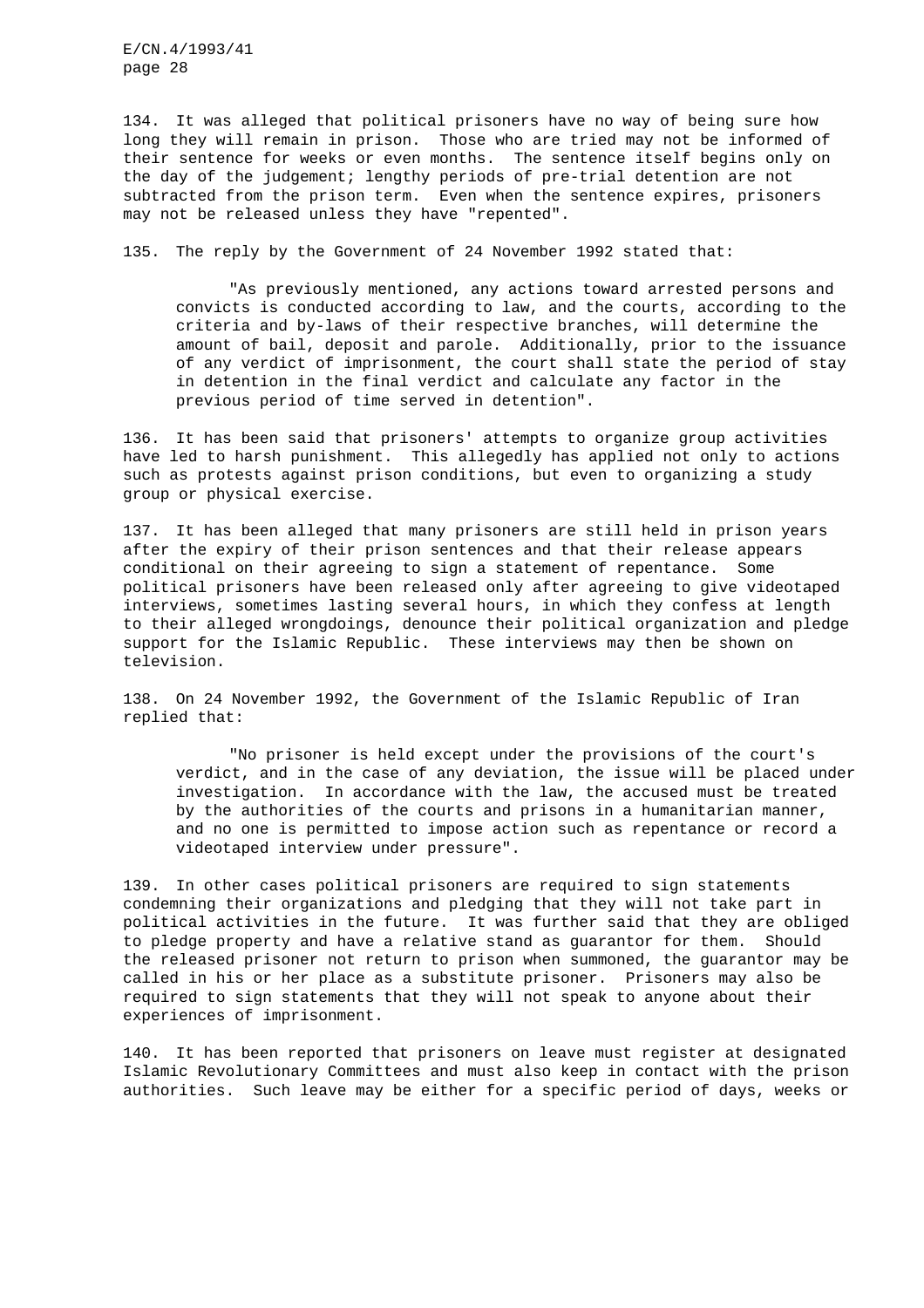months, or may be indefinite. However, even if the leave is for an unspecified period, there is no doubt that their files remain open at the prison and that they are still considered prisoners and may be recalled to the prison at any time for interrogation or to complete their prison terms.

141. The Special Representative has received reports of the arrest of hundreds of persons following demonstrations and riots in several Iranian cities.

142. It was reported that at least 30 persons were arrested in Kahrizak district, Kermanshah, on 1 March 1992. On 2 March 1992, at least 10 persons were arrested following demonstrations at Khajeh Nassir University in Tehran. During a house-to-house search at Jaafarabad, Kermanshah, on 4 March 1992, 89 persons were arrested. On 11 March 1992, 90 persons were arrested at Ramhormoz and 28 persons were arrested in Mahshahr. On 4 April 1992, several persons were arrested during demonstrations at Tabriz, East Azerbaijan Province, and during violent incidents at Takab, Azerbaijan. On 5 April 1992, 46 persons were arrested at Mashhad. On 14 April 1992, 100 persons were arrested at Dargaz, Lorestan Province.

143. In its reply of 24 November 1992, the Government stated that:

"The claims contained in the two preceding paragraphs are baseless and even in some cases contain imaginary names of cities. However, as it was mentioned before, safeguarding the public order and security is the task of the disciplinary forces; thus, in some indicated cities, the officers were rightfully obligated to arrest the rioting elements. The dimensions of the said claim in the above paragraph have been enlarged, and the scope of operation of the disciplinary forces and the number of the cases of riots are of far less magnitude than indicated".

144. According to a dispatch from Reuters of 11 June 1992, on 15 April 1992 there took place riots at Shiraz, Fars Province, during which two petrol stations, a police station and 15 vehicles were set on fire or destroyed. Other sources reported that at least 60 persons were arrested following those riots. During April 1992, incidents and demonstrations also took place at Khorramabad, Lorestan Province, and Chahar-Mahal, Bakhtiari Province.

145. The Government replied on 24 November 1992 that:

"The scope of the riots which took place in the city of Shiraz on the above-mentioned date, and the manner in which it was claimed, have been grossly exaggerated.

"Nevertheless, as the Special Representative has pointed out, the acts of hooligans, including attacks on police stations, setting fire to vehicles and two petrol stations, consequently led to the appropriate response of disciplinary forces to maintain order and security. In regard to the event which took place in Khorramabad, the incident was related to a gathering of a group of supporters of a selected candidate of that constituency, following the announcement of the results of the elections to the Islamic Assembly Council which had a local scope, and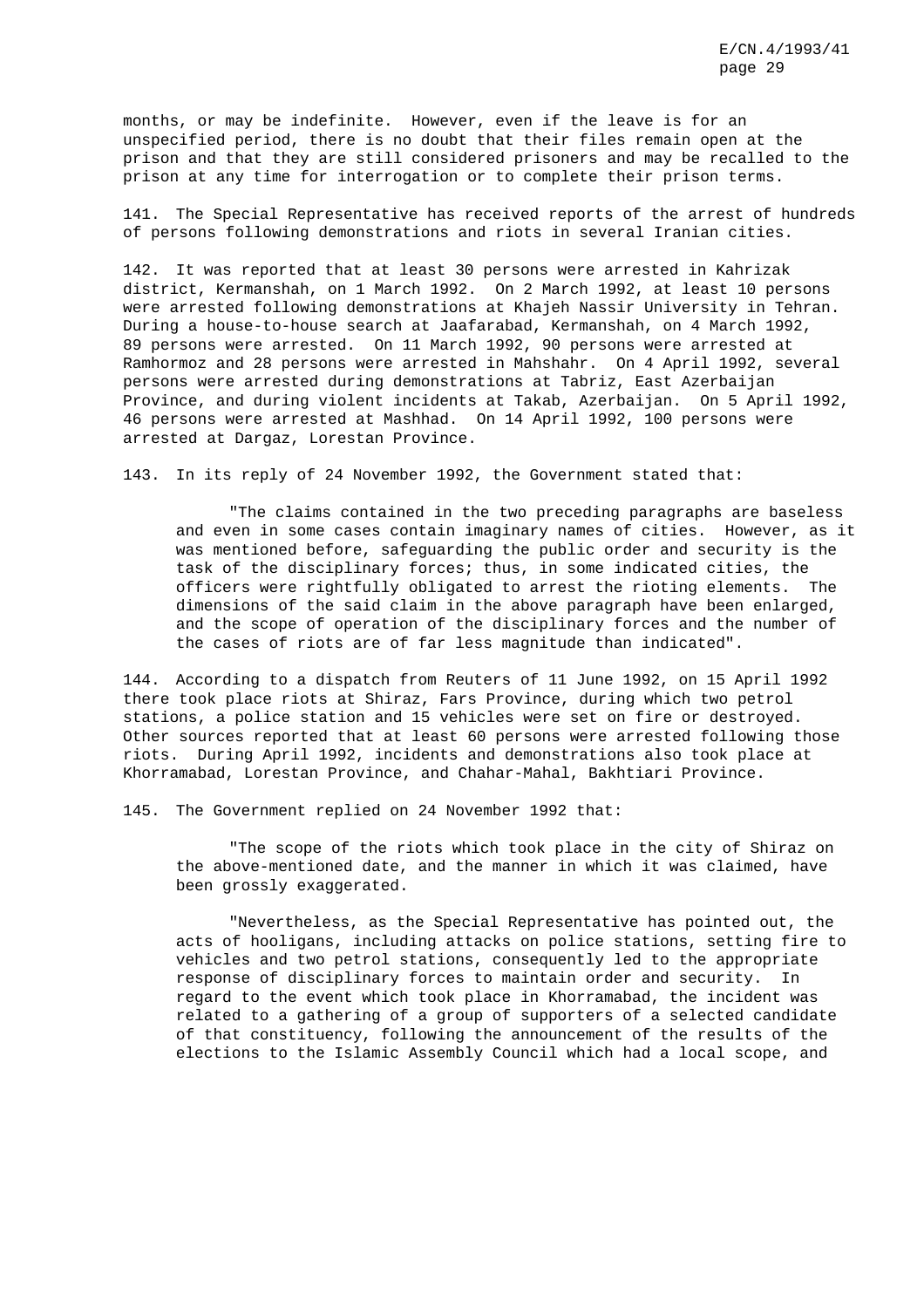lacked any kind of opposition to the rule of the Islamic Republic of Iran. The reports of Reuters and other news sources are denied in this regard".

146. On 9 May 1992, at least 165 persons were arrested at Ahar. On 10 May 1992, 61 persons were arrested at Kharameh, a town near Shiraz. These incidents were reportedly followed by 260 arrests after violent demonstrations at Arak, Central Province, during which some government buildings and banks were burned and several vehicles were destroyed.

147. On this allegation, the Government stated, on 24 November 1992, that:

"The claims regarding the arrest of 165 persons in the city of Ahar are denied. Additionally, in respect to the events in Kharameh, some locals resorted to the destruction and damage of shops and business places of some of their opponents. The disciplinary forces, due to personal claimants and complainant, and to prevent the expansion of the disputes and to maintain public order and security, arrested the persons responsible in order to render them to the appropriate judicial authorities".

148. The demonstrations on 20 and 21 May 1992 at Shustar provoked the declaration of a state of siege in that city, followed by a large number of detentions. On 30 May 1992, a series of protests took place at Mashhad, Khorasan Province, apparently sparked off by incidents such as attempts by municipal authorities to destroy illegally constructed dwellings and forcibly evict their inhabitants. During the rioting at Mashhad more than 100 government buildings, banks and stores were burned or wrecked, according to a Reuters dispatch of 10 June 1992. The Special Representative received reports that the authorities officially had announced that 300 persons were arrested following the riots. Other sources reported, however, that the real number of detainees was several times higher. On 10 June 1992, 130 persons were reportedly arrested at Bukan.

149. The Government in its reply, of 24 November 1992 stated that:

"There was a gathering of one of the candidate's supporters (in relation to the fourth terms of the election of the Islamic Consultative Assembly at the city of Shoushtar), but there were no arrests, and the situation in the city returned to normal. The received reports, and the report of Reuters, are denied".

150. The Head of Judiciary, Ayatollah Mohammad Yazdi, was quoted by Reuters on 1 June 1992 as saying that a number of experienced judges had been assigned special briefs to deal with the perpetrators of the Mashhad disturbances. Some officials described those arrested as "corrupt on earth" and "insurgents". The Khorasan provincial governor, Ali Jannati, was reported to have said that the interrogation of more than 300 detained people indicated the involvement of "foreigners and agents of arrogance".

151. According to a dispatch from Reuters of 10 June 1992, an unspecified number of people were sentenced to long prison terms by the Islamic Revolutionary Court of Mashhad for their part in the May riots in that city.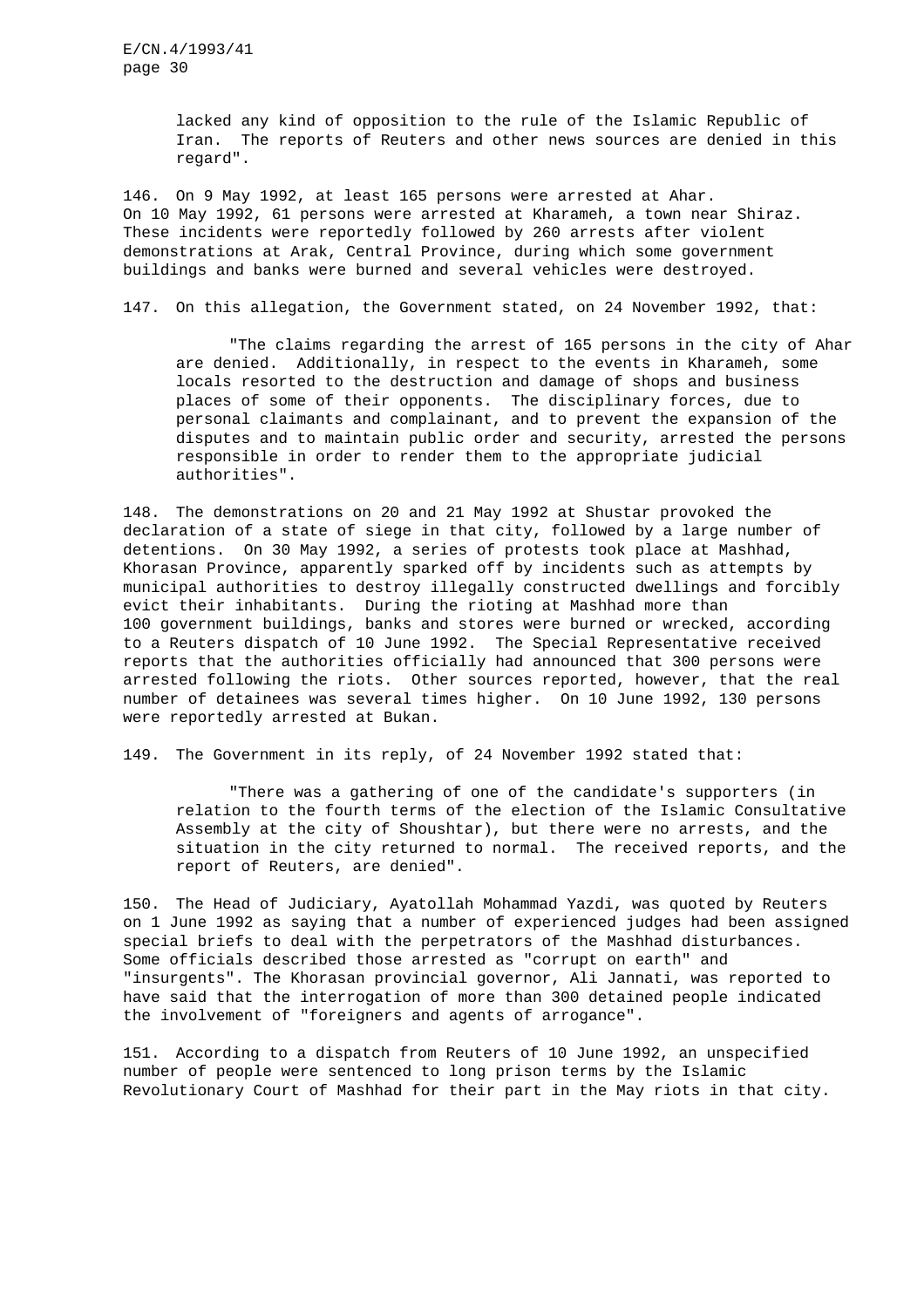152. The Iranian news agency IRNA reported on 11 June 1992 that the Supreme Leader of the Islamic Revolution, Ayatollah Ali Khamenei, urged the authorities to "seek out troublemakers and eradicate them like weeds". It also quoted Mr. Mohammad Karami, Prosecutor of the Islamic Revolutionary Court of Shiraz, as saying that 45 people were sentenced to between 4 months and 10 years' imprisonment for their role in the Shiraz riots of 15 April, and that 20 more people were still being tried.

153. With regard to the preceding paragraph, the Government replied that:

"The officials of the Islamic Republic of Iran have legal authority to take the necessary measures to secure public order and peace within the context and conventional standards approved by legal and international criteria".

154. According to a dispatch from the Associated Press of 10 June 1992, the spiritual leader of Iran, Ayatollah Ali Khamenei, told the Majlis that the incidents at Mashhad, Shiraz and several other cities were "led by small, hidden and masked counter-revolutionary elements".

155. It has been reported that those people were sentenced following unfair trials and procedures which were not consistent with internationally recognized standards of fairness. Some of those trials resulted in death sentences, and a number of people were sentenced to be flogged and/or to long-term imprisonment, while a number were yet to be tried.

156. In its letter of 24 November 1992, the Government stated the following:

"The judicial power severely opposes any prosecution and trial of the accused against the judicial procedure in accordance with the acknowledged standards, and as it was stated, no judgement without observation of the above-mentioned criteria is legal or dispensable. Also no verdict for execution shall be issued and implemented before undergoing several key legal processes at the following stages: the right to appeal; referral of the case to the State Supreme Court, the request for pardon after having had the endorsement of the verdict of execution by the State Supreme Court; and, awaiting response".

157. It was further reported that the Iranian Government had set up a special anti-riot Pasdaran unit called the Army of Ashora (Sepahian-e-Ashora) to crush any future demonstrations and riots in the major cities of Iran.

158. In response to this information, the Permanent Representative of the Islamic Republic of Iran stated, in the letter dated 24 November 1992, that:

"Following the mischievous acts of local hoodlums in the cities of Shiraz, Mashhad, Shoushtar and Ramhormoz, the disciplinary forces arrested some of the instigators under warrants from the judicial authorities, and most of them were released after being given guidance. The rest of the cases mentioned are baseless, and there have not been any anti-government protests or riots in the cities mentioned".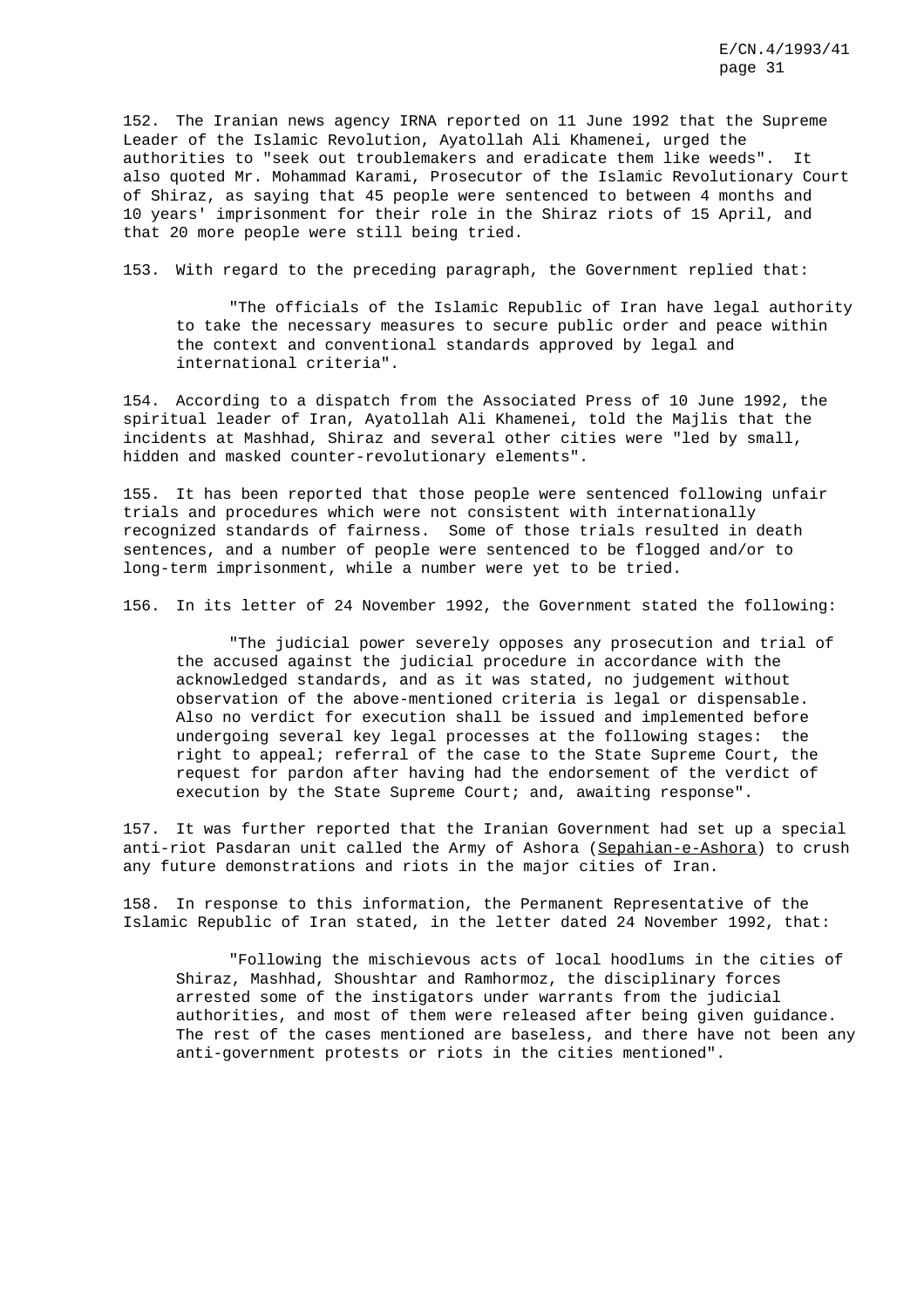159. On 30 July 1992, there took place at Shush house-to-house searches during which Mr. Hassan Hori, Mr. Reza Kalachi and Mr. Ahmad Ghiyassi were reportedly arrested.

160. It has been reported that the authorities have failed to provide any information on the names and situation of most of those arrested, except the names of some of those arrested who were subsequently executed.

161. The Special Representative has received information on the following specific cases of detention arbitrarily imposed.

162. The arbitrary detention was reported, on four different occasions, of Mr. Ali Zahmat Keshan in Baluchistan Province, for political reasons. He stated that the unjustified arrests had ruined his reputation and damaged his job. He demands to be rehabilitated.

163. The arbitrary detention was further reported of Mr. Ismail Barzegar, by the Office of the Ministry of Justice at Rasht, Gilan Province, on suspicion of collaborating with an armed gang. The accusation was proved to be unfounded. He demanded to be rehabilitated and to receive social and economic assistance.

164. The arbitrary detention was reported of Mr. Gholam Reza Koushki, born in 1953, son of Mr. Seyyed Wali (identity card No. 514 issued at Sanandaj), on suspicion by the Office of the Revolutionary Attorney of Khorramabad of being a collaborator of the so-called Fedayin Organization-Majority Line. The accusation was proved unfounded and he was consequently released. However, he has lost his job as a teacher and, as a result of his imprisonment, the General Office of Education has withdrawn his teaching licence, thus preventing him from exercising his profession.

165. The Special Representative has also received reports of the following cases of alleged impunity of government officers:

(a) A founder of the Nohovat Foundation has reportedly been charged with misappropriation. He was accused of dealing dishonestly with property entrusted to him and sentenced to two years' imprisonment. However, he was promptly released;

(b) A former chief of the Police Information Office, suspected of organizing armed gangs, has allegedly been removed from his post. However, no judicial action has reportedly been initiated against him.

166. With regard to the preceding paragraph, the Government replied, on 24 November 1992, the following:

"First of all the Nabovat Foundation was a 100 per cent private establishment which was banned three years ago by the prosecutor general, following charges of financial abuse. Secondly, the accused in the case was tried in accordance with the law, and following the investigation of the Court of Appeal, the accused was sentenced to punitive imprisonment. Therefore, the validity of this claim is denied. Thirdly, the chief of the Investigations Department was arrested, following the accusations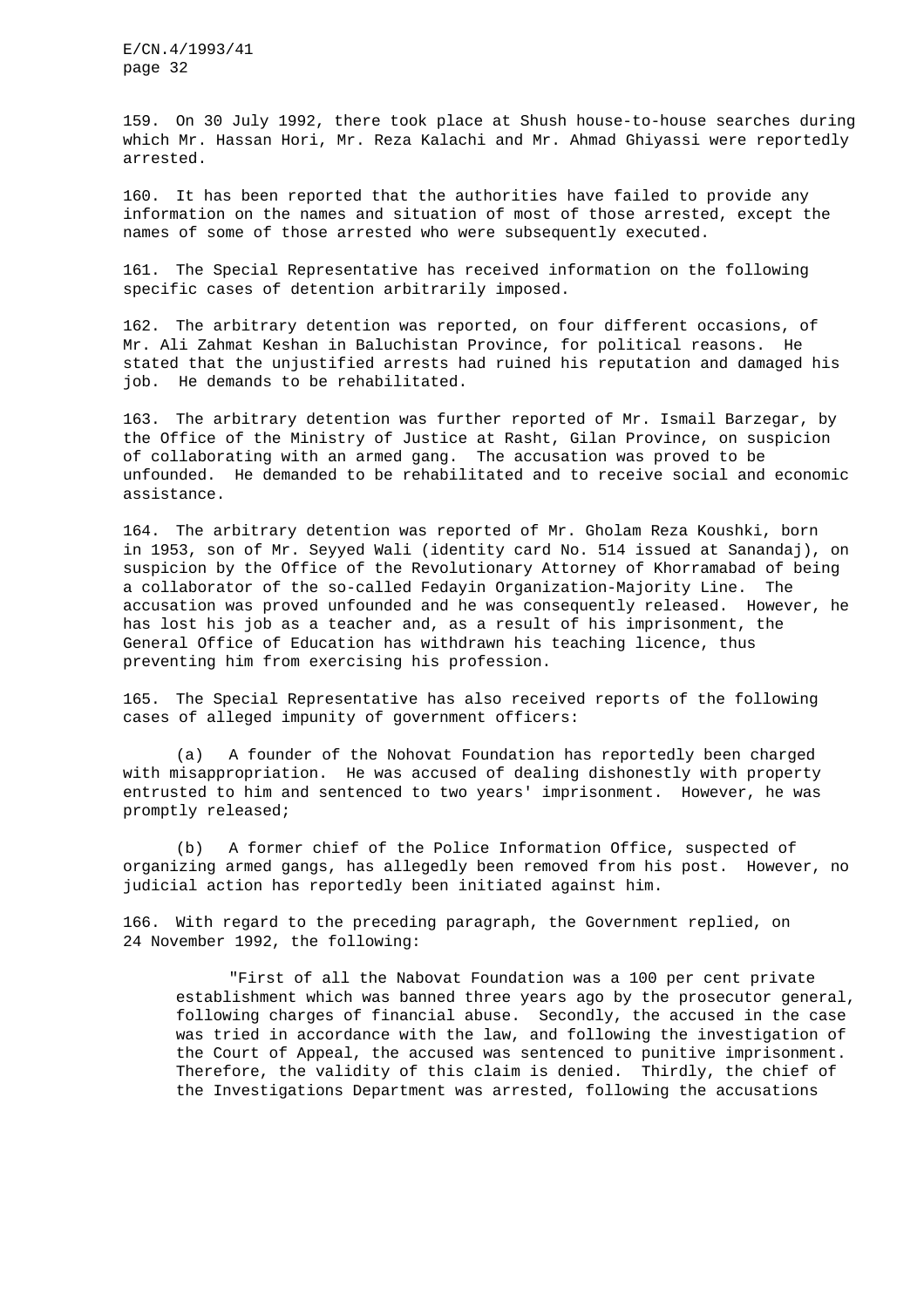against him, and he was put under detention. At present, the accused is awaiting the completion of his file and the trial. The dismissal of one of the chiefs of the investigation department was due to incompetent management, and the charge of armed robbery is not applicable to him. The reports received do not correspond to the truth".

167. The Special Representative requests information from the Government regarding the situation of the prisoners listed in annex I to the present report.

168. On 22 January 1992, the International Committee of the Red Cross (ICRC) started to visit prisons in the Islamic Republic of Iran, at the request of the Iranian Government and on the basis of an agreement setting forth the ICRC standard procedures, in particular, access to all detainees, interviews without witnesses, repetition of visits and confidentiality of its delegates' observations. It was said that some difficulties were encountered in fully implementing the agreement. On 21 March 1992, while ICRC was negotiating with the Iranian authorities, it was notified by the Ministry for Foreign Affairs that all its activities were to be stopped and its 15 delegates obliged to leave Iranian territory.

169. According to an ICRC press release dated 27 March 1992, to justify their decision the Iranian authorities made accusations against ICRC concerning the manner in which it was fulfilling the mandate conferred on it by the third Geneva Convention of 1949 in respect of Iraqi prisoners of war and conducting the activities it had undertaken in the country's prisons, on the basis of the bilateral agreement. ICRC categorically denied these accusations and stated that all its activities in the Islamic Republic of Iran were conducted in compliance with the principles guiding its operations everywhere in the world and that it had therefore always worked openly with the Iranian authorities. ICRC also stated that it was extremely concerned by the consequences in humanitarian terms of the interruption of its activities, in particular since there were more than 20,000 Iraqi prisoners of war on Iranian territory, several thousand of whom remained in captivity, many of them for over 10 years.

170. With reference to the two preceding paragraphs, the Government of the Islamic Republic of Iran replied:

"Considering the situation which has developed regarding the status of the office of ICRC in Tehran, unfortunately, the normal activities of this office have been suspended. Nevertheless, in cases of finding a practical mechanism for the continuation of the Committee's activities, the Islamic Republic of Iran is prepared to review the matter, even prior to the removal of the obstacles concerning the initiation of the activities of the ICRC office in Tehran".

171. Subsequent to his interim report to the General Assembly, the Special Representative transmitted to the Permanent Representative of the Islamic Republic of Iran to the United Nations Office at Geneva, by letter dated 23 December 1992, the following allegations.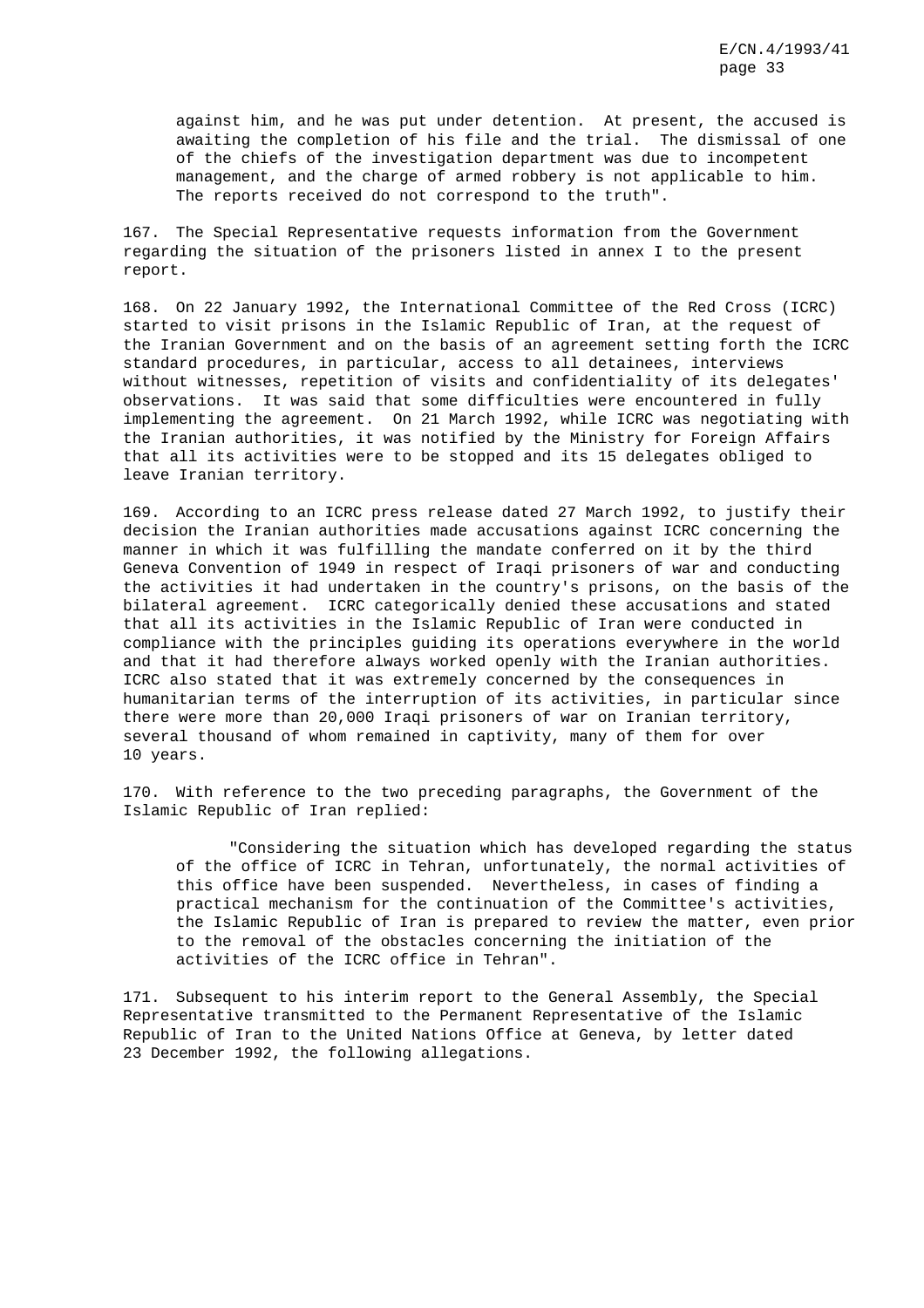172. The Iranian newspaper Abrar of 19 October 1992 reported that "Independent courts are going to be formed to try offences committed by children older than seven and below the religious age of puberty". According to the Canon Law, the age of adolescence is considered to be 14 for boys and 9 lunar years for girls. On 5 July 1992, Tehran Radio reported that according to the bill for the establishment of juvenile courts, for crimes punishable by sentences of one or more years of imprisonment under tazir, a judge and a counsellor will preside over the courts.

173. The Iranian newspaper Jomhuri-Islami of 22 September 1992, reported that the Commander of the Security Forces of Khuzistan Province stated that "2,400 persons were arrested in Khuzistan for propagating social corruption between March and August 1992".

174. The Special Representative requests information from the Government regarding the situation of the following prisoners:

(a) Mr. Abdollah Bagheri, a former member of the Kurdish opposition group Komala who was arrested at the beginning of November 1992 outside Mariwan, close to the Iraqi border. The precise date of his arrest and his present whereabouts are unknown. Abdollah Bagheri was reportedly no longer a member of Komala at the time of his arrest, but had been an active member of the organization for several years;

(b) Mr. Seyed Ali Sharifioun, who is being held at a labour centre affiliated to Ghom Prison. He was arrested on 2 March 1989 and sentenced to 15 years' imprisonment after a trial which allegedly failed to meet internationally recognized standards. During the first part of his trial, Mr. Sharifioun had no access to legal counsel. Later, the Islamic Revolutionary Court of Ghom accepted the appointment of a lawyer but refused to deliver the file of the trial to him, preventing also any visit between lawyer and defendant. Mr. Sharifioun's real estate and personal property have been confiscated;

(c) Mr. Hans Bohler, a Swiss businessman, aged 51, who was arrested in March 1992 while working for a Swiss telecommunication company. Mr. Bohler is facing charges of corruption and having illegal contacts with Iranian nationals.

### E. Freedom of expression, opinion and the press

175. It has been reported that the constitutional guarantees of freedom of expression and freedom of the press contained in article 24 of the Constitution of the Islamic Republic of Iran are largely ignored. The President of the Republic, in the course of a meeting with the former Minister for Culture and Islamic Guidance on 26 January 1992, stated that "criticism and discussion of problems in the press, dailies and periodicals, and in an open environment, without bearing grudges and without hatred, can help the growth and development of society". None the less, it was said that, in reality, any criticism of the Government or its policies remains subject to punishment and is perceived to be potentially dangerous because it could serve the enemies of Islam.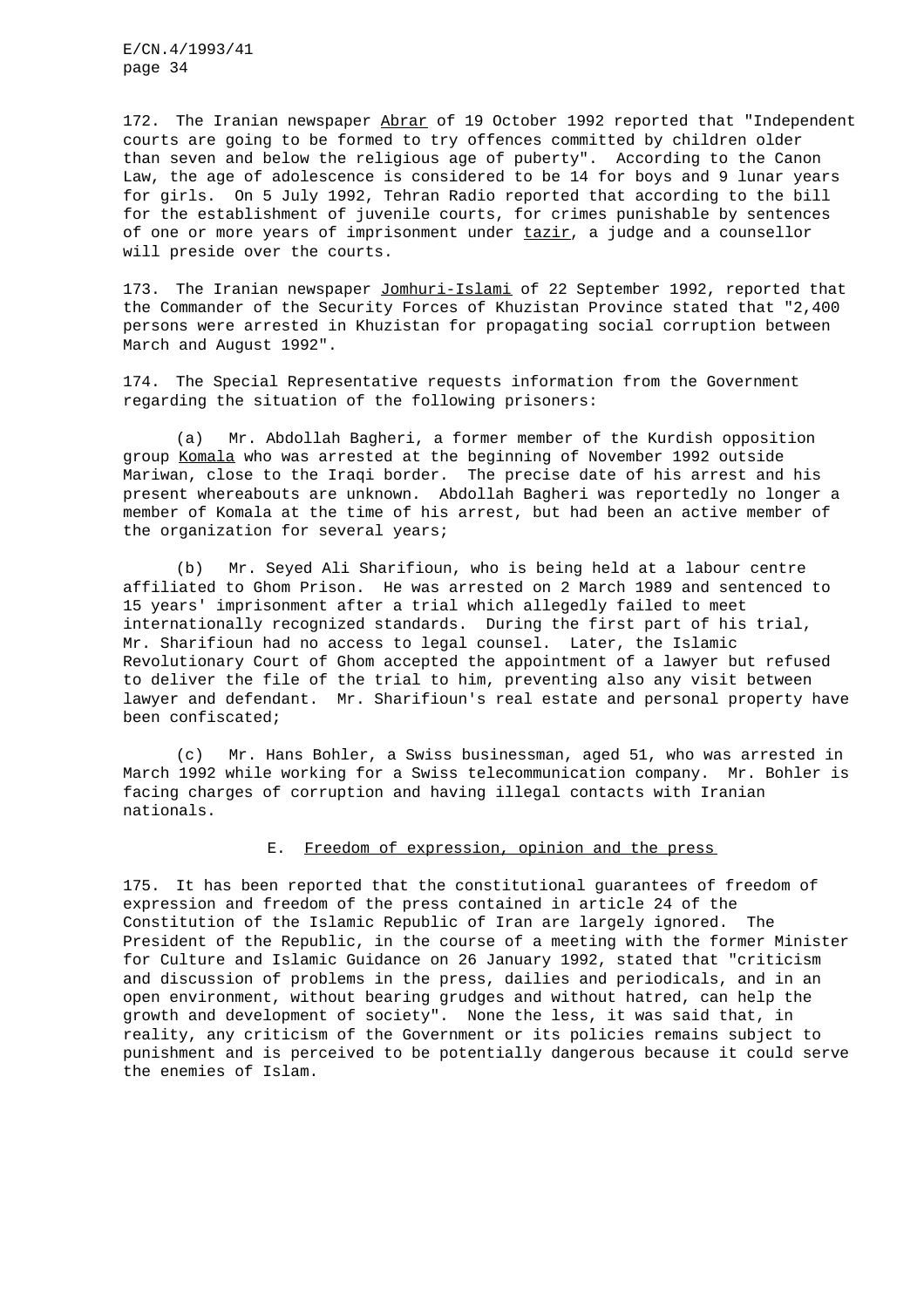176. In its reply of 24 November 1992, the Government stated the following:

"It seems that in an equitable investigation, regarding the status of press and freedom of expression in the Islamic Republic of Iran, whereas, there are more than 28 newspapers and 450 publications, in addition to the hundreds of volumes of books which are being translated, compiled or written by local writers, most of which are printed and distributed by private printing houses, the conclusion may easily be reached that freedom of the press within the context of the laws of the Islamic Republic of Iran is one of the most valuable achievements of the post-Islamic Revolution. In fact, among newspapers with wide circulation in the Islamic Republic of Iran, at present, the number of newspapers expressing opposition views towards the Government is higher than the number which are supportive of and tolerant towards its critics. Nevertheless, the press is obliged to observe respect for public opinion and is not permitted to dishonour the national and religious beliefs of the people, be they Muslim or from official minorities and this principle forms the baseline for the policies of the Islamic Republic of Iran towards freedom of the press, expression and opinion".

177. It was reported that while the Iranian media do not lack variety, they are by no means free and that radio and television broadcasts are subject to extensive self-censorship and censorship.

178. In its reply of 24 November 1992, the Government stated that:

"According to the press laws, any individual who wishes to publish may do so by obtaining permission to be issued by a committee comprised of one judge, a representative of the press, a representative of people at the Islamic Consultative Assembly, and a representative of the Government. There is no monopoly for publication imposed by the Government, and in recent years the Government has directly supported the press through appropriation of subsidies".

179. An editorial of the Iranian newspaper Tehran Times of 27 July 1992 stated the following: "Most newspapers were afflicted with self-censorship or with a kind of party and group vengeance because, after the victory of the revolution, officials in charge of the country's important newspapers were mainly comprised of two parts: those who desired to use the newspapers as a ladder of success to reach higher State posts or those who left posts as ministers and top officials and fell in status and turned to the press to be present in the country's politico-economic scene". The newspaper added, "It is below the dignity of the Islamic Revolution of Iran that, after 13 years, a permit for the set-up of the country's syndicate of journalists has not been issued under conditions when land and automobile brokers have established their powerful unions with government permits. The Iranian Journalists' Society still lacks a syndicate".

180. It was further alleged that the Government's monopoly on newsprint has served as a highly effective censorship mechanism owing to the private sector's limited access to resources.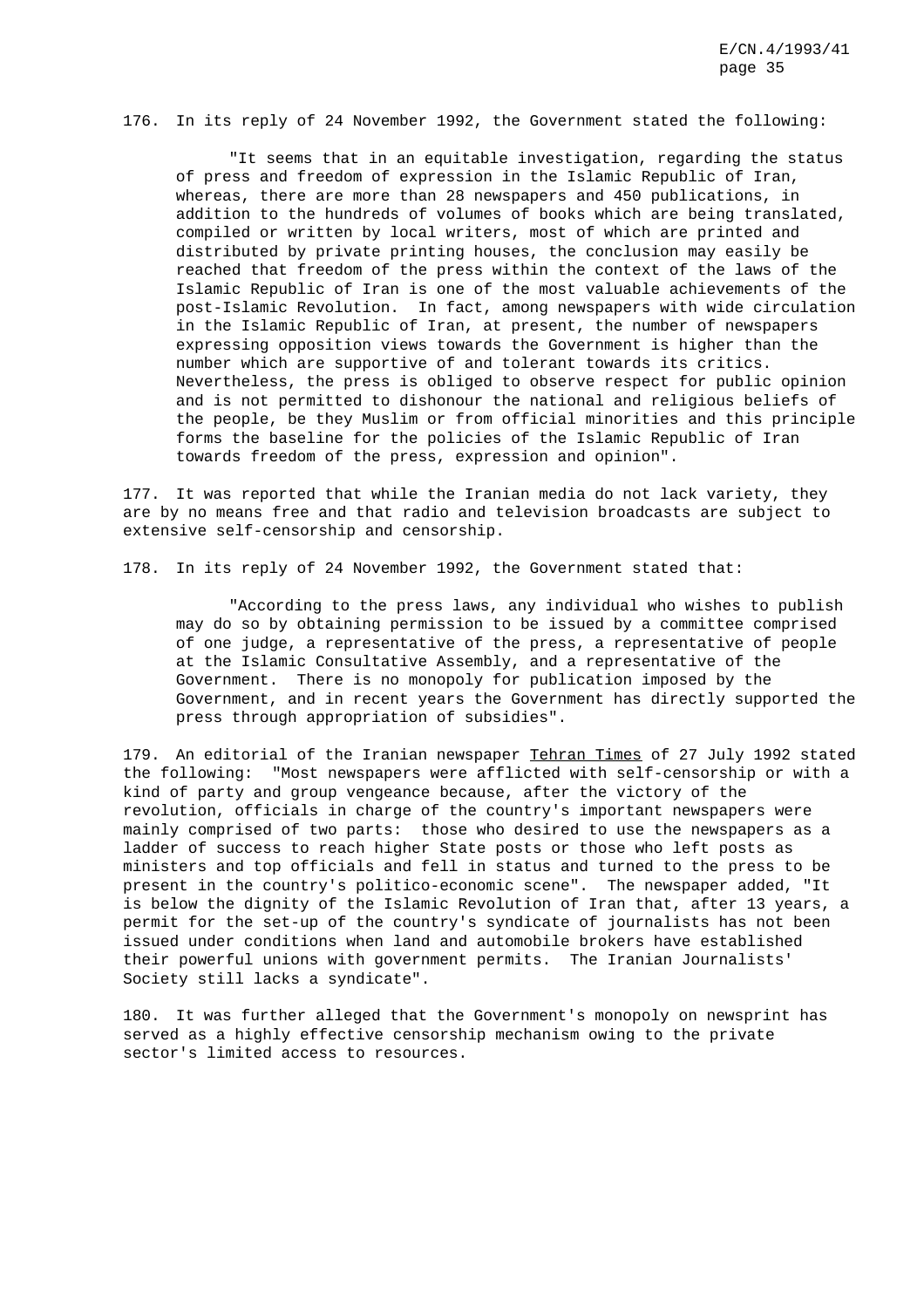181. It was said that possession of a typewriter, photocopier, computer, fax machine or short-wave radio not registered with the authorities incurs severe punishment.

182. It was also reported that many valuable archives, notably concerning the Islamic revolution, have been destroyed.

183. On 18 April 1992, the Secretary of Qom Theological School, Ayatollah Fazel Lankarani, called on the authorities to be more careful in supervising publications. He appealed to the President to remove counter-revolutionary elements and those against Islam from cultural institutions and urged the judicial authorities to react seriously towards any insult against Islam and bring those guilty to justice, according to the Tehran Times of 20 April 1992.

184. It has been reported that in April 1992, the sports monthly Farad was banned on charges including apostasy after accusations that the magazine had insulted Islamic society for having published a caricature of a football player which allegedly resembled the late Imam. Its editorial chief, Mr. Nasser Arabha, and its designer were arrested and are reportedly awaiting trial. The magazine's premises were burned by a mob.

185. It was reported that the premises of the cultural weekly Donya-é-Sokhan were also burned subsequent to its prohibition by the authorities. Its editorial staff were reportedly arrested.

186. It was further reported that the feminine weekly Zan-é-Rous was banned by the authorities.

187. Subsequent to his interim report to the General Assembly, the Special Representative transmitted to the Permanent Representative of the Islamic Republic of Iran to the United Nations Office at Geneva, by letter dated 23 December 1992, the following allegation.

188. On 28 September 1992, the Provincial Supervisor of the Iranian newspaper Kayhan in East Azarbaijan and a reporter of that newspaper were arrested and beaten for reporting that the Governor of the Central Part of Tabriz was ousted from his post for violating the law. The arrests were reportedly ordered by the Governor of Tabriz, Mr. Najafi Azar, who considered that this news was a blow to his prestige, since the Governor of the Central Part had been appointed and brought to Tabriz by him.

## F. Political rights

189. It was reported that in the election campaign for the parliamentary elections of 10 April the candidates were not allowed to print posters or to hold rallies because these were supposed to be "Western style" electioneering.

190. It was further reported that the qualifications of 39 former Majlis deputies were not confirmed by the screening committees of the Guardians Council. Among those disqualified were reportedly six ulema. The applications of one third of the over 3,000 candidates were turned down, according to the newspaper Salam of 8 April 1992.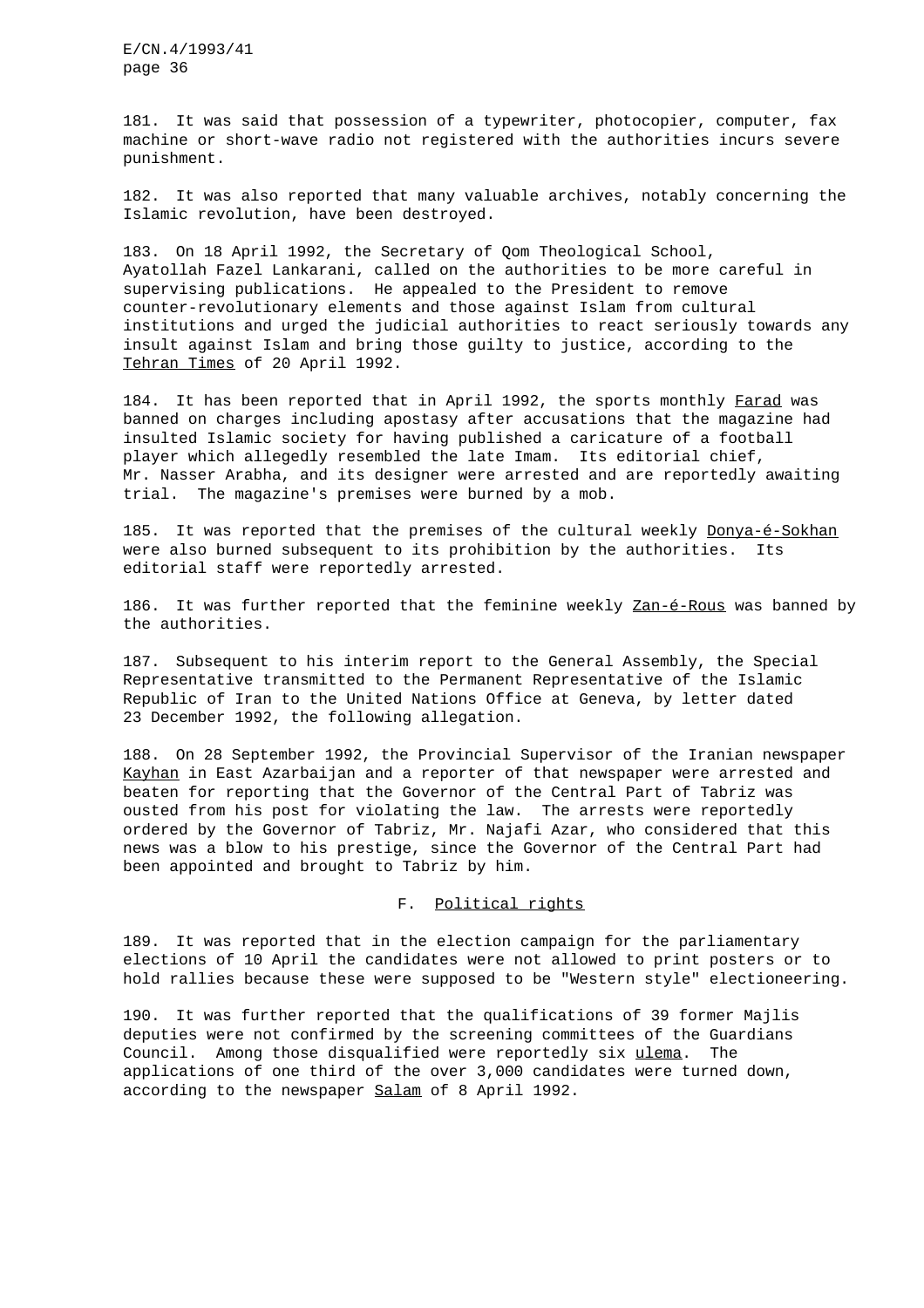191. The former Heavy Industries Minister, Mr. Behzd Nabavi, in an open letter, demanded that the Council publish the reasons for his rejection in the press. Hojjatoleslam Sadeq Khalkhali stated that he did not know why he was disqualified. According to Salam of 8 April 1992, he said: "We have repeatedly told the Guardians Council to publicly state our offences, but so far no one has told us anything and we have not been asked for a question and answer session. If we are treated in such a manner, think what will happen to others".

192. The Association for Women of the Islamic Republic criticized, on 6 April 1992, the disqualification of several female candidates by the screening committees of the Guardians Council. It further deplored the rejection of several women candidates who it said have been and are among "the most pious and committed personalities of the Revolution and have sacrificed their most beloved ones for the stabilization of the Islamic Republic system".

193. According to the Tehran Times of 16 April 1992 members of the police at Boroujen had stepped in to scatter two groups of political opponents who were on the verge of a serious fight near a polling station on 10 April 1992. However, the Majlis deputy from Boroujen, Mr. Davoud Towhidi, stated at the Majlis on 14 April that the police had physically abused some voters at polling booths and even opened fire on them.

194. Subsequent to his interim report to the General Assembly, the Special Representative transmitted to the Permanent Representative of the Islamic Republic of Iran to the United Nations Office at Geneva, by letter dated 23 December 1992, the following allegation.

195. It has been reported that Mr. Qorban Ali Salehabadi, former Deputy of the Majlis (Islamic Consultative Assembly) from Mashhad, was sentenced to two years' imprisonment by the Islamic Revolutionary Court of Tehran "for his efforts to undermine the regime of the Islamic Republic of Iran".

### G. The situation of women

196. The Special Representative has received reports that Iranian women continued to be banned from pursuing studies in agriculture, engineering, mining and metallurgy, and from becoming judges. In higher education, women are reportedly banned from 91 fields of study out of 169, 55 fields out of 84 in technology and mathematics and 7 out of 40 in natural sciences, and from all 4 fields of agriculture. It was reported that in the faculties of Letters and Humanities, out of 35 fields only 10 are available to women. Strict sexual segregation of teachers and students has allegedly resulted in the closure of many schools for girls owing to a lack of female teachers, overcrowding of classes and a severe decline in standards. In rural areas in particular, this has allegedly meant a denial of education to girls. It was said that more than 40,000 women elementary and high school teachers were fired by the Government during the period 1980-1985. Concern was voiced over reports indicating that 89 per cent of rural Iranian women are illiterate.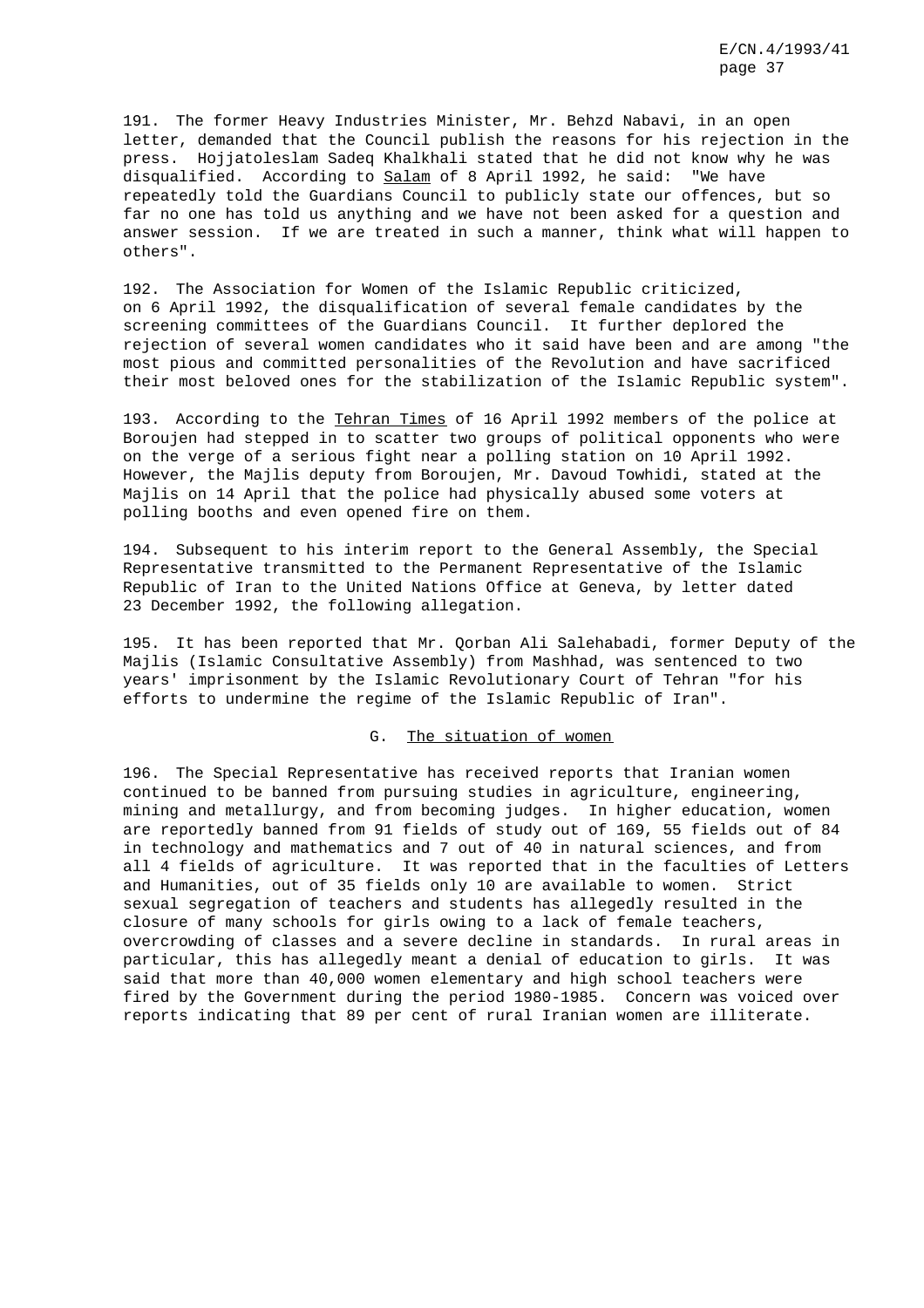197. It was further reported that the employment rate for women has been drastically reduced, from 13 to 6.5 per cent. It has also been stated that women have to obtain the official permission of their husbands in order to work or to travel abroad.

198. Other reports indicate that men have the right to marry four wives and an unlimited number of "temporary" wives; judges see divorce as the exclusive right of men. Women cannot have custody of their children unless there is no father or grandfather, and if a woman refuses to meet her husband's demands she loses her rights to shelter, food and clothing. It was further reported that the practice of polygamy and of short-term marriages has become widespread.

199. Further, it has been reported that women can inherit only half as much as men, that women are segregated from men on public transport and that the public display of women's sports is subject to several restrictions. It was also said that the marriage of nine-year-old girls is sanctioned.

200. Concern continues to be voiced over legal provisions requiring women to observe Hijab by showing no more than their face and hands in public, wearing clothes that must completely cover their bodies. According to reports received by the Special Representative during 1992, arrests of Iranian women for non-observance of the full Islamic dress code or wearing make-up, colourful garments or adornments have continued. Offenders may receive a maximum of 74 lashes, be jailed or heavily fined, or be released after signing a commitment to observe the Islamic dress code.

201. It was reported that on 16 May 1992, several women were arrested in Tehran on charges of disregarding the Islamic dress code. The arrests were reportedly made during a search-and-control operation carried out in private companies, clinics and public places, including the Tehran suburbs, by the forces of the Greater Tehran Security District.

202. It has been further reported that 165 improperly veiled women were arrested on 7 June 1992 in Tehran by security agents implementing a new plan to combat social corruption; 139 women were reportedly released after signing a commitment to observe the Islamic dress code.

203. On 21 July 1992, several women were reportedly arrested in Tehran and Shiraz by groups of Guards and Bassij forces, on charges of violating the dress code. The women were reportedly taken by buses to unknown locations.

204. On 22 July 1992, several women were reportedly arrested at Roudsar, Isfahan and Ahwaz for being improperly veiled.

205. On 1 August 1992, groups of Guards and Bassij forces reportedly arrested several women in Tehran, Qazvin and Ghorgan for being improperly veiled. It was further reported that two guards poured green paint on the head and face of a woman arrested on Jomhouri intersection in Tehran.

206. It was further reported that two girls and a woman and her two children, were arrested on improper-veiling charges at Shahsavar.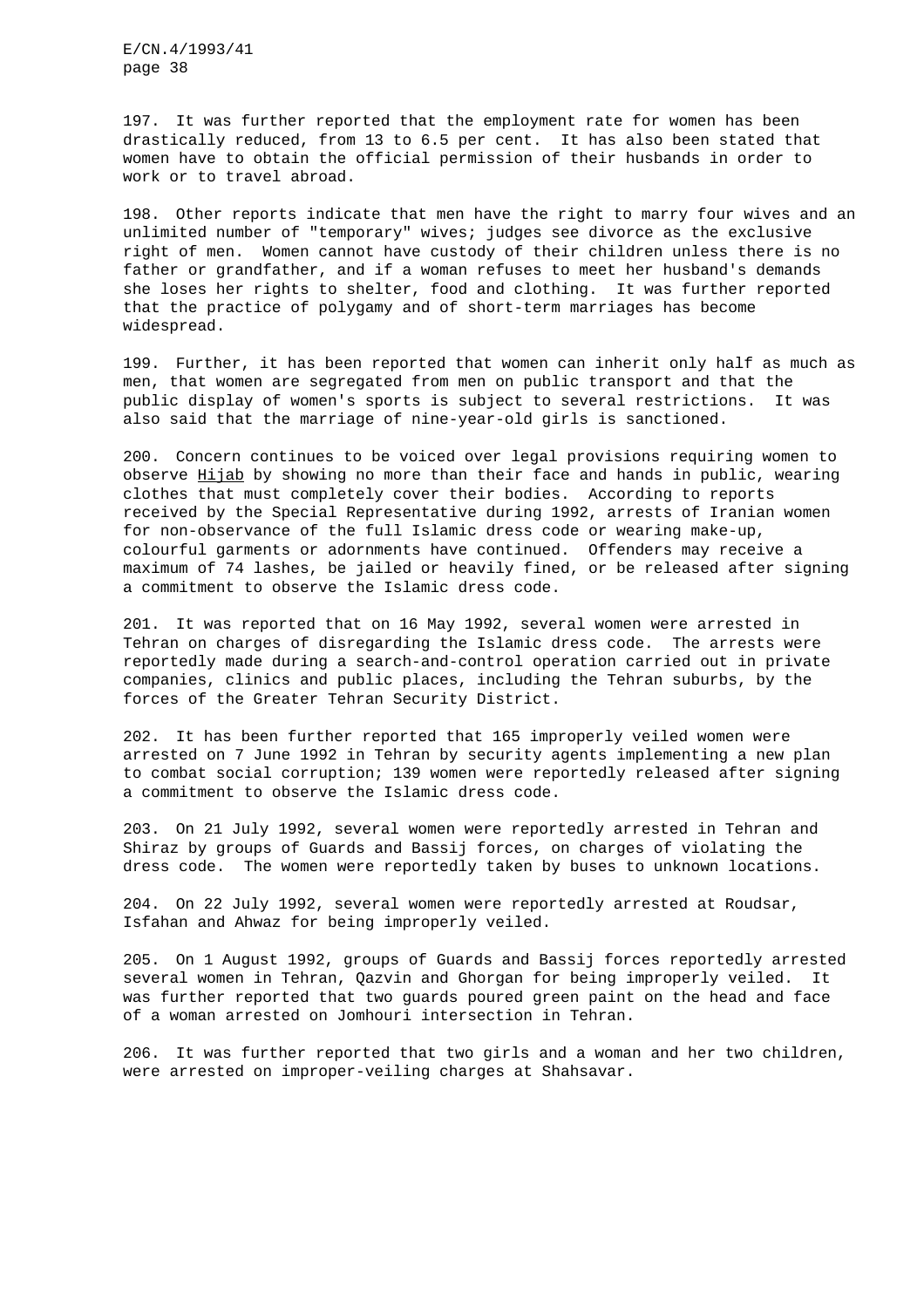### H. Right to work

207. It was reported that Mr. Amir Askari, a civil engineer employed by Djihad Sazandegui c.a.d., an organization charged with the country's reconstruction, suffered a serious accident while he was working, as a result of which he was dismissed from his job. Numerous appeals and letters demanding medical and social assistance from that organization have been answered by stating that all demands against Djihad Sazandegui c.a.d. are inadmissible. Mr. Askari declared his support for the Government but not for the labour policies of his former employer. He is responsible for 10 people who depend on him for their subsistence.

208. It was also reported that Mr. Morshed Ali, an almost blind man who has been dismissed from his job, has written numerous letters and appeals to the authorities requesting them to give him back his job or, alternatively, to give him social assistance. He has allegedly never received a response.

209. It was reported that Mr. Gulam Reza Koshki, a teacher of Larstaan, Khoramabad, had his teacher's permit withdrawn in 1987 as a consequence of his detention in 1986 on charges of participating in the creation of an opposition group, the so-called Hakhgar Fedayan Khalq Organization. He was released in 1987 after he reportedly gave guarantees not to collaborate with opposition groups in the future. Since then, he has reportedly had no opportunity to get a job.

## I. Right to education

210. It was reported that Mr. Mohammad Ziai Pour was expelled from the University of Tehran because he did not agree to fill in forms concerning his ideological beliefs, citing reasons of principle. The university refuses to give him his certificates, thus preventing him from continuing his studies at another university or abroad.

211. Subsequent to his interim report to the General Assembly, the following allegations were transmitted by the Special Representative to the Permanent Representative of the Islamic Republic of Iran to the United Nations Office at Geneva, by letter dated 23 December 1993.

212. On 19 October 1992, the Director of Renovation, Development and Equipment of Schools of the Ministry of Education stated that "112,000 classrooms are needed across the country to improve the quality of the existing educational centres".

213. On 7 September 1992, the Director-General of Nomadic Affairs of Isfahan Province stated that "Through 1991, there were only five classes for 9,000 members of the Bakhtiari nomads who are required to receive education".

### J. Right of everyone to own property

214. It was reported that Mr. Ismail Movasseghian, an 81-year-old resident of Ardebil, East Azerbaijan, suffered the arbitrary closure of a gymnasium on his property. He allegedly had all the necessary authorizations, in spite of which Mr. Djazaeri, Director of Public Places, and Mr. Abbas Seyyed Hatami,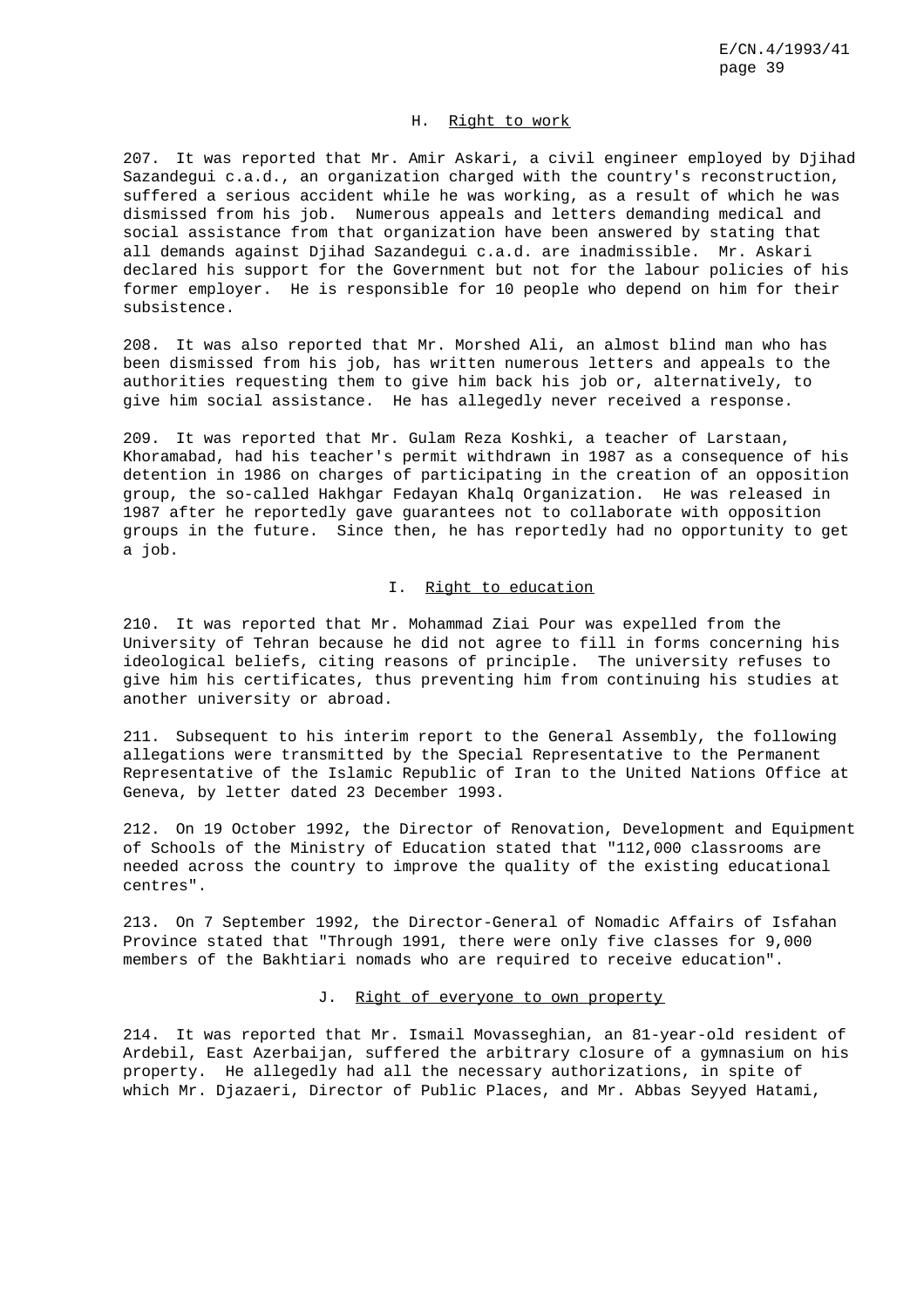Director of Physical Activities and Sports, arbitrarily ordered the closure of his establishment and the arrest of its director. Several appeals to the Office of the Inspector-General, to the Office of the Attorney and to the Deputy Minister for Sports have received no reply.

215. It was reported that Mr. Mehdi Hadji Moniri, a former Director of Civil Aviation of Iran and a veteran air force officer expert in the administration of the aviation industry, had his property confiscated for unknown reasons, without compensation. His real estate and personal property have reportedly been sold and their ownership transferred to the Government. Several petitions addressed by him to various Iranian authorities have never been answered.

216. It was further reported that the Iranian authorities confiscated, without compensation, the personal property and real estate of Mr. Hassan Nazih, former Iranian Minister for Oil, together with that of his wife and four children. Several petitions addressed by him to several Iranian authorities asking the reasons for the confiscations have never been answered.

217. It was also reported that the private property of Mr. Satar Salimi was confiscated without compensation. The property, valued at US\$ 10 million, included a collection of antiques and more than 5,000 books and manuscripts. His sister-in-law, Mrs. Amir Hossein Salimi, has recently received a governmental order of eviction from her flat, located in Kargar-e-Chomali No. 60, 17 Avenue, Tehran, where she is living with her children. They have reportedly no resources to rent other lodgings.

## K. Freedom of religion and the situation of the Baha'i community

218. The Special Representative has received reports that prominent Christian religious leaders and lay persons continued to be persecuted solely because of their religion. Although Christianity is one of the four religions officially recognized by the Government, it was said that in practice recognition includes only several hundred thousand ethnic Armenians and Assyrians and not believers with a Muslim background or Muslim converts. It was further said that although the Islamic legal system proclaims tolerance of different religions, its prohibitions against conversion from Islam create an environment of religious intolerance. Mr. Mehdi Dibaj, a church leader and former Muslim, continues to be held in prison because of his religious belief.

219. It was alleged that some Iranian newspapers have blamed the Zoroastrian community in Iran for the reported phenomenon of conversion of some Iranian Muslims outside Iran and have associated them with political dissidents. It was further said that Zoroastrians in Iran were afraid that any information about their problems and alleged restrictions would produce more hardship and that the authorities would consider that they were creating adverse publicity.

220. Also reported were alleged restrictions on the followers of the Ahlehagh faith.

221. It has been reported that, since 1979, Baha'is have been systematically persecuted, harassed and discriminated against for their religious beliefs and that 201 Baha'is have been killed; 15 other Baha'is have disappeared and are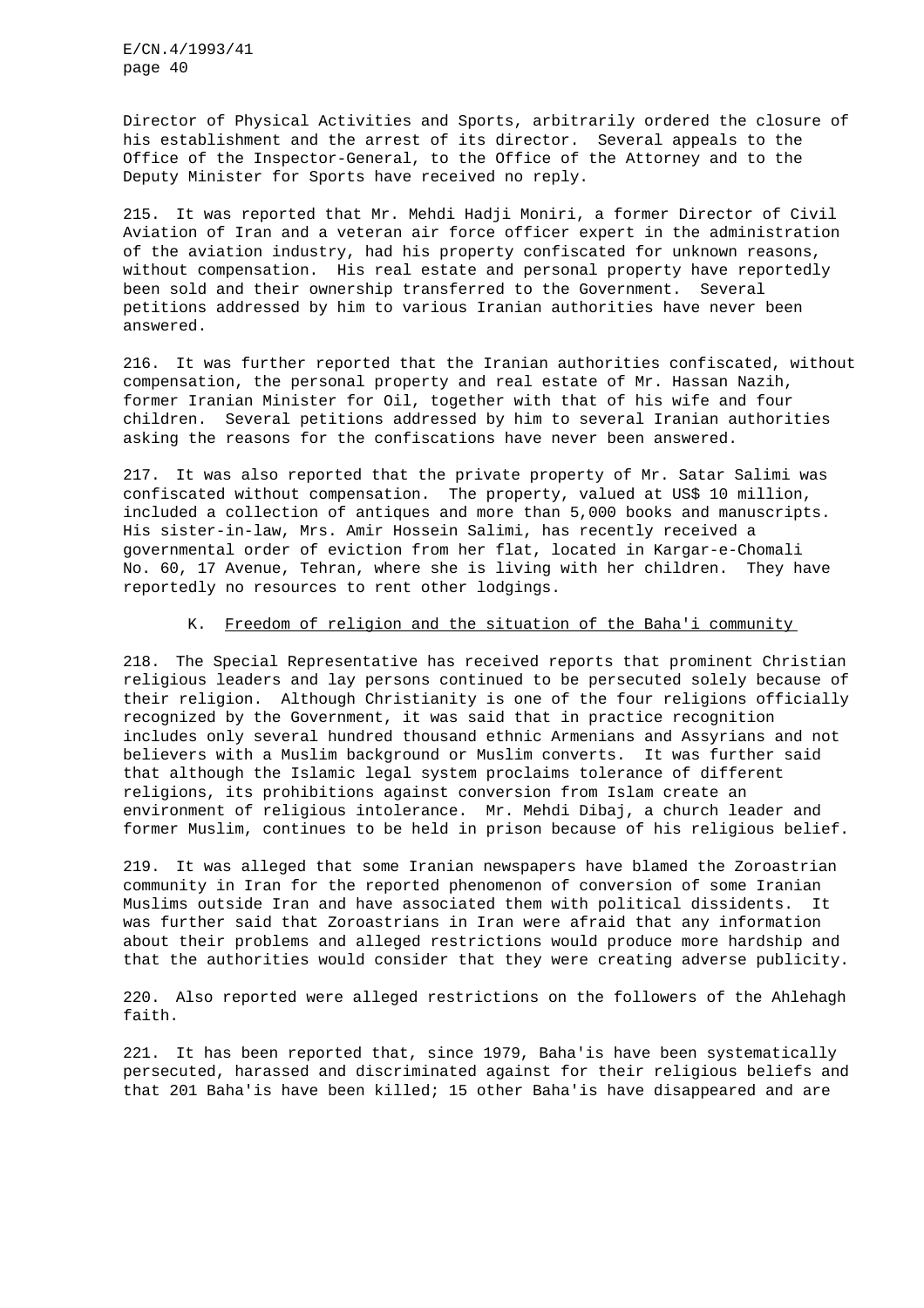presumed dead. It was further reported that after a cessation of executions for a period of three and a half years, Mr. Bahman Samandari, a member of the Baha'i community in Iran, was arrested on 17 March 1992 and executed in Evin prison in Tehran on 18 March 1992 (see para. 33 above). At the time of writing, no reason for his execution had been given by the judicial or prison authorities, nor has the location of his grave been disclosed.

222. It was reported that Mr. Hassan Mahboubi, a prominent leader of the Baha'i community in Iran, was run over on 21 July 1992 under strange circumstances.

223. It was reported that Mr. Bihnam Mithaqi and Mr. Kayvan Khalajabadi, two Iranian Baha'is who were arrested three years ago, have recently been called before prison authorities where they were orally informed that an Islamic Revolutionary Court had issued a verdict condemning them to death because of their Baha'i faith. The trials which resulted in the death sentences for the above-mentioned persons took place without the assistance of defence lawyers. Two Muslim lawyers were reportedly engaged by the defendants but, having taken some initial steps, they found themselves unable to continue and resigned. During his third visit to the Islamic Republic of Iran, the Special Representative met with these people in Evin prison in Tehran.

224. It was further reported that on 17 June 1992, Mr. Ruhu'llah Ghedami, a Baha'i from the village of Muzaffariyyih, was brutally murdered at the hands of two members of the "Disciplinary Forces" of the Government. It was alleged that the murderers were acting in the hope of impunity, as the Baha'is enjoy no protection under the Constitution of the Islamic Republic of Iran and are referred to as belonging to the "wayward Baha'i sect" in official government documents. However, in this case the two killers were apprehended and imprisoned by the Iranian authorities who reportedly seem to be dealing with this crime in a serious and judicial manner. The two killers appear to have acted on their own.

225. It was said that the arbitrary arrest and detention of Baha'is continue in Iran. On 1 April 1992, Mr. Hussain Eshraghi, an elderly Baha'i, was arbitrarily arrested at his home in Isfahan and is still in prison. On 21 May 1992, four women were arrested at Sari. Three of them are Baha'is and were accused of talking about the Baha'i faith to the fourth person, a 22-year-old girl. Recently, three of the women were released after interrogation while the other remains in custody. Similarly, on 31 May 1992, a Baha'i woman was arrested at Shahinshahr, Isfahan, and charged with talking about the Baha'i faith to one of her non-Baha'i friends. Both women were detained. Recently the non-Baha'i woman was released. It was reported that, as at 1 July 1992, the total number of Baha'is imprisoned in the Islamic Republic of Iran was 10.

226. For over 12 years Baha'is have been systematically denied access to institutions of higher education such as universities and colleges. However, Baha'i children and youths who had been expelled have been allowed to return to elementary and secondary school. It was further reported that Baha'is were also experiencing serious difficulties in circulating Baha'i books among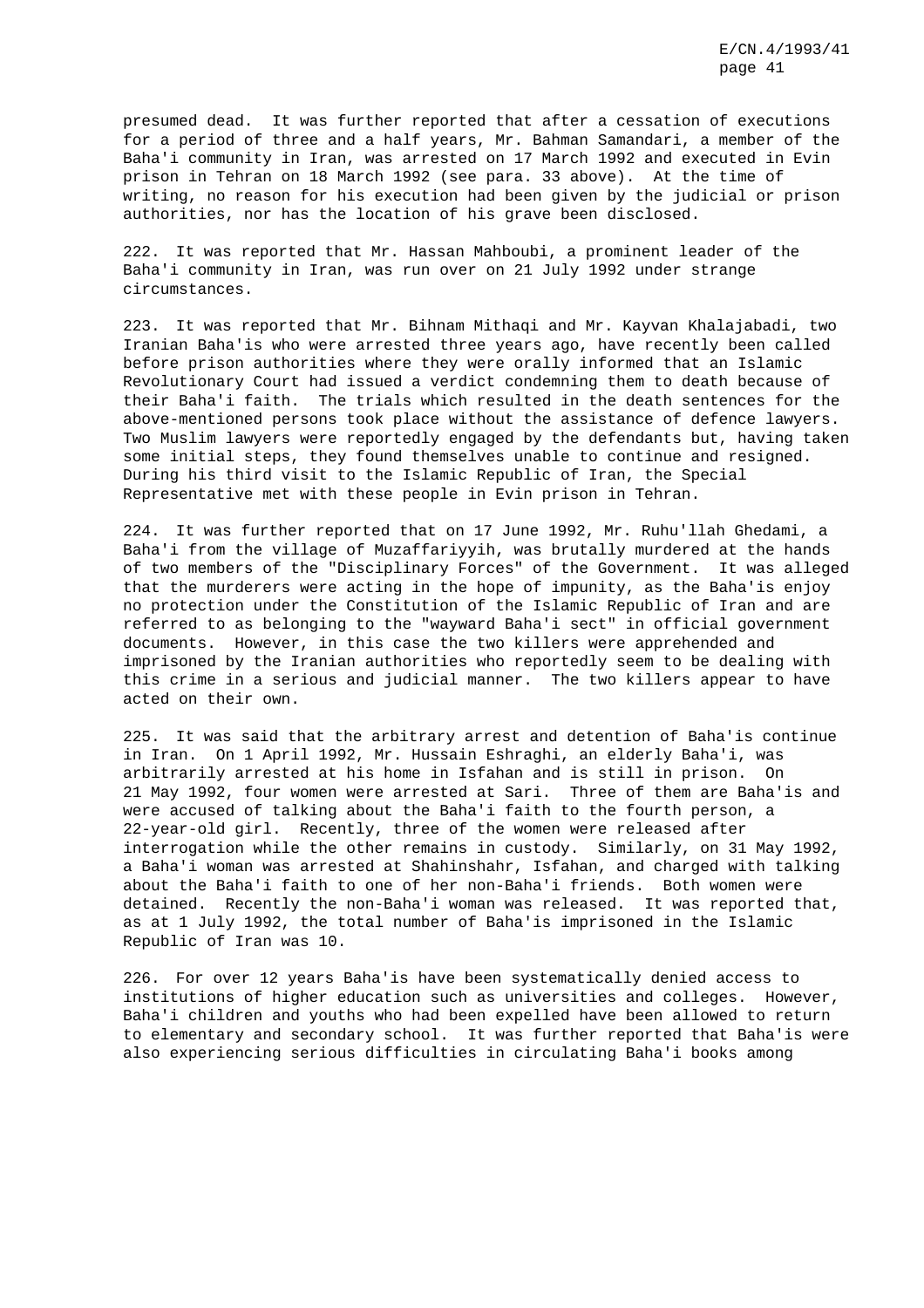themselves and in holding classes to instruct their own children in spiritual and moral values. In January 1991, the Ministry of Information ordered the closing of Baha'i children's classes throughout Iran.

227. Neither Baha'i marriages nor divorces are legally recognized in the Islamic Republic of Iran. Baha'is continue to be deprived of inheritance rights. For the past 12 years, the Baha'i community has been denied the right of assembly and the right to elect and maintain its administrative institutions. These institutions constitute the core of religious community life, considering that there is no clergy in the Baha'i faith. Without administrative institutions the very existence of the Baha'is as a viable religious community is said to be seriously endangered. As individuals, Baha'is are officially considered "unprotected infidels" and, therefore, their civil rights and liberties are often ignored. The non-recognition of their religion manifests itself in various ways, including the denial of the basic right to express their religious beliefs freely.

228. It was also reported that many Baha'is in Iran continue to be deprived of the means of earning a living. A considerable number of the more than 10,000 Baha'is who were dismissed from positions in Government and education remain unemployed and receive no unemployment benefits. Some Baha'is dismissed from government posts have even been required to return salaries or pensions paid to them. The retirement pensions of Baha'is dismissed on religious grounds have been terminated.

229. On 28 October 1989, the Office of Insurance and Pensions of the Army stated that the pension of a dismissed captain was suspended because of his membership in the "misguided Baha'i sect" and in accordance with a letter dated 27 August 1984 by the Islamic Revolutionary Army Court.

230. On 24 September 1991, the Director of the Office of Insurance and Pensions of the Ministry of Defence and Support of the Armed Forces sent a letter which states: "Based on the information received, you are a Baha'i and therefore not entitled to pension payments. However, should you convert to Islam and demonstrate remorse for having been a Baha'i and further provide this office with proof that you have embraced Islam, steps will be taken to restore pension payments to you".

231. On 20 November 1990, the Preliminary Committee of Reconstruction stated that a technician of the Institute of Public Health Research of Tehran University, who retired after 24 years of service, had been found guilty of the "crime of membership" in the Baha'i sect and therefore permanently dismissed from his government post and that his pension had been discontinued. On 12 January 1991, the Eighth Branch of the Court of Administrative Justice stated: "Based on the penal code and the existing records, the judgement by the preliminary Committee of Reconstruction being still in force, there are no legal grounds to pay the pension or to bring back the file into circulation. The complaint is therefore dismissed and this judgement is final".

232. On 17 December 1991, the Review Committee of Administrative Offences of the National Steel Company of Iran of the Ministry of Mines and Metals stated: "In view of the fact that the offence committed by this retired employee is clear, in that he belongs to the misguided sect which is recognized as being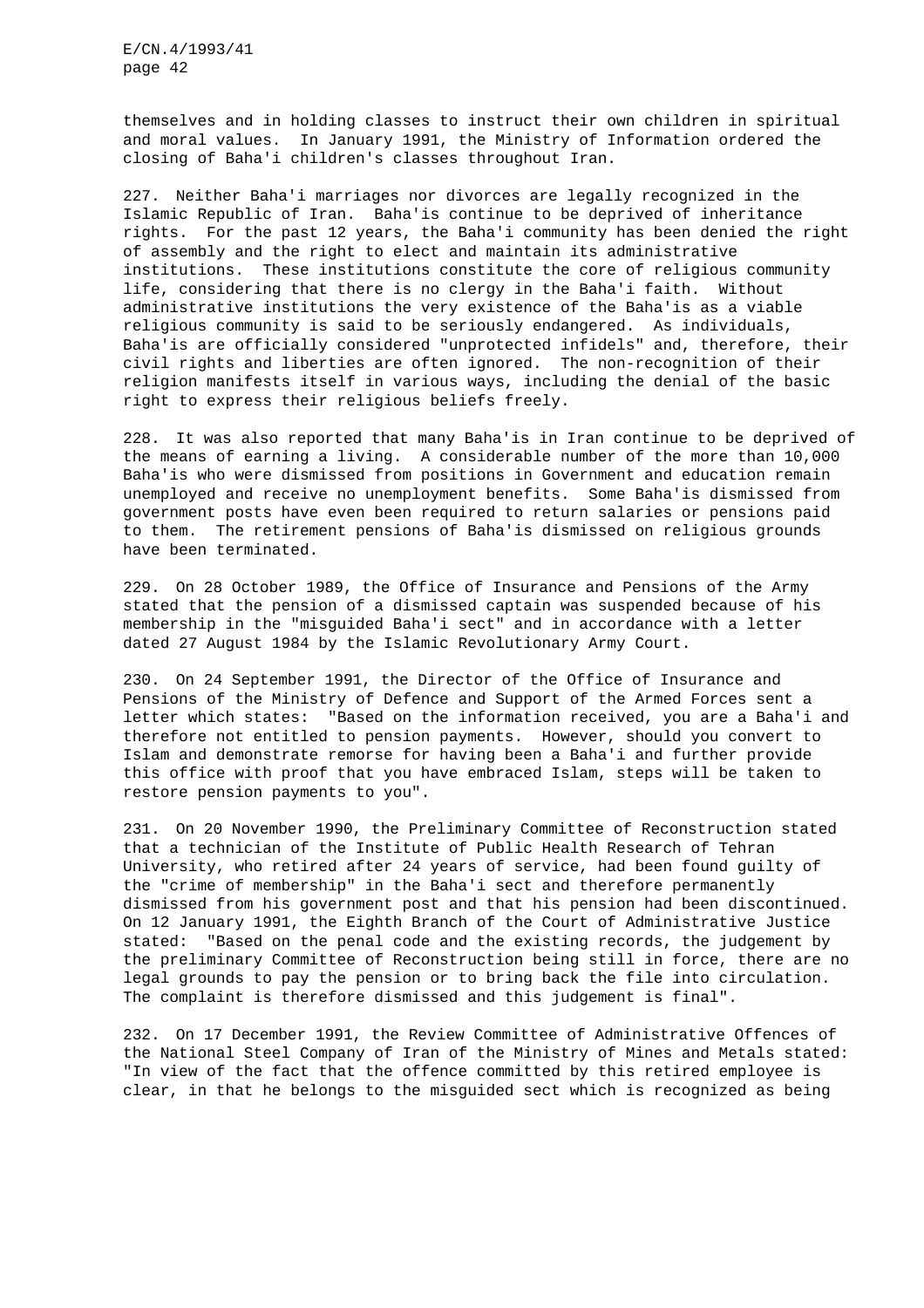outside the domain of Islam, this constitutes the reason for his permanent dismissal from his government post. The employee can appeal this verdict within one month, bringing the matter to the attention of the Court of Administrative Justice for review".

233. On 24 June 1991, the Ninth Branch of the Court of Administrative Justice stated: "Due to the fact that membership in the misguided Baha'i sect, a sect which is considered to be outside Islam, is cause for dismissal from all government posts, with all that it might imply, and taking into consideration the fact that the complainant has not denied membership in the misguided sect, the Court does not find the complaint acceptable. This verdict is final".

234. On 5 May 1991, the committee in charge of administrative offences of the Ministry of Education and Development stated that a teacher of Ramsar had committed the offence of belonging to the misguided Baha'i sect, according to the second paragraph of article 19 of the law addressing administrative offences, and sentenced him to be barred from any government posts, according to article 13 of the above-mentioned law. This verdict was subject to investigation by the Review Committee.

235. Incidents of harassment have been reported in the cities of Karaj and Aran in Kashan where Baha'is were ordered to close their stores. Baha'is are not officially allowed to open their own businesses. Baha'i farmers are denied admittance into farmers' cooperatives which are often the only source of credit, seeds, fertilizer and pesticides.

236. It has recently been reported that elderly and widowed Baha'is were evicted from their homes. Over the years, large numbers of private and business properties, including homes and farms, have been arbitrarily confiscated from Baha'is. Many of these properties are being sold at auction with no consideration being given to the appeals of the Baha'is concerned.

237. A recent document issued by the Prosecutor of the Islamic Republic of Iran in Tehran states that a woman "is accused of affiliation with the wayward Baha'i sect" and, therefore, "she has been sentenced to complete confiscation of all her belongings", which are placed "under the authority of selected lawyers of the spiritual guardians".

238. On 23 May 1990, the Third Branch of the Islamic Revolutionary Court found a woman guilty of "belonging to the misguided Baha'i sect, of activities for its illegal administration, and of leaving the Islamic Republic of Iran". Therefore, an order was issued "to confiscate all her belongings, whether known or unknown, or whether she has registered them in her name or in the name of others". On 7 December 1991, the secretariat of the Court reported that "all her belongings were put at the disposal of the appointed Trustees of the Institution of Religious Leadership, following the decree of the Nation's Imam, sanctified be his noble Being".

239. It was further reported that Baha'i-owned holy places, historical sites, cemeteries, administrative centres and other assets, seized mostly in 1979, remain confiscated or have been destroyed. Having access only to those cemeteries which the Government has designated for them, Baha'is in many localities experience difficulties in burying their dead. It was further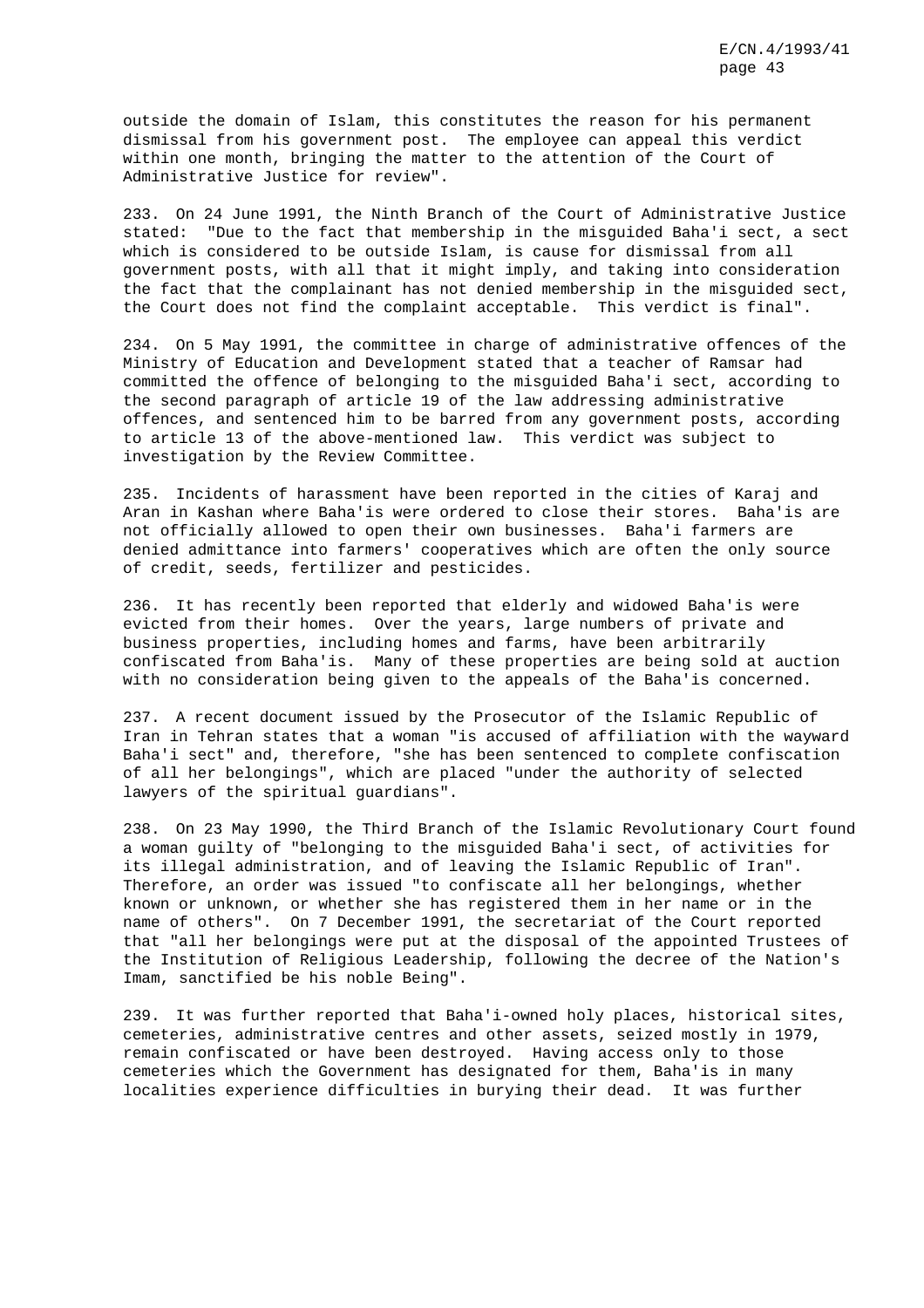alleged that Baha'is are not permitted to mark the graves of their fellow Baha'is, making it almost impossible to identify the graves of their loved ones.

240. The most recent wave of persecution is said to have profoundly affected a whole generation of Baha'is in the Islamic Republic of Iran. Reportedly, they have been repeatedly offered relief from persecution if they were prepared to recant their faith.

241. It was further reported that Baha'is are not free to leave the Islamic Republic of Iran, as it is almost impossible for them to obtain passports.

242. Keyhan newspaper published on 22 January 1992 an article which stated:

"One of the major intrigues of the West to continue their domination of the Islamic communities has been the creation of trivial sects, Baha'ism and Vahhabism being two such examples. ... From the beginning of its appearance, Baha'ism has been an instrument of Western imperialism in the Islamic countries, especially in the Islamic Republic of Iran, in order to create religious dissension and to weaken the religious faith and fervour of the people. ... Relations with Israel, spying for Zionists, and connection with the CIA characterized the activities of this sect in the Pahlavi period".

243. Subsequent to his interim report to the General Assembly the following allegations were transmitted by the Special Representative to the Government of the Islamic Republic of Iran, by memorandum dated 23 December 1992.

244. It has been reported that Mr. Mohammed Sepehr, Rev. Hossein Soudmand's successor and also a Muslim convert to Christianity, was imprisoned in Mashhad in 1991 for several months for his faith.

245. The pastor of the Injili Church (Presbyterian church) of Tabriz was arrested, imprisoned and tortured from December 1990 to August 1991. He suffers from long-term psychological and physical injuries sustained while in prison. When he applied for an exit permit to leave Iran in June 1992, it was refused.

246. It was reported that the Iranian Bible Society, which was dissolved by the Government in 1990, is still closed. All Christian bookstores have been closed and all Christian books have been confiscated.

247. It was also reported that The Garden of Evangelism, a Christian training centre in north Tehran, was closed after 45 years of use for evangelism and pastoral training.

248. Rev. Mehdi Dibaj, a convert from Islam to Christianity more than 25 years ago, has been imprisoned and reportedly tortured for eight years. It was said that two of his eight years in prison were spent in solitary confinement in an unlighted cell measuring three feet by three feet. He was arrested in 1983 in the city of Babol and was held without cause until the Church paid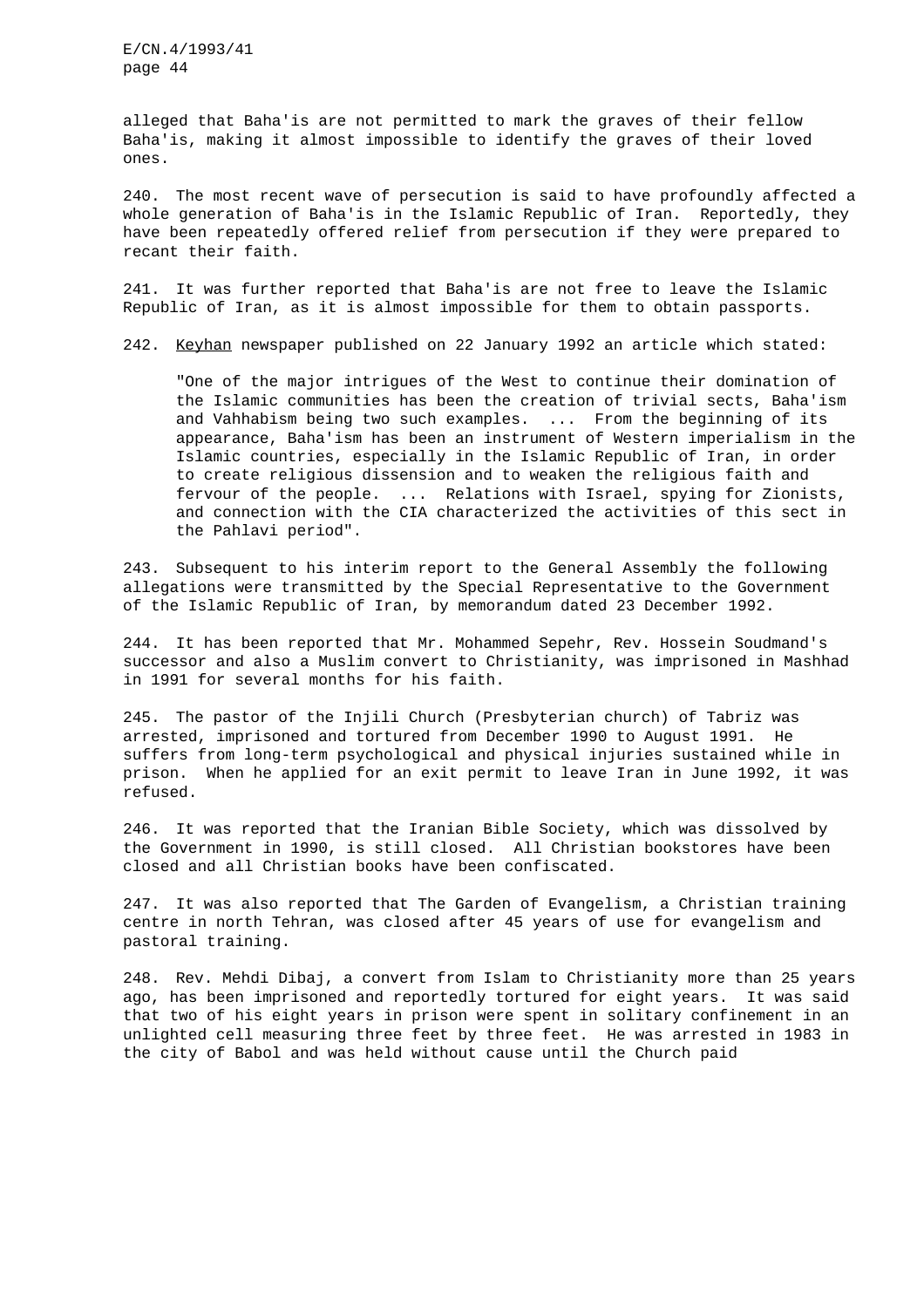20,000 Rials as security for his temporary release. Shortly thereafter, he was again arrested and allegedly tortured in attempts to force him to renounce Christianity and embrace Islam.

249. It has been reported that of 15 pastors of the Assemblies of God of Iran, of which many of their members are Armenians and Assyrians, 10 have been imprisoned and endured emotional and mental abuse at some time.

250. It was also reported that in 1991, 20,000 copies of the New Testament, in Persian, were confiscated by the Government.

251. It has been reported that all Christian activities are checked by the Ministry of Culture and Islamic Guidance, which is responsible for religious minorities in the Islamic Republic of Iran. Christians must receive permission to print their church newsletters and are not allowed to build new church buildings. They are only allowed to renovate old church buildings provided they do not add any new construction.

252. It has been reported that Armenian and Assyrian Christians are not allowed to pray or read their sacred books out loud at home or in churches, lest Muslims hear their prayers; they are not allowed to print their religious books or sell them in public places and markets and they are not allowed to congregate in the streets during their religious festivals. Armenian and Assyrian Christians are not permitted to broadcast or display their ceremonial religious rituals on radio or television or to publish any picture of their religious ceremonies in newspapers and magazines and they are not allowed to install the cross on their churches or houses. Obtaining wine for communion services is severely punished and Christian schools must now teach the Islamic understanding of Jesus as "one of 120,000 prophets".

253. It has been reported that in September 1992, Iranian revolutionary institutions in Isfahan, Tehran and Yazd have confiscated a considerable number of private homes and other property belonging to Baha'is. In Yazd, the Imam Khomeini Foundation seized the homes of Baha'is and harassed the occupants. These occupations were carried out without any official order from the judicial authorities. Appeals and complaints to the authorities have not succeeded in restoring the properties. In Tehran, members of the Imam Khomeini Foundation are occupying a complex consisting of a large shop and 10 apartments, and two-storey residential building, against the will of the owner. Another member of the Baha'i community has been forcefully evicted from his home after being served an order by the Attorney-General that his house had been confiscated.

254. It has also been reported that another member of the Baha'i community, a resident of Isfahan, who is over 80 years of age, was ejected from his home in mid-September 1992 by several government officers who took possession of the building and took away all his books, numbering several thousand volumes. This person was not able to take anything with him and is now dependent on his friends. No appeal or complaint has been entertained by the authorities concerning his case.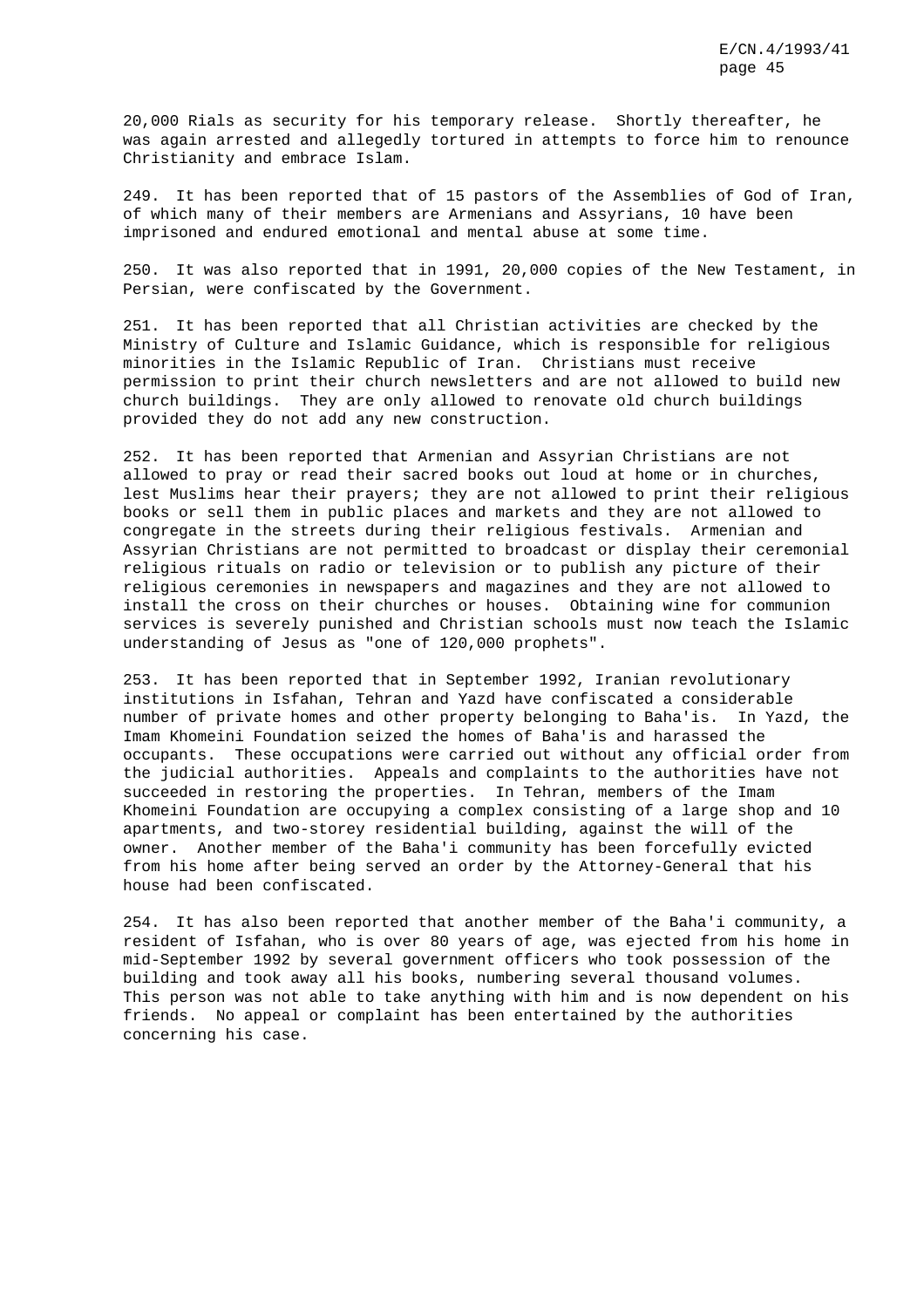255. Furthermore, officers of the Attorney-General of Isfahan have entered eight Baha'i homes in September 1992, taking away books, household items, television sets, recorders, cameras, radios and cash.

256. It was alleged that another member of the Baha'i community of Isfahan, who had donated a two-storey building to a Baha'i institution before the Islamic Revolution, retaining tenancy for life in one apartment while renting out the other as his only source of income, has been pressured to vacate the house, and the authorities have already compelled the tenant of the other apartment to leave the premises as well. It was said that, according to Islamic and civil law, he is entitled to occupy the building for life and no one has the right to eject him from it.

257. It has been reported that a dispatch from IRNA of 5 December 1992 stated that "Bahaism, with politically-oriented objectives, has always been supported by international Zionism and global arrogance".

## L. The events of 5 April 1992

258. After the memorandum dated 25 September 1992 was sent to the Government of the Islamic Republic of Iran, the Special Representative was informed that at 7.20 a.m. on 5 April 1992, 13 F-4 Phantom combat aircraft of the Iranian Air Force attacked the Ashraf military base in Iraqi territory, which belongs to the Iran National Liberation Army of the People's Mojahedin. The attack reportedly resulted in the death of one member of the said organization and the wounding of 12 others; one aircraft was shot down and its two crew members were captured.

259. According to the Iranian press, the air attack was in retaliation for an attack carried out the previous day by members of the said organization against the villages of Bishigan and Bayani, situated near the Iraqi frontier in the province of Bakhtaran. During the attack, four Iranian citizens reportedly died, eight were wounded and seven were kidnapped. The People's Mojahedin denied that version, affirming that they had no access to the said Iranian zone from Iraq since the Iraqi zone adjacent to that section of the frontier was under the control of Kurdish forces, and that the real objective of the air attack was to assassinate their leader Massoud Rajavi, who had been the victim of an earlier attack in Baghdad, in December 1991.

### M. The war on drug traffic

260. Various sources have reported to the Special Representative that the Iranian Government is continuing to give priority to repressive aspects in its fight against drug trafficking. The Islamic Republic of Iran continues to be affected by the introduction of opium, heroin and morphine from Afghanistan and Pakistan, destined primarily for Europe. In 1991, 175 Iranian security agents died in armed confrontations with gangs of drug traffickers. During the period from January to July 1992, at least 69 persons were executed after being sentenced for drug trafficking. The said sources recalled that the international instruments currently in force authorized the application of the death penalty only in exceptional circumstances and after judicial procedures in which all the conditions and guarantees of due process of law had been fulfilled. They affirmed that the fight against drug traffic could not be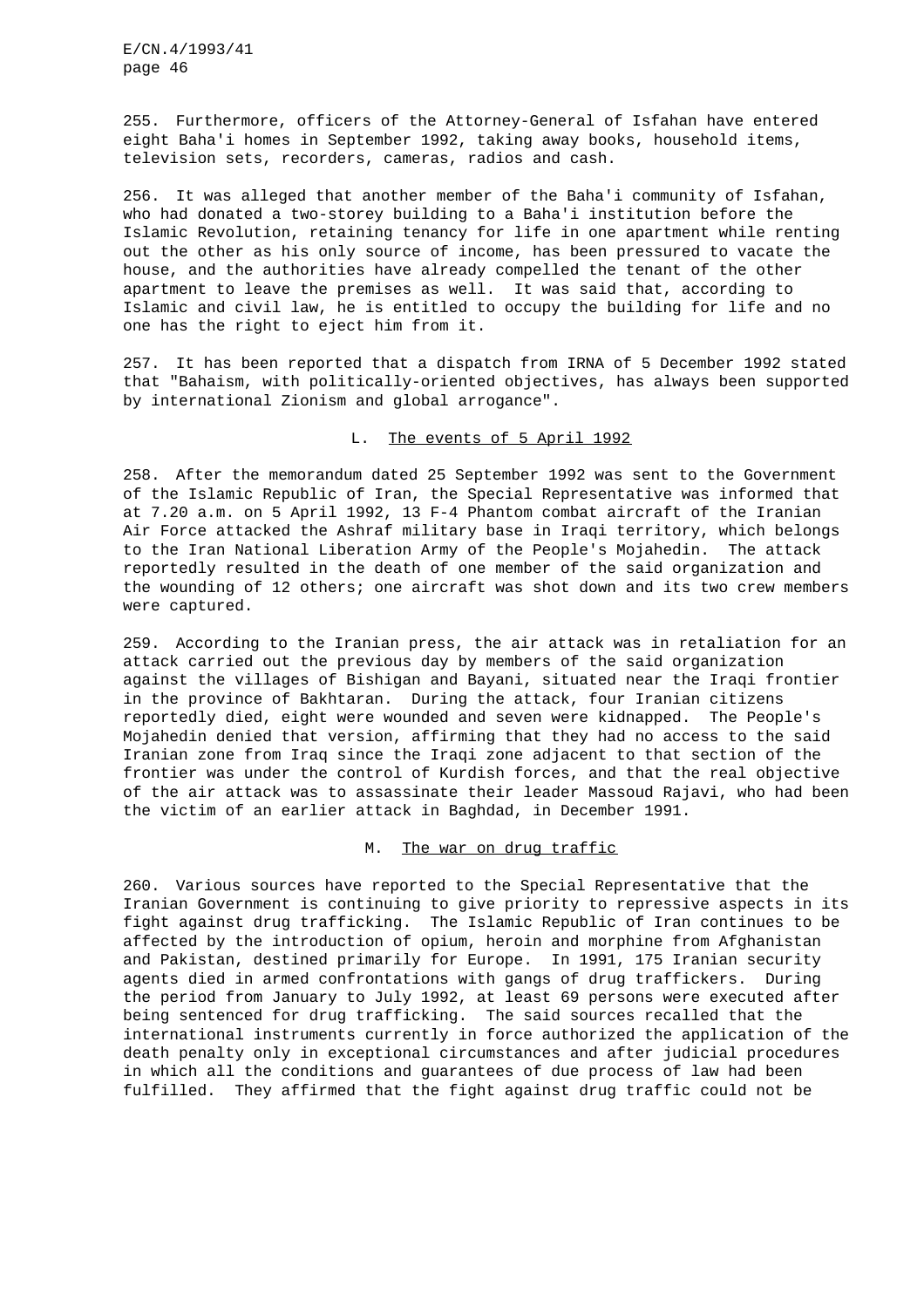based exclusively on repression and excessive application of the death penalty, but must be founded on an analysis of the causes and origins of this grave problem and its effects on society. The view was expressed that one must not think solely of punishing delinquents but also of the possibility of their reform, re-education and social resettlement.

## N. The right to leave one's country and to return

261. Subsequent to his interim report to the General Assembly, the Special Representative transmitted to the Permanent Representative of the Islamic Republic of Iran to the United Nations Office at Geneva, by letter dated 23 December 1992, the following allegations.

262. It has been reported that on 16 October 1992, Mullah Ahmad Jannati, delivering the Tehran Friday prayer sermon, criticized the return of "foreign educated Iranians as well as Iranian businessmen whose behaviour and indifference to revolutionary values could not be tolerated".

263. On 28 August 1992, Mr. Saeid Shafizadeh went back to Iran to visit his grandparents. Before he left the airport, he was reportedly stopped by Iranian authorities and asked to sign a paper renouncing his Baha'i faith. It was said that he refused to do this and was detained at the airport for several hours. Later, he was released in the custody of his uncle, who is a Muslim.

## O. The situation of children

264. In the same memorandum dated 23 December 1992, the Special Representative also transmitted to the Government of the Islamic Republic of Iran, the following allegations.

265. On 26 October 1992, Kayhan reported that 12 to 13-year-old children are working in factories near Tehran. Salam of 8 September 1992 reported that "A huge number of youngsters and children work the night shifts in various production units in the Plasco Building in Tehran for 2,000 toumans a week".

266. On 14 December 1992, the Secretary-General of the Imam Khomeini's Relief Committee stated that "Due to extreme poverty and the absence of the basic needs for marriage, the deprived people living in Khorassan's northern areas sell their young daughters for up to 10,000 toumans. The buyers of these young girls mostly come from the Gonbad area, and take them there to work in the farms and workshops after being bought".

267. Kayhan of 21 October 1992 reported that 40 girls and boys were arrested by officers of the Department to Combat Social Corruption of the North Tehran Security District.

## P. Situation of refugees

268. The Special Representative has received reports that there are at present 2.1 million refugees in the Islamic Republic of Iran; of these at least 2 million are of Afghan nationality and about 100,000 are Kurds and Shi'ites of Iraqi nationality. Most of the Afghan refugees have integrated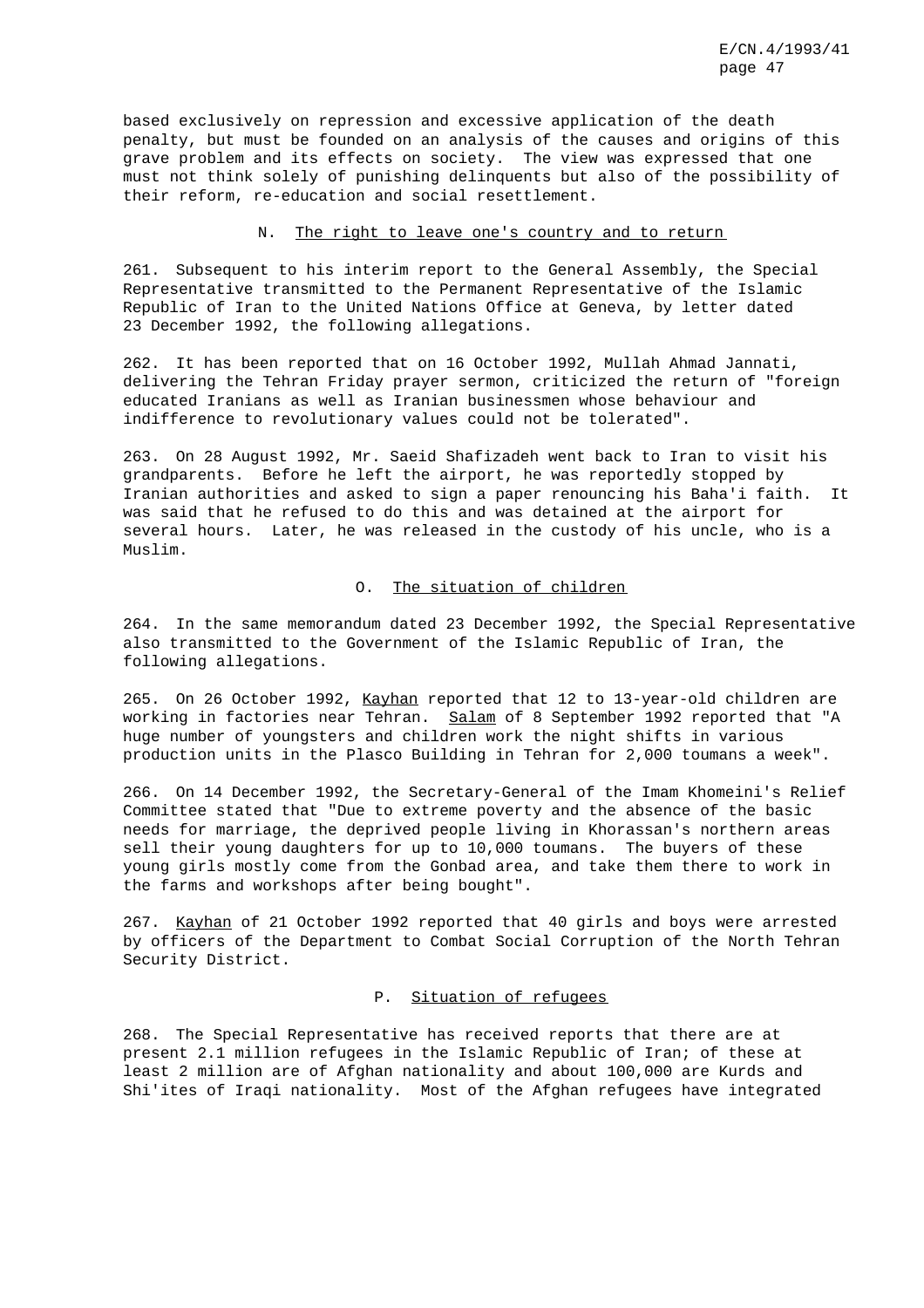within the civil and economic life of the country, although about 300,000 are living in small settlements in rural areas which have sprung up along the frontier with Afghanistan. In August 1992, between 1,500 and 2,000 Afghan refugees were returning to their country every day, under the supervision of the Office of the United Nations High Commissioner for Refugees (UNHCR). It is estimated that a further million will return in the course of 1993.

269. The Islamic Republic of Iran has also received Iraqi refugees of Kurdish origin, who entered the country mainly in 1988 and 1991. According to reports received, the refugees of Kurdish origin, are also returning to Iraqi Kurdistan, although their return is hampered by the fact that the roads are blocked by snow during most of the winter. At present there are still about 60,000 Iraqi Kurds, who are mostly living in refugee camps in the north-west of the country.

270. The refugee population also includes some 40,000 Iraqi nationals of the Shi'ite Muslim religion who fled the disturbances in the south of Iraq following the Gulf war and are settled mainly in the south-west of the country.

271. According to reports received, the Afghan refugees have been authorized to undertake a small number of jobs, mainly in the construction sector; they enjoy a number of social benefits in the areas of health and hygiene, water supply, education and occupational training, provided by the Government of Iran and UNHCR. The World Food Programme (WFP) has also assisted the 300,000 Afghan refugees living in small settlements in rural areas; their situation presents no major problems, although there are incipient signs of rejection by the local population similar to that suffered by groups of foreigners living in other countries, and some refugees are having difficulty in enroling their children in schools.

272. The efforts of the Government of the Islamic Republic of Iran to care for the refugees of Iraqi nationality, both Kurds and Shi'ite Muslims, have also been supplemented by assistance from UNHCR and WFP.

## Q. Victims of chemical-weapon attacks

273. The Special Representative continued to receive general information about the state of the victims of chemical-weapon attacks during the Iran-Iraq war, many of whom are receiving medical treatment in the Islamic Republic of Iran and abroad. According to the reports received, the chemical-weapon attacks occurred on 17 October 1981 and 25 June 1990, and were systematic in 1985; they mainly affected Iranian towns near the frontier with Iraq, especially Halabche, Abadan, Marivan, Bane, Sumar and Jofeir. The main weapons used were nerve gas, mustard gas, phosphoric gas, cyanide, nausea-producing gas and poison gas; they were fired from aeroplanes, helicopters and mortars. The attacks are reported to have resulted in the death of 7,065 persons and the wounding of a further 46,552, about half of whom are suffering from various degrees of disability.

274. The victims of the chemical-weapon attacks were both civilian and military. Most of the deaths were due to the effects of the poison gas and many others to the effects of mustard gas. Some survivors are currently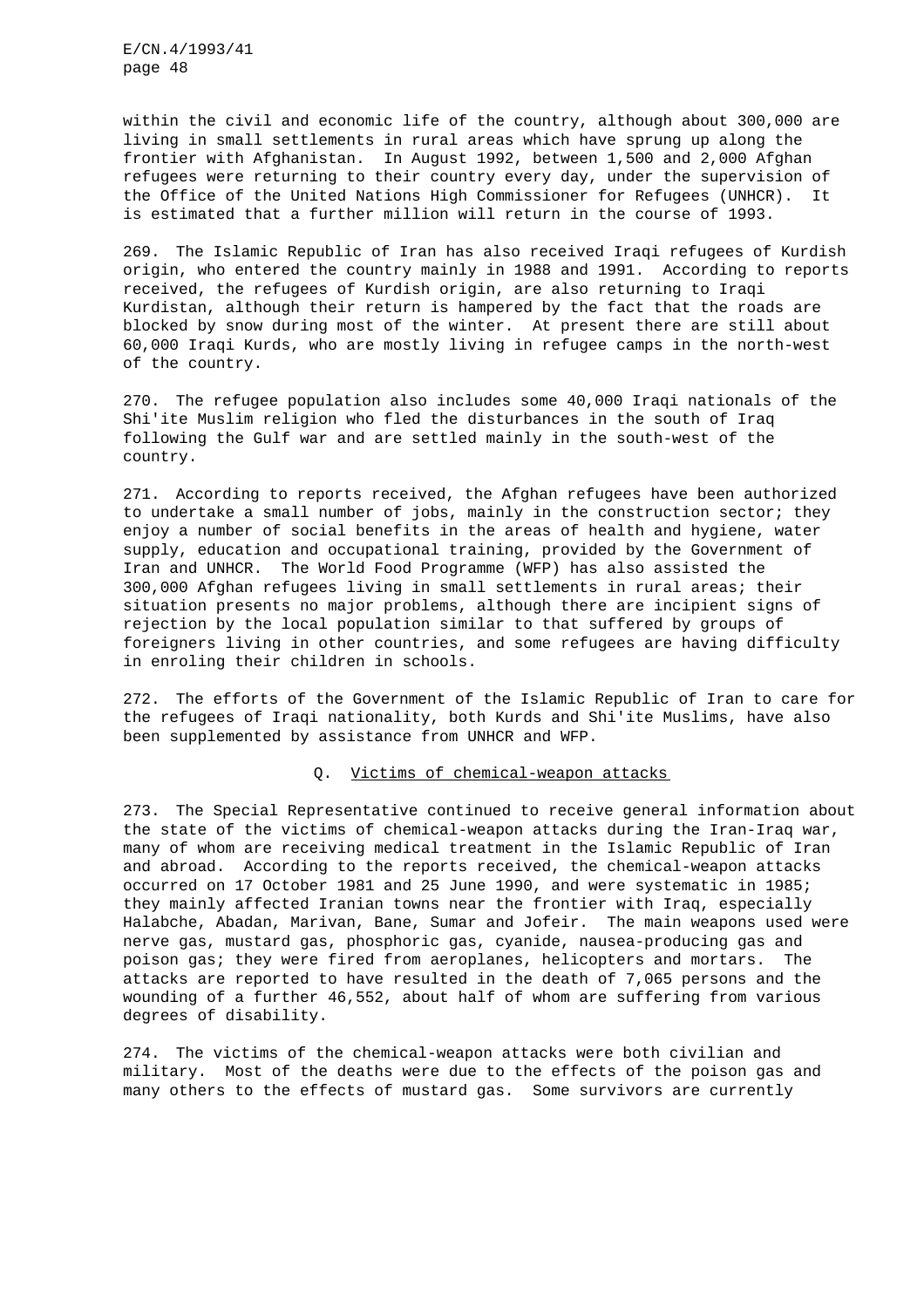receiving medical treatment for lymphomas, tumors, leukaemia and anaemia, in various degrees. The genetic consequences have not yet been clearly determined.

## III. CONSIDERATIONS AND OBSERVATIONS

## A. General considerations

275. As stated in the introduction to this report, the Commission on Human Rights, through its resolution 1992/67 of 4 March 1992, extended for a further year the mandate of the Special Representative on the situation of human rights and fundamental freedoms in the Islamic Republic of Iran, reiterating the terms of its resolution 1984/54 of 14 March 1984, the first relating to this country. The Commission requested the Special Representative to submit an interim report to the General Assembly and a final report to the Commission at its forty-ninth session. The Special Representative submitted to the General Assembly his report (A/47/617), which is an integral and fundamental part of the present final report. On 18 December 1992, the General Assembly adopted resolution 47/146, in which, inter alia, it expressed its deep concern at the continuing reports of human rights violations in the Islamic Republic of Iran, urged the Government of that country to resume its cooperation with the Special Representative and decided to continue consideration of the question at its forty-eighth session.

276. The interim report summarized the information received in 1992 up to the time of writing, i.e. late September. During the last few months of 1992 and the first three weeks of January 1993, further information has been obtained and this is set out in chapter II of the present report containing developments and allegations. The new data have been classified in the customary manner.

277. On 25 September and 23 December 1992, the Special Representative sent to the Government of the Islamic Republic of Iran a summary of the allegations received and requested it to send him detailed replies. The Iranian Government replied to the first memorandum on 24 November 1992 and announced that it would reply to the second in late January 1993. The second reply was in fact received on 29 January 1993.

278. Included in the note containing the Iranian Government's reply is the following passage:

"You will concur that preparation of replies and comments to issues raised in the memorandum annexed to your letter dated 25 September 1992 requires correspondence with various branches of our departments in the Government and thus will require more than four weeks. Nevertheless, in continuation of our cooperation, I am enclosing a compilation of replies to your questions and comments to your statements. Responses to the remaining questions will be presented in a more appropriate time" (see para. 12).

279. The replies to the first memorandum have been incorporated in chapter II of the present report, and have been inserted according to subject and case, so that they appear immediately after the allegations made. The replies to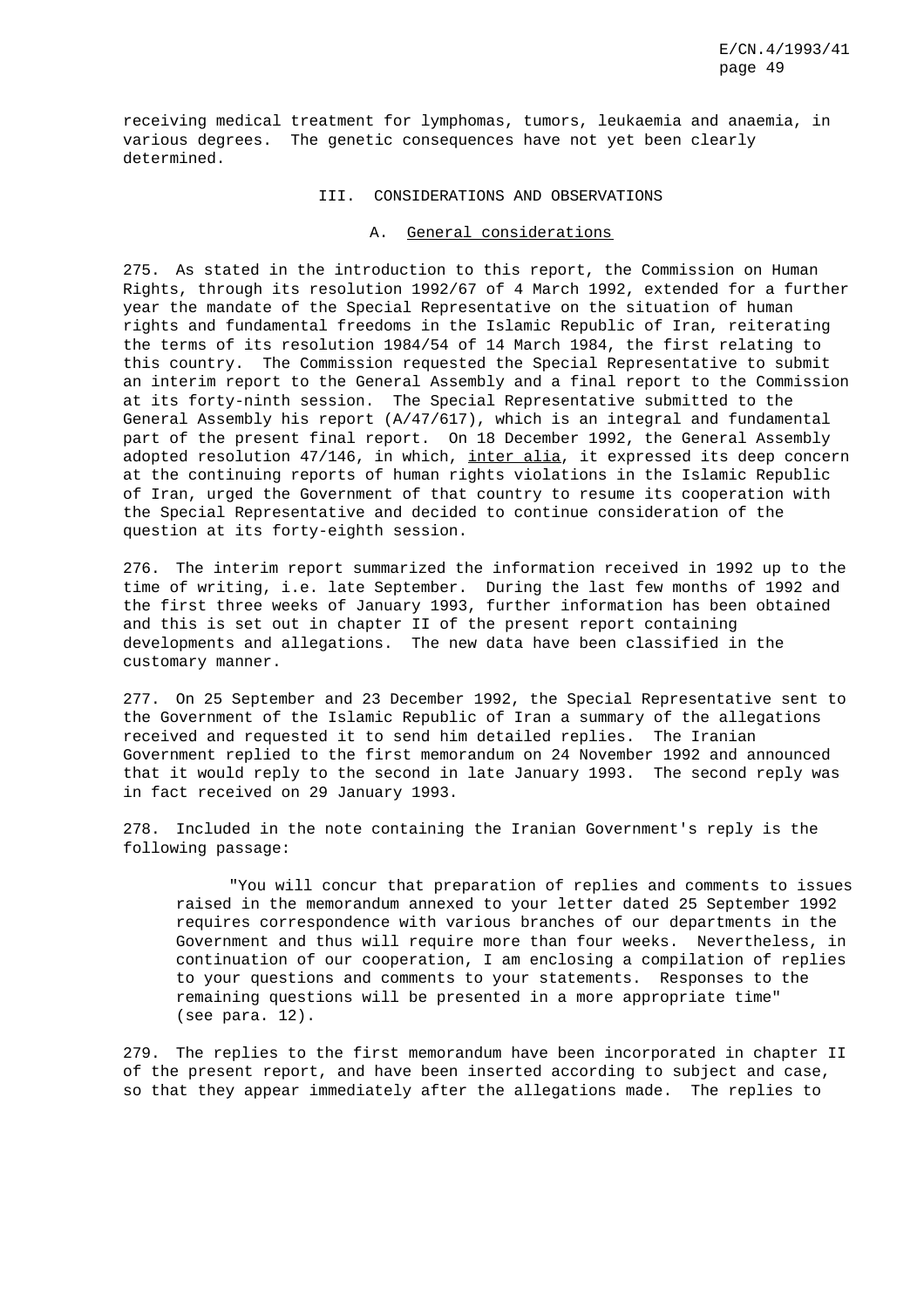the second memorandum did not arrive in time to be incorporated in the main body of the report, but they do appear in an addendum to this document.

280. Outlined below are some of the most significant developments for an evaluation of the effective existence of human rights and fundamental freedoms in the Islamic Republic of Iran, followed by a few comments. The fact that a few developments have been highlighted does not detract from the importance of other developments mentioned in the preceding chapter, since all the developments together constitute the direct background to the observations and conclusions set out in the final report. The present chapter should be read and analysed in relation to chapter IV of the interim report  $(A/47/617)$ , since they complement one another and constitute a single whole.

## B. The right to life

281. By the end of 1992, 301 judicial executions had been recorded. Of these, 164 may be attributed to political causes. Among the persons executed are members of the following organizations: People's Mojahedin Organization of Iran; Kurdistan Democratic Party; Komala; Fedahin, and various groups from Baluchistan.

282. Shortly after the demonstrations of April and May 1992 in Mashhad, Shiraz and other cities, no less than 8 participants were executed and a further 10 sentenced to death; they are awaiting execution of the sentences. On 18 March 1992, Mr. Bahman Samandari, a member of a prominent Baha'i family, was executed. In September, two members of the same community, who had been interviewed by the Special Representative during his third visit to the country, were sentenced to death. It is reported that other persons have been sentenced to death and are awaiting execution on as yet unspecified dates. Mr. Bahman Qahramani is still missing after being arrested for political reasons (see para. 101). In 1993, the death sentence against Salman Rushdie was confirmed and the reward for his killing was increased, with consequent international tension and controversy, which has on occasion taken violent forms.

283. On 1 November 1992 a woman was stoned to death in Isfahan. This form of execution also constitutes torture and is inadmissible under the international standards and the resolutions and declarations of competent organs of the United Nations. This and other similar cases which have been recorded earlier form part of the list of complaints by non-governmental organizations (NGOs).

284. Many of these executions were reported in Iranian media, but news of others has been collected from various non-governmental sources. It is stated that the Iranian press has departed from the practice it followed during 1991 and does not now report all executions, especially when they take place in provincial cities.

285. According to the data received, at least 117 of these executions concerned drug traffickers. When drug traffickers are involved, the names of the persons executed are generally published. In the case of political offences, the executions are sometimes reported, without names.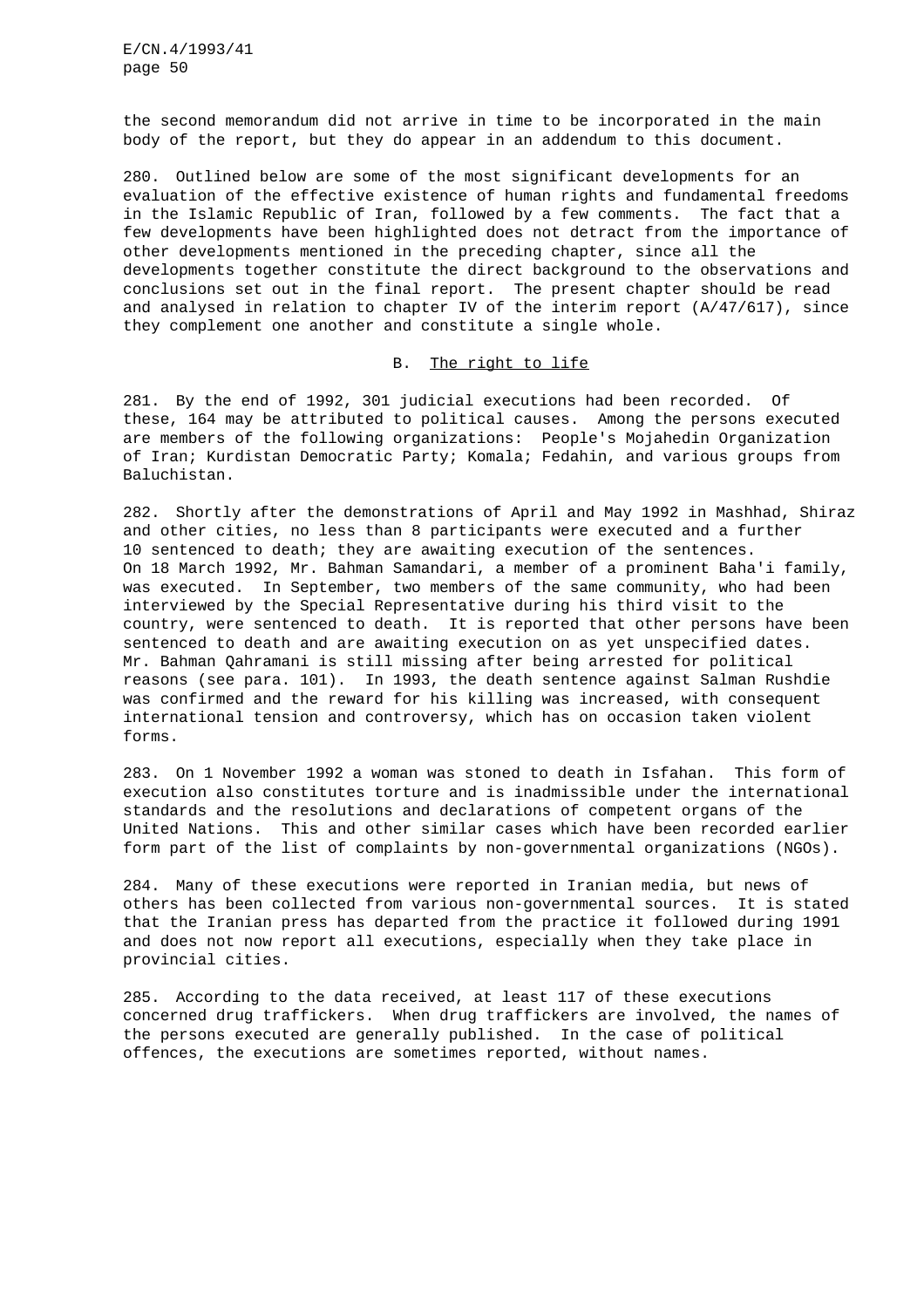286. Although the death penalty has been imposed on drug traffickers for several years, the problem continues to be as acute as when this repressive policy was adopted. The negative result clearly indicates that the death penalty is not the appropriate means of combating this type of crime. Until such time as alternative policies excluding the death penalty are adopted and the necessary international cooperation is forthcoming in the south Asia region, violations of the International Covenant on Civil and Political Rights will probably continue to accumulate, and it will not be possible to eradicate the evil targeted, through means which, historically, have proved very ineffective.

### C. Torture and other cruel, inhuman or degrading treatment or punishment

287. Indications have been received of cases of cruel treatment of prisoners who refuse to submit to the demands of prison authorities or do not confess what public officials consider to be the truth.

288. Attention should be drawn to what has been happening in prison to Mr. Armir Entezam, Deputy Prime Minister and spokesman of the First Provisional Government which replaced the monarchy. Mr. Entezam's situation remains dramatic, not to say tragic. Apart from the long years he has spent in prison, his solitary confinement, the ill-treatment he has received and his inability to communicate with his family, he is seriously ill. It has been possible to document this case and to receive recent reports describing his suffering and state of despair (see annex II).

289. The Special Representative has learnt of a recent case of torture consisting of a beating for refusing to obey the orders of the prison authority. The prisoner in question was tortured several times, taken to hospital, brought back to prison and finally given a beating in September 1992 after he had refused to sign a letter in which he accepted the charges that had been levelled against him for several years. In addition, the sending of information on human rights violations to international organizations has been regarded as espionage.

290. Amputation and flogging are punishments prohibited under the international standards, because they constitute torture. Very recently, five thieves had fingers amputated. This penalty was carried out in public, in Sari (province of Mazandaran), in the presence of judges, administrative officials and hundreds of onlookers (see para. 121).

291. The penalty of flogging has frequently been imposed in 1992. Among a number of cases attention should be drawn to the flogging of about 248 people in the province of Kirmanshah on charges of the unlawful relations, drunkenness and other misdemeanours. As part of a recent campaign to ensure strict compliance with the rules of dress for women, flogging has again been imposed in several cases.

## D. The guarantees of due process of law

292. The trials which have led to imposition of the death penalty have been held without complying with the guarantees of due process of law as established by the relevant international instruments. The trials held by the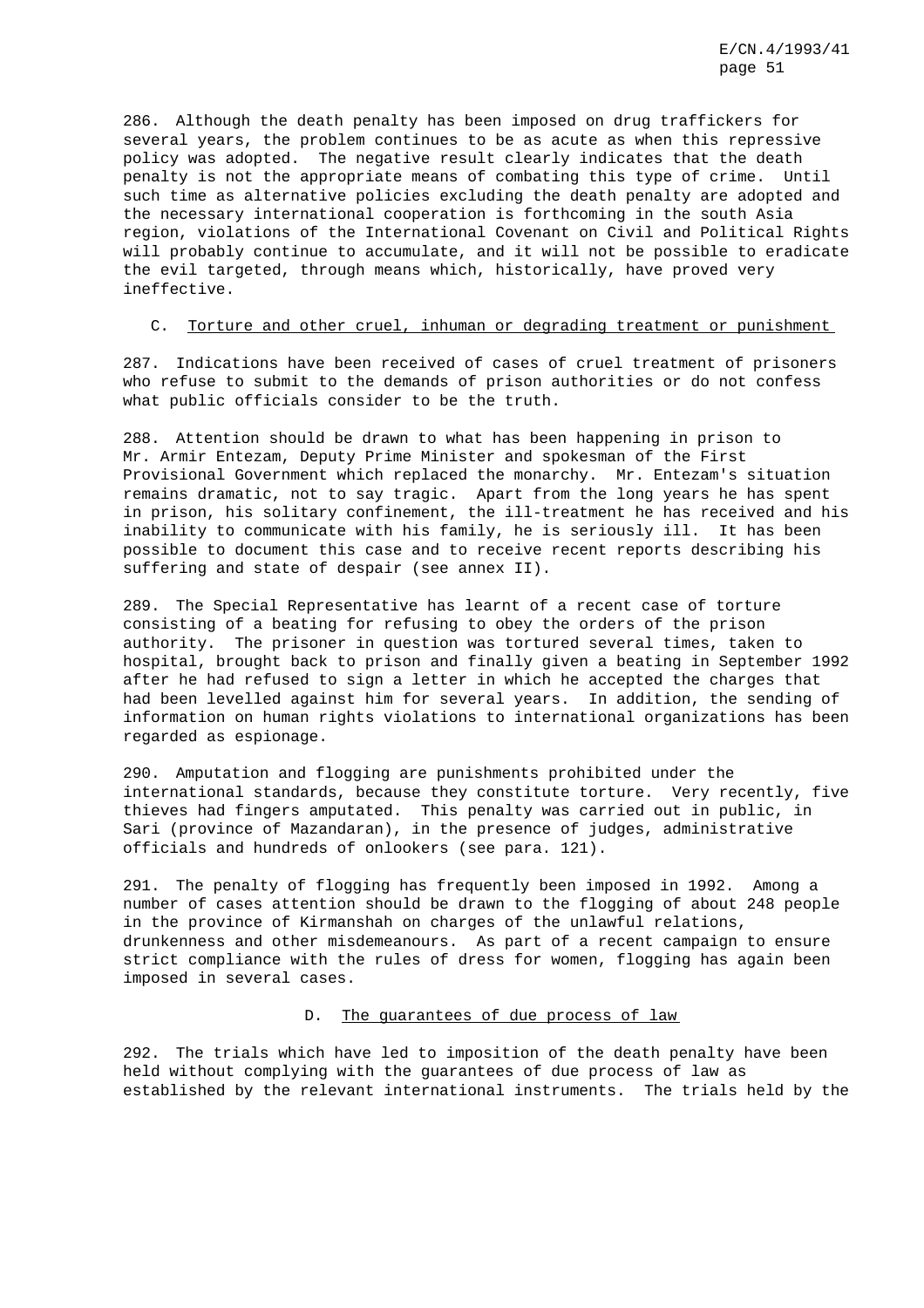Islamic revolutionary courts are of a summary nature and take place in camera, generally inside prisons, to which relatives, reporters and the public do not have free access. A trial in camera should be the exception, when certain moral or private interests have to be protected; the general rule should be public and open trials. Despite the numerous statements made and repeated promises, the trend is in the other direction: the exception has become the general rule. There are continuing reports that defendants do not enjoy the right of presumption of innocence, to submit evidence and summon witnesses in their favour, to exercise remedies in the course of the trial, and to lodge appeals and applications for reconsideration.

293. The adverse effects of the lack of a genuinely independent bar association continue to be felt; such an association would supervise the professional conduct of its members, serve as a bulwark against any attempt to impede professional activity, and provide support of all kinds in overcoming the intimidatory practices of certain authorities and their officials.

294. An Act of Parliament, confirmed by the Council for the Determination of Exigencies, introduced the obligatory assistance of an attorney  $(yaki)$ , but not necessarily that of an attorney at law (Vakil-e-Dadgostari). The defence is a very technical task which cannot and must not simply be left to persons of good will who are not professionally qualified. The Special Representative's criticisms on this point have given rise to local controversy and public rebuttals by officials; however, he cannot omit to repeat that criminal trials relating to drug trafficking, espionage and political offences are held without the assistance of a qualified lawyer and without the guarantees of due process of law as established by the relevant international instruments.

## E. The right to security

295. Previous reports have indicated that independent citizens feel concerned because they are unable to foresee the reactions of the authorities to situations of tension or public disturbance. The recent case of the demonstrations in Mashhad, Shiraz and other cities has been eloquent in this respect. What began as a demonstration over municipal matters blew up into a major event because the authorities were not prepared to restore order through the use of non-lethal instruments. As a result, there were fatalities, other casualties, hundreds of arrests, death sentences, prison sentences and sentences to flogging. According to the official news agency IRNA, the orders of the higher authority were categorical: "Seek out the troublemakers and destroy them like weeds".

# F. Freedom of expression, opinion and the press

296. On 27 July 1992, the Tehran Times newspaper complained in its editorial that 13 years after the Revolution the establishment of a journalists' trade union had still not been authorized, whereas other professional groups had achieved their legalization.

297. It is generally acknowledged that the media practise self-censorship with the aim of averting problems with the authorities. The arrest and prosecution of 9 of the 90 signatories of a public letter calling on the authorities to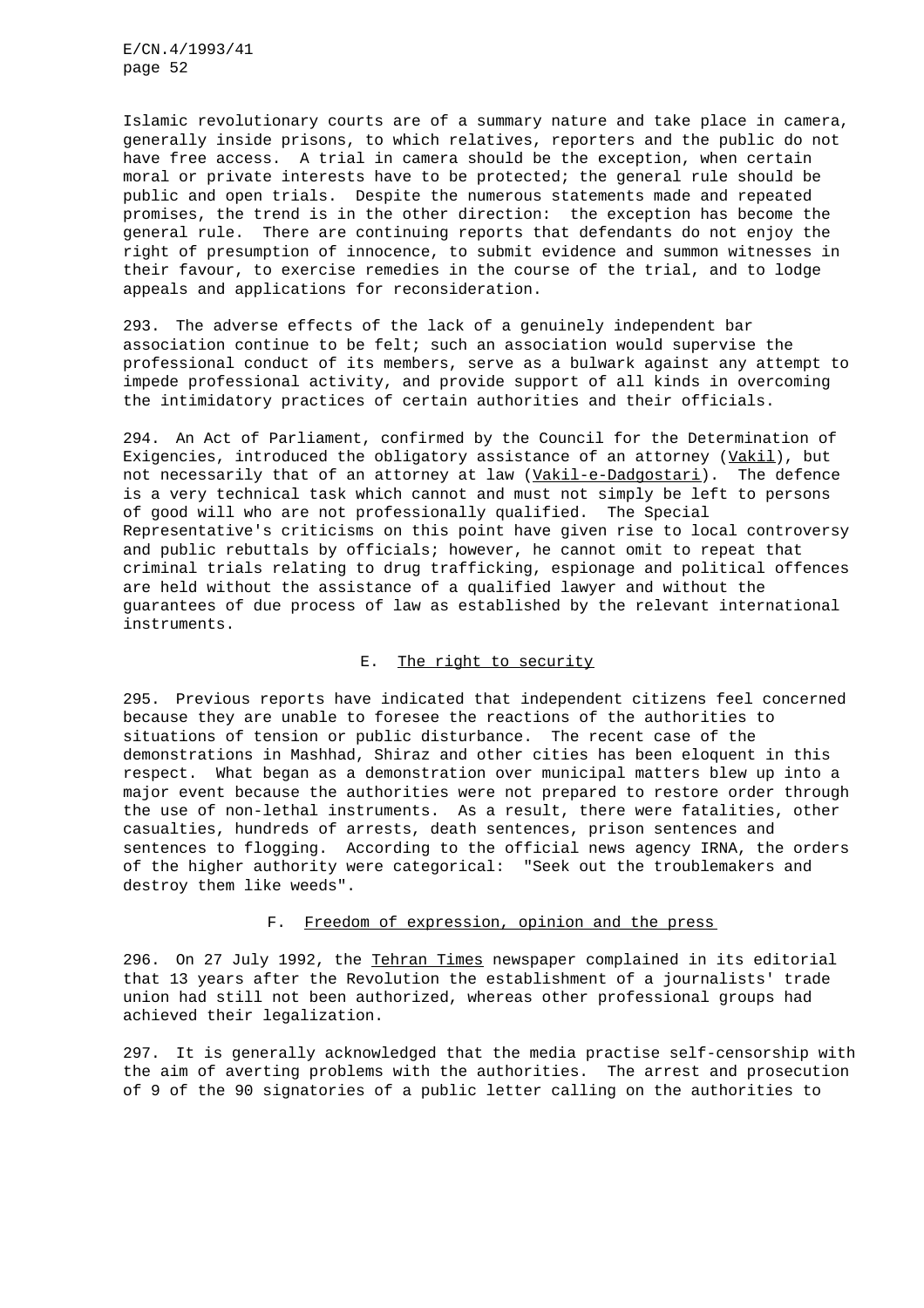comply with the guarantees established by the Constitution and to carry out a change in economic policy have had long-term consequences, because they have led to the withholding of criticisms by the media.

298. In the course of 1992, publication of the sports magazine Farad was banned. The editor and cartoonist of this magazine were prosecuted and a mob burned down the magazine's offices. Two other periodicals were banned, the cultural weekly Donya-é-Sokhan and the women's periodical Zan-é-Roues. A mob also burned down the offices of Donya-é-Sokhan, whose editors were arrested.

299. On 17 December 1992 the acquittal was announced of the journalist Abbas Maroufi, editor of the periodical Abrar, who had been charged with insulting the clergy and publishing instructions for opposing the system of the government.

300. Given such confirmed reports, it may be stated that there have been no changes with regard to the freedoms of expression, opinion and the press, and that, as far as these freedoms are concerned, the situation is the same as that described by the Special Representative in earlier reports.

## G. Right of association

301. On 10 July 1992, the competent Iranian authority decided to refuse the application for legalization of the Freedom Movement (Nehzat-e-Azadi). This decision was notified to the applicants for legal authorization on 9 August 1992. Furthermore, in several cities throughout the country members of this association were telephoned and given a first and last warning that, if they continued to engage in organization and propaganda activities in support of the association, they would be punished with extreme severity.

302. In view of the official decision, the Movement immediately went into recess. It will be recalled that previous reports have highlighted the question of the independent associations and political parties, the difficulties they have encountered in securing legalization, and the official statements that only legal procedures and formalities were involved, and that no obstacles were placed in the way of the legalization of independent organizations provided they accepted the constitutional bases of the Islamic Republic. However, it was well known that authorization of the Movement and other similar associations was being delayed. Now, legal authorization has suddenly been refused and it has been banned. No further grounds are required for stating that freedom of association remains in limbo.

## H. Suspension of the activities of the International Committee of the Red Cross (ICRC)

303. In the interim report submitted to the General Assembly (A/47/617), full information was given on the suspension of ICRC activities in Iran and the expulsion of its delegates. The prison visits, conducted in accordance with the agreement concluded between ICRC and the Government, began on 22 January 1992 in the provinces. On 21 March 1992, the Government instructed ICRC to cease all operations in Iran and expelled its 15 members who had been in the country.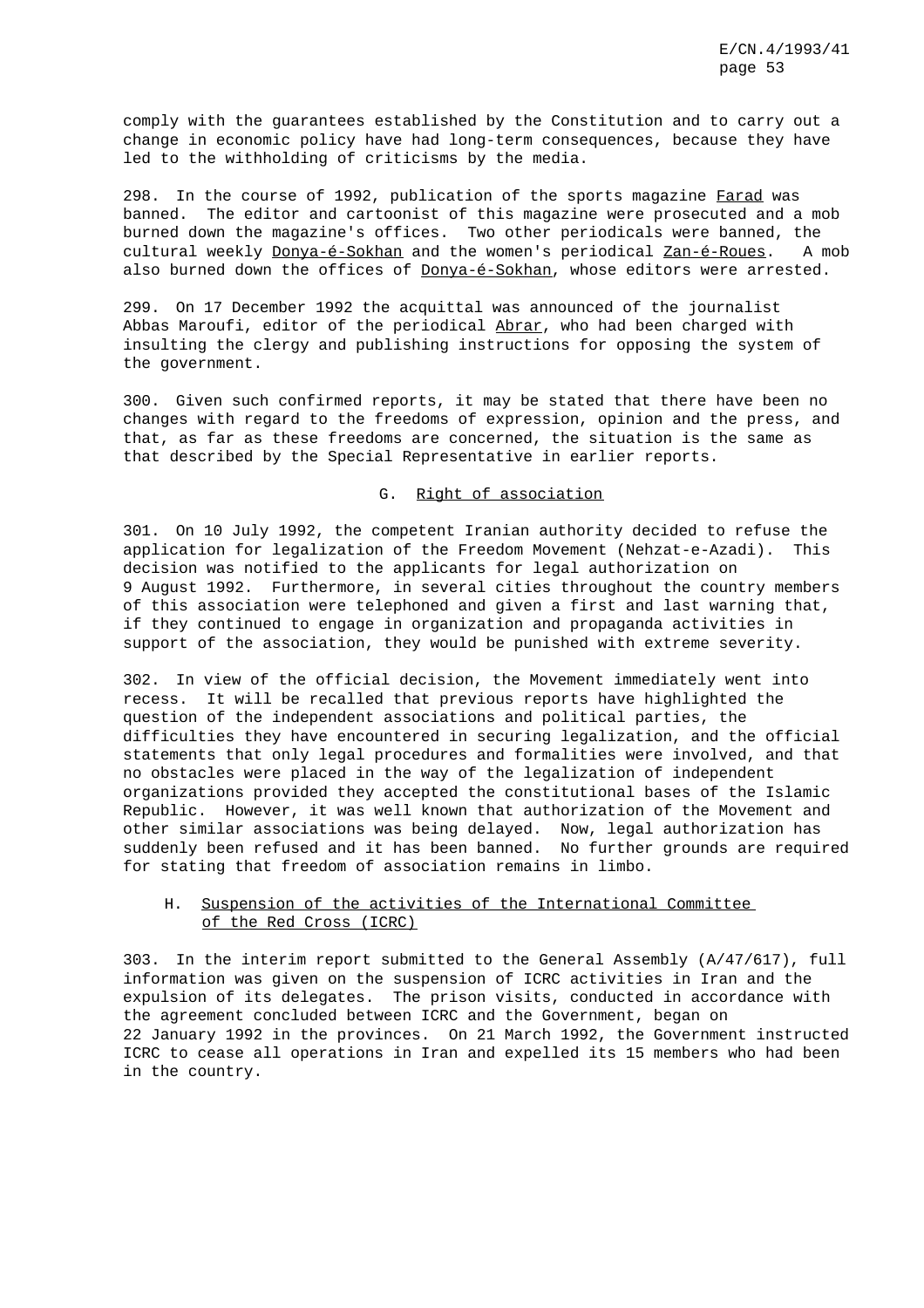304. In the reply to the first memorandum sent to it by the Special Representative, the Government of Iran stated:

"Considering the situation that has developed regarding the status of the office of ICRC in Tehran, unfortunately, the normal activities of this office have been suspended. Nevertheless, in cases of finding a practical mechanism for the continuation of the said Committee's activities, the Islamic Republic of Iran is prepared to review the matter, even prior to the removal of the obstacles concerning the initiation of the activities of the Red Cross office in Tehran" (see para. 170).

305. From this statement it would appear that, even before permitting the reopening of an ICRC office in Tehran, the Government might consider practical mechanisms for dealing with and solving specific cases. This could be a by no means negligible first step, but the prison visits will undoubtedly require the full operation of ICRC in Iran and compliance with the agreement signed by ICRC and the Government in November 1991. As at the time of drafting the present report, ICRC has not been able to resume its activities in Iran.

306. The Special Representative repeats that the visits by ICRC to Iranian prisons are an important factor in ensuring that the prison regime is in conformity with international standards. The private, confidential and periodic interviews with prisoners and access to all detainees, without exception, by delegates from an institution with the prestige of ICRC are important means of ensuring respect for the human rights of those who have been deprived of their freedom.

307. On the question of prisoners of war, on 27 December 1992 the Iranian Government announced that there were no more Iraqi prisoners of war in Iranian territory. The Iranian Red Cross issued a communiqué to the same effect. It was explained that the prisoners still held had been released and had refused to return to their country.

## I. Religious freedom and situation of the Baha'is

308. In 1992 there were reports of several restrictions on the religious freedom of Christian groups and followers of Zoroastrianism. Chapter II of this report containing developments and allegations describes the situation of these sectors of the Iranian population. Attention should be drawn to, inter alia, the closure of the Iranian Bible Society, which has not been revoked, the continued imprisonment of Reverend Mehdi Dibaj and the prohibition of a number of public manifestations of Christian worship.

309. As regards followers of the Baha'i faith, there have been numerous confirmed and documented cases of harassment, arbitrary detention, confiscation of property, expulsion from the home and discrimination in general. As has been pointed out in the part of this report relating to developments, 1992 has seen two Baha'is sentenced to death because of their religious faith; at least one member of this community has been executed during the year.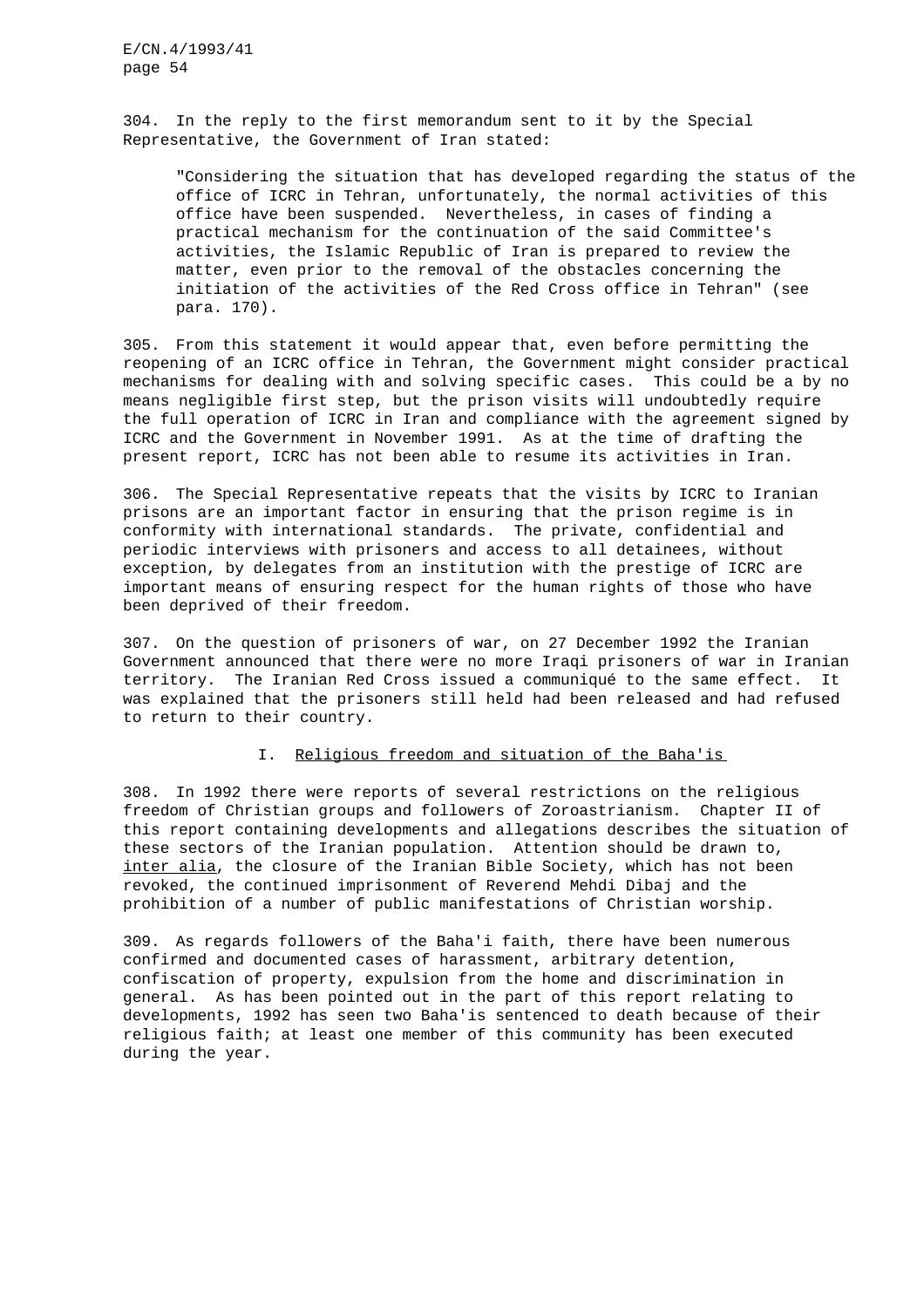310. After the cut-off date for the receipt of information and after completion of the relevant memoranda, reliable information was obtained about a circular issued by the Supreme Revolutionary Cultural Council on 25 February 1991 about the Baha'is. The main guidelines contained in the circular, established in order to inform all authorities about the policy to be followed concerning practitioners of the Baha'i faith, are set out below:

(a) With regard to the general condition of Baha'is, the following guidelines are hereby adopted: (i) they shall not be expelled from the country without reason; (ii) they shall not be detained, imprisoned or punished without reason; (iii) the Government's treatment of them shall be such that their progress and development shall be blocked;

(b) With regard to their educational and cultural situation, the following directions are hereby adopted: (i) they may be enrolled in schools provided that they do not identify themselves as Baha'is, but they shall if possible be assigned to schools with a strong religious ideology; (ii) when a student is known to be a Baha'i, he shall be expelled from university, either during the admission process or in the course of the academic year; (iii) their political activities, "including espionage", shall be countered by means of the relevant official policies and laws, and their religious activities and teaching shall be confronted by means of other religious activities and teaching, cultural responses and propaganda; (iv) the propaganda institutions, such as the Islamic Propaganda Organization, shall establish special sections to counter the religious activities and teachings of the Baha'is; (v) a plan shall be formulated to combat and destroy the cultural roots which this group has outside the country;

(c) As regards their legal and social position, the following guidelines are hereby adopted: (i) they shall be permitted to lead a modest life similar to that of the population in general; (ii) to the extent that this does not constitute encouragement for them to persist in their status as Baha'is, they shall be allowed the normal means to live like all other Iranian citizens, such as ration books, passports, death certificates and work permits; (iii) employment shall be refused to persons identifying themselves as Baha'is; (iv) they shall also be denied positions of influence, for example in the education sector.

311. The above-mentioned guidelines have some slightly positive elements, in particular when they refer to the general status of this group and the granting of work permits, ration books and passports. But it must be observed that one rule limits all the others, namely, that which provides that the progress and development of the Baha'is shall be blocked. It should also be noted that, pursuant to this rule, university studies are beyond their reach and they are denied access to public office.

## J. Situation of women

312. Women are forbidden to study engineering, agriculture, mining and metallurgy, and they are not allowed to become magistrates. They are excluded from 91 specific fields of study at the university level, from 55 fields in the area of technology and 7 in natural sciences. On the arts side, women have access to only 10 out of 35 fields of study.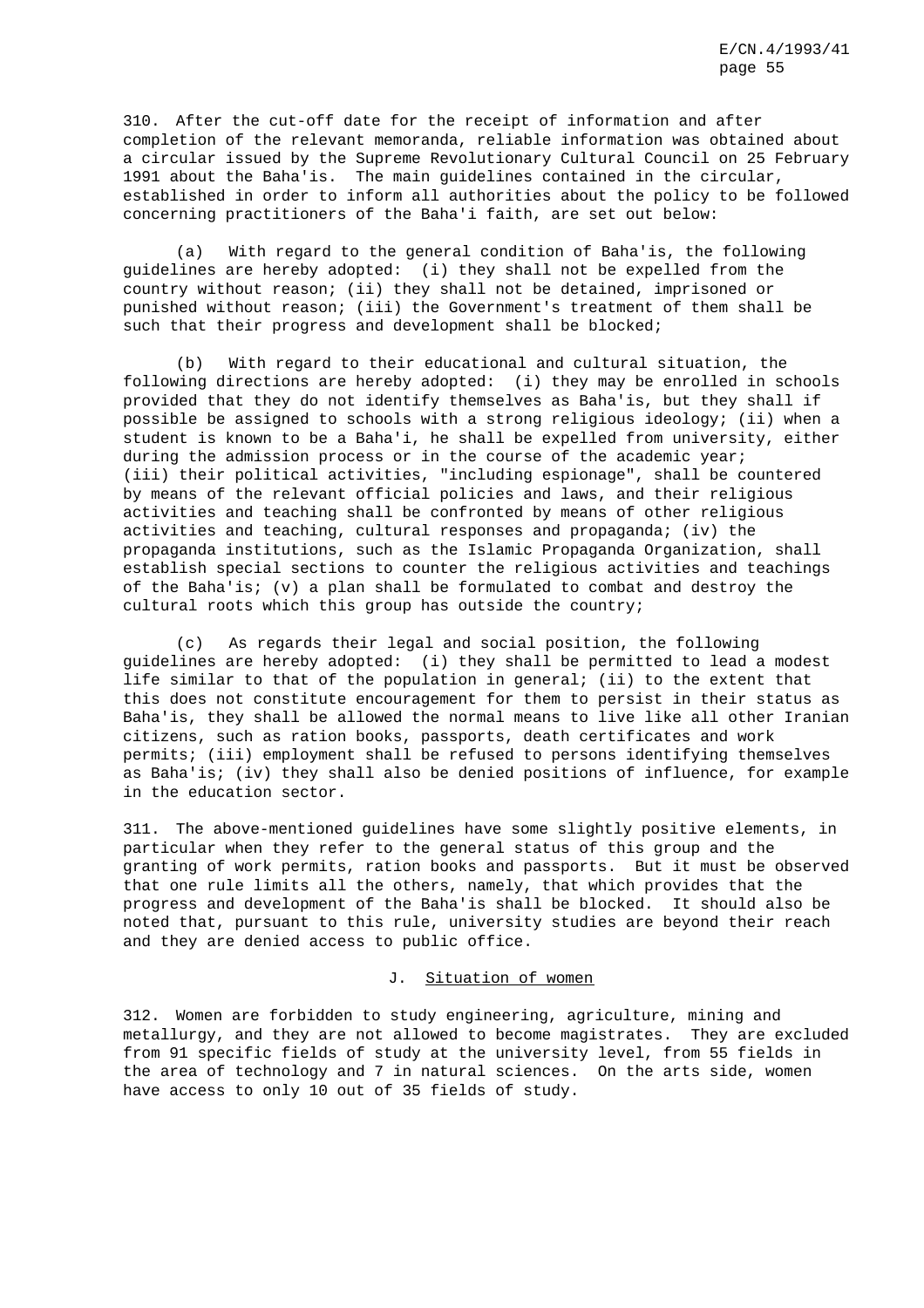313. In order to work and in order to travel abroad, women require the permission of their husbands. If they inherit property, its value is reduced to half of that received by men. In 1992 there have been campaigns for the strict observance of the rules on women's dress. Women have been arrested on charges of not complying with these rules. The arrests took place in the course of searches and checks in public places, but also in private firms and clinics. Many of the women arrested were released after signing a document promising that in future they would comply scrupulously with the rules, but others were given severe punishments, including flogging.

#### K. Clemency measures

314. In April 108 persons were amnestied, including 8 signatories of the Charter out of the 90 who were members of the Freedom Movement. In July and September it was announced that amnesties had been granted to about 3,000 prisoners. Some had their sentences reduced and others were released. This amnesty included 53 members of the clergy. On 15 December 1991, it was announced that 76 women had had their penalties reduced or had been released.

### L. The problem of the refugees

315. In 1992, numerous Afghan refugees returned to their country, mainly those from provinces bordering Iran. Some 1,500 to 2,000 refugees are still returning to their country every day, with the assistance of the Office of the United Nations High Commissioner for Refugees (UNHCR).

316. A seminar held in Tehran from 20 to 23 July 1992, with the participation of UNHCR and numerous international NGOs, provided an opportunity of studying the refugee problem in depth. It was apparent that the NGOs had little information on the serious problem which has confronted Iran as a result of the massive influx of refugees not only from Afghanistan but also from Iraq, most of the latter being Kurds and Shi'ite Muslims. In resolutions the participants decided that that seminar should have a follow-up and not remain a one-off event.

317. The task of repatriating 2.1 million persons is gigantic, and the refugees need assistance in order to resettle in their country of origin. The Afghan refugees have not been concentrated in camps but have lived freely in the country and have earned their living by working mainly in the construction sector. The Islamic Republic of Iran has responded positively to the problem created by the refugees from neighbouring countries.

### IV. CONCLUSIONS

318. The Government of the Islamic Republic of Iran has emphasized that, in its opinion, there has been an improvement with regard to enjoyment of, and respect for, human rights within the international guidelines and has attributed the main problem in this area to the differences of interpretation of the international standards and to problems of cultural distances and differences which give rise to differing evaluations of the same facts.

319. On the question of the structure and organization of the systems for supervision of compliance with the international human rights instruments, the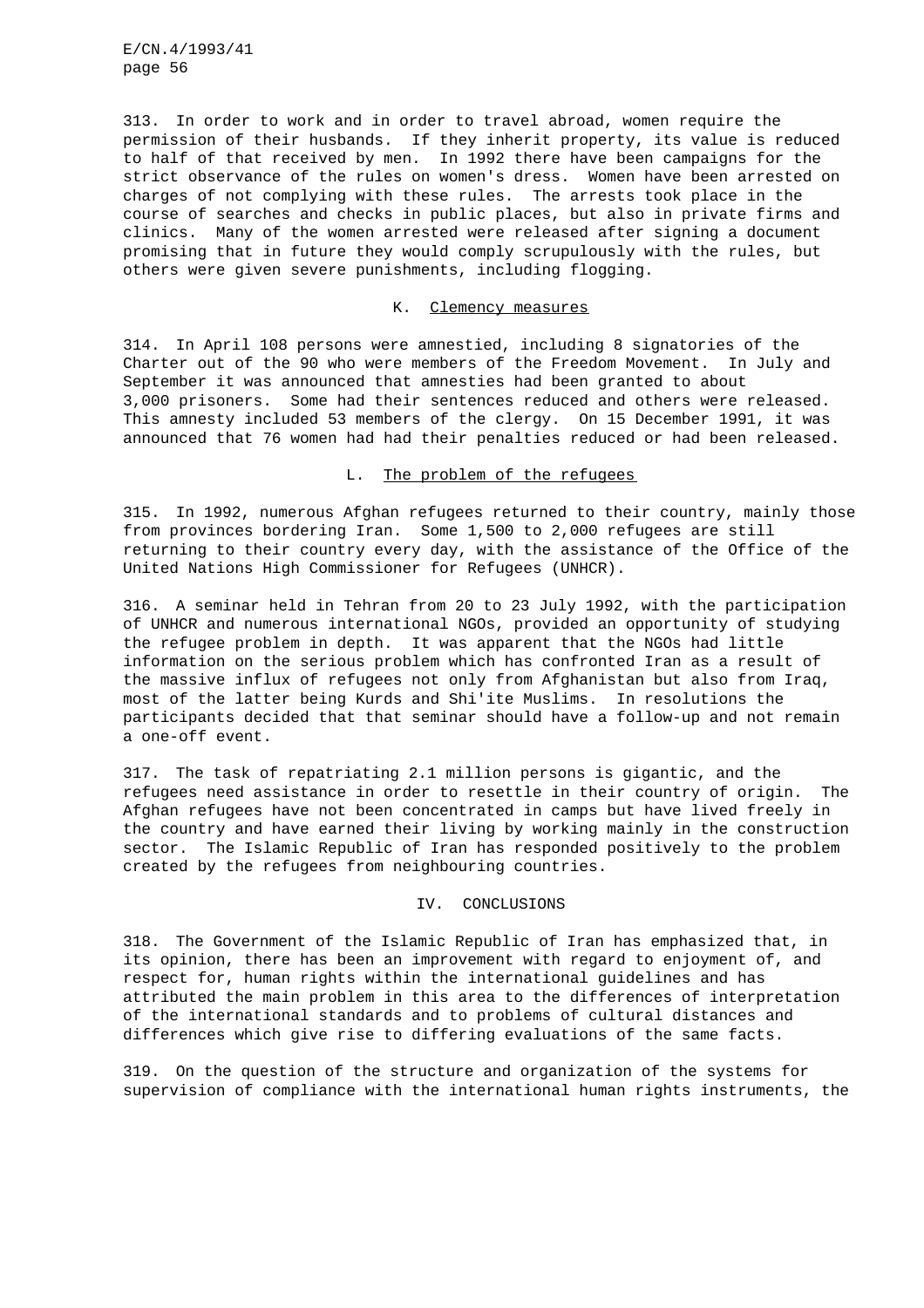Special Representative again feels obliged to point out that regional and national developments must be fully consistent, and maintain continuity, with the system lawfully established by the United Nations, and that no such development is admissible if it runs counter to, or deviates from the international order. In the event of such a discrepancy, the regional and national systems must conform to the international system.

320. In conformity with the international instruments in force to which it is a party, the Government of the Islamic Republic of Iran is obliged to bring its legal system, and in particular its judicial and prison system, into line with the international standards which it has endorsed and ratified and which are accordingly binding on it with its full consent. The international system of protection and promotion of human rights is not imposed on any country from without, by dint of forces alien to the State will. On the contrary, it is a negotiated and agreed system, both in its general precepts, and in applications of those precepts.

321. United Nations supervision is based on the Charter, to which the Member States have given their consent, and on developments of the Charter, which the Member States have also accepted. Anything which States consider should be the subject of international legal reform should be taken up through the procedures established within the international organizations.

322. On the specific question of the current situation of human rights in Iran, it should be mentioned that: there is continued uncertainty about the official reaction to dissidence; self-censorship is widespread in the media; several guarantees of due process are still merely the letter of the law or the subject of proposed legislation; the right of free association has been denied, with the express banning of the Freedom Movement; the International Committee of the Red Cross continues to be prevented from performing its function in the prisons; the restrictions on non-Islamic religious groups are manifold; and the situation of women leaves much to be desired.

323. Furthermore, with regard to the right to life, the number of judicial executions continues greatly to exceed the very restrictive terms of the International Covenant on Civil and Political Rights and there have been cases of torture and cruel, inhuman or degrading treatment or punishment. The guarantees of due process and legal defence by means of a qualified lawyer are not complied with in trials before the Islamic revolutionary courts; this is serious and irreversible when these trials result in the defendants being sentenced to death or amputation.

324. International supervision is contributing, albeit sometimes in limited terms and to a relatively modest extent, to the protection of human rights in the country under supervision. Inherent in the foregoing conclusions is the implication that, in the opinion of the Special Representative, international supervision of the situation of fundamental rights and fundamental freedoms in the Islamic Republic of Iran should be continued.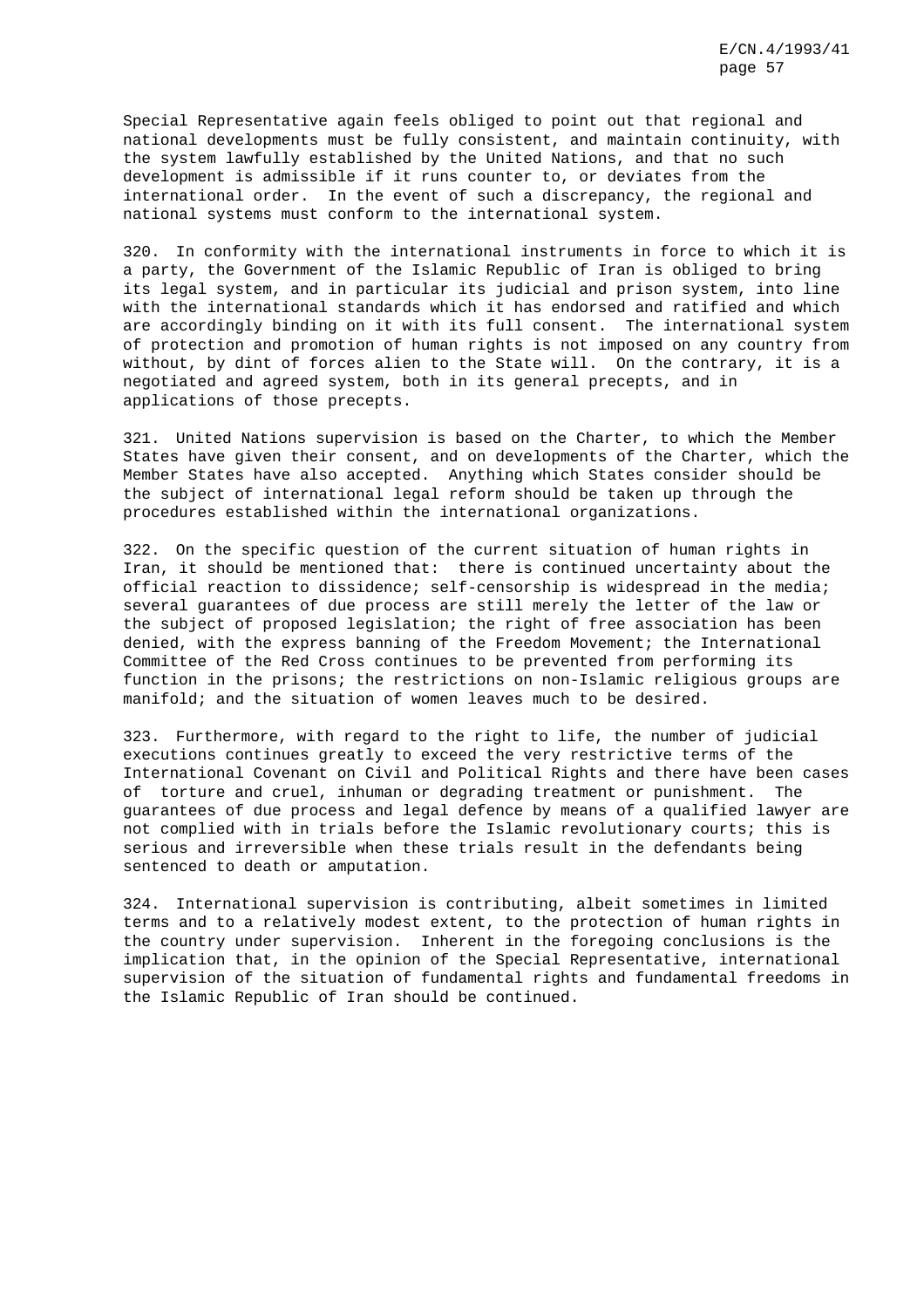#### V. RECOMMENDATIONS

325. In accordance with the conclusions reached above, an urgent appeal should be made to the Iranian Government to implement fully, consistently and without exception the international standards in force in the area of human rights and fundamental freedoms.

326. Particular emphasis should be placed on the urgent need drastically to reduce the number of executions, and to ensure that the few death sentences handed down in the future are the result of trials in which the guarantees of due process of law have been scrupulously, verifiably and publicly applied.

327. An urgent appeal should be made to the Iranian authorities to implement the agreement concluded with ICRC in November 1991 concerning the visiting of prisons and prisoners without distinctions between ordinary offences and political offences.

328. Recognizing that the Government of the Islamic Republic of Iran has responded to several of the allegations that have been communicated to it, it should be asked to resume a policy of full cooperation with the Commission on Human Rights and, in particular, the Commission's Special Representative.

329. It should be stated that the Special Representative's three visits to Iran have helped to give a clearer picture of the situation prevailing in the country with regard to human rights. Now that over a year has elapsed since the most recent visit, a fourth visit would appear advisable.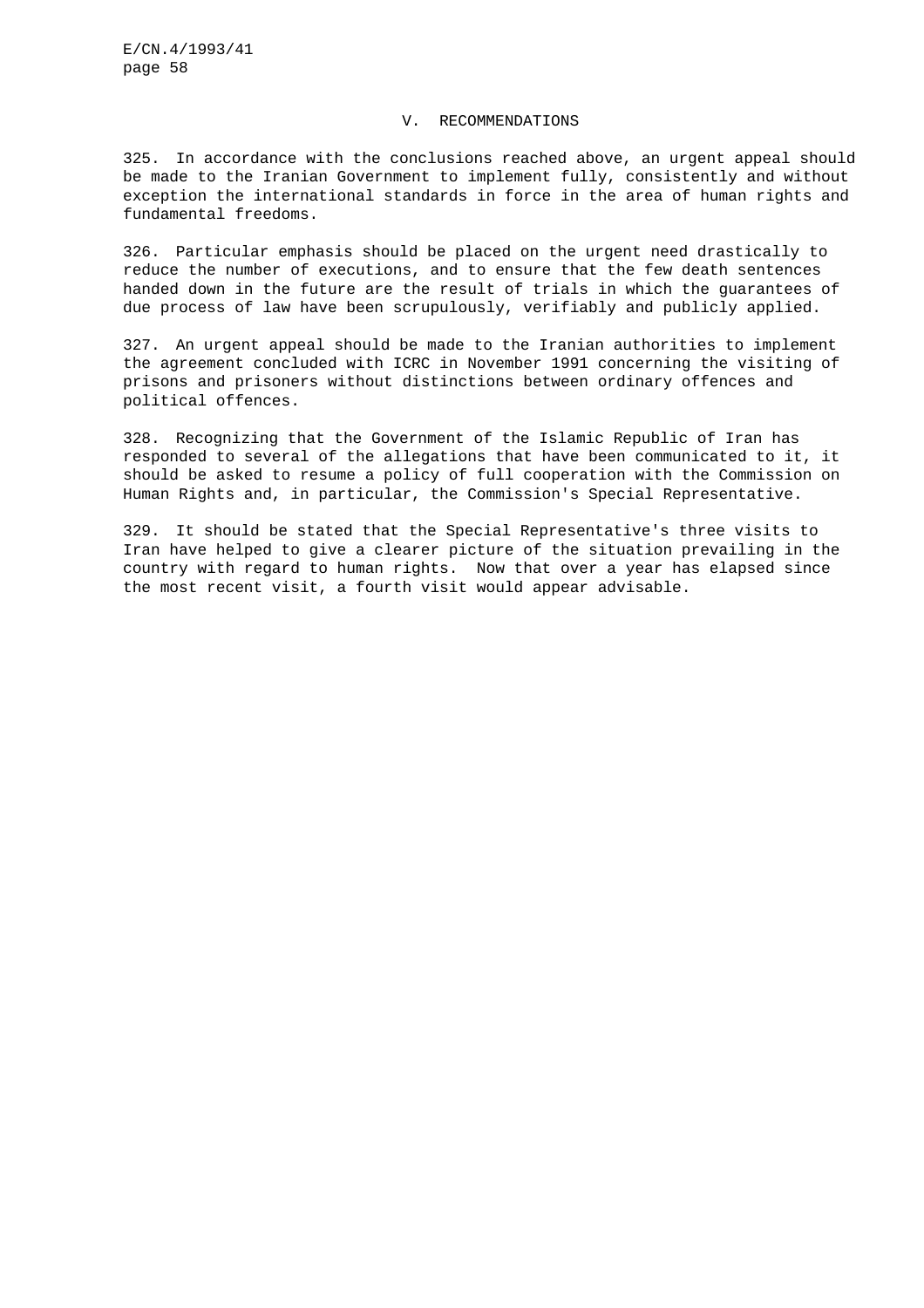#### Annex I

## LIST OF PRISONERS PRESENTED TO THE GOVERNMENT OF THE ISLAMIC REPUBLIC OF IRAN BY THE SPECIAL REPRESENTATIVE IN A MEMORANDUM DATED 25 SEPTEMBER 1992

The Special Representative requests information from the Government regarding the situation of the following prisoners:

1. Ms. Mona Abdi, 29 years old, is being held in Ahwaz prison serving a life sentence. She was arrested in 1981 reportedly for possession of opposition newspapers and convicted on political charges.

2. Mr. Souhrab Afhadi, born in 1971, was reportedly arrested in 1986 on charges of distributing opposition leaflets. He is held in Ghasr prison.

3. Mr. Mohammad-Reza Afshari-Rad, 27 years old, single, is being held in the prison of Zanjan on political charges. He was arrested on 30 September 1991.

4. Mr. Morteza Afshari-Rad, married with two children, is being held in the prison of Zanjan. He was arrested on 7 October 1991.

5. Mr. Faramarz Ahmadian was reportedly arrested on political charges. The place of detention is unknown.

6. Mr. Reham Bahram Ahmed, 33 years old, a citizen of Iraq, son of Bahram A. Suleiman, was reportedly captured by Iranian soldiers on 27 July 1981 and held as a prisoner of war in Dawoodiya Military Camp in Tehran (Red Cross file No. 4355).

7. Mr. Moharramali Akhshi, married with four children, is being held in the prison of Zanjan on political charges. He was arrested on 7 October 1991.

8. Ms. Shahrbanu Akhshi, wife of Moharramali Akhshi, is being held in the prison of Zanjan on political charges. She was arrested on 30 September 1991.

9. Mr. Hooshang Amjadi, who is being held in Evin prison in Tehran, was convicted on charges of espionage for a foreign country. He is reportedly in his fifties, is a landowner, and was arrested in September 1988. He spent over a year in incommunicado detention, sometimes under torture. Family visits were reportedly permitted at the end of 1989; after that he was forced to confess. His trial took place before an Islamic Revolutionary Court in Evin prison in March 1990. Throughout his imprisonment he was not represented by a defence lawyer.

10. Ms. Farzaneh Amouyi, aged 32, has been in detention since 1981. She is reported to have had a mental breakdown in 1986, apparently as a result of long-term torture, including sexual abuse, and to be suffering from severe mental illness. She was allegedly beaten as a punishment for behaviour due to her illness, such as refusing to eat, wash or look after herself. She is held in Evin prison on charges of having been affiliated with a banned left-wing party and of having expressed, non-violently, her political beliefs.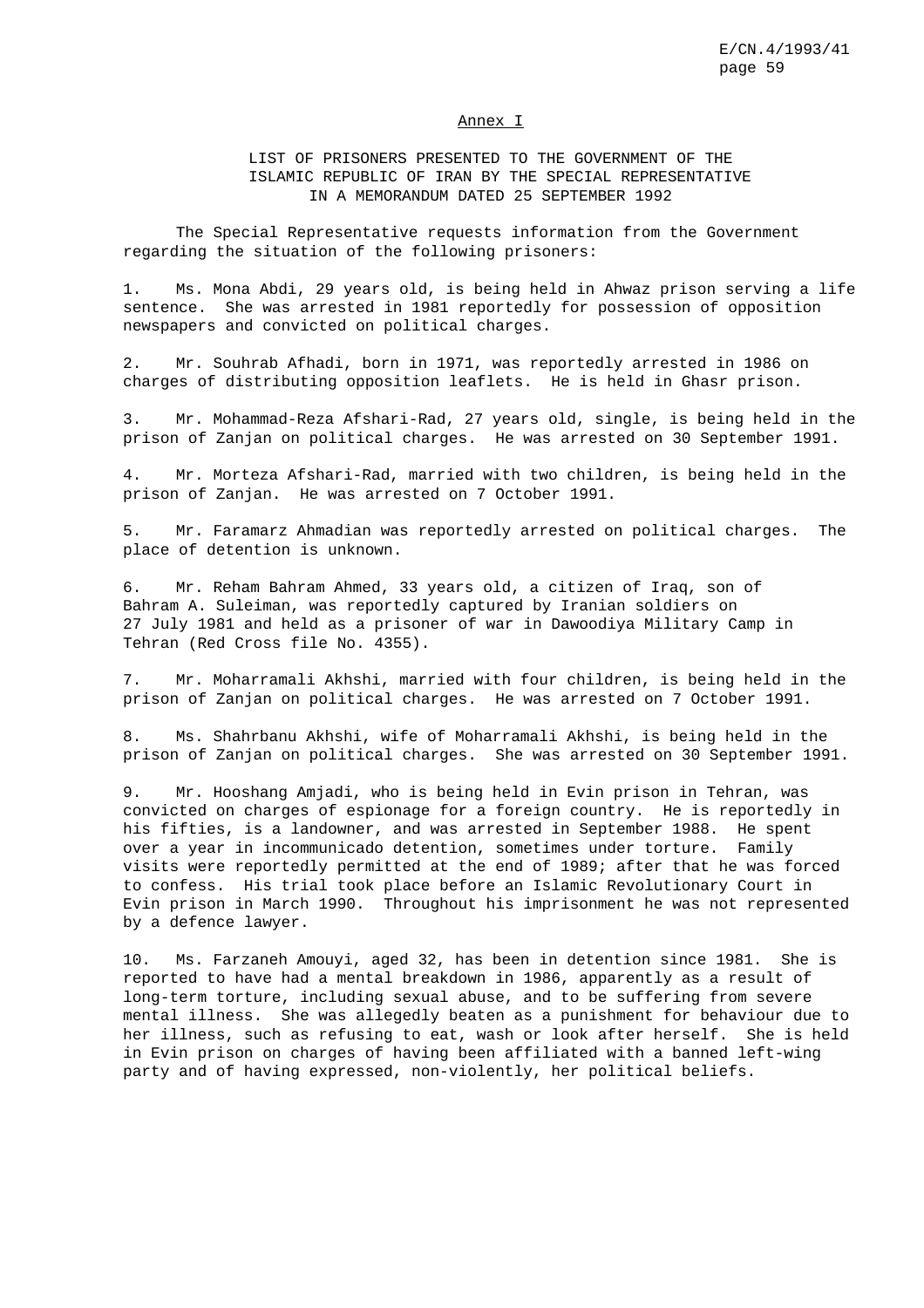11. Dr. Assadi was reportedly arrested on political charges and is being held in Evin prison in Tehran.

12. Mr. Davoud Azizy was arrested in 1981 on political charges and is reportedly being held in Ardebil prison.

13. Mr. Yagoub Bahramy, born on 14 October 1949, technician, was arrested on 17 June 1984 and sentenced in July 1984 to 12 years' imprisonment on political charges. He is reportedly in Ghasr prison in Tehran.

14. Mr. Mohammad Rahim Bakhtiari, 41 years old, married with three children, is being held in Evin prison in Tehran on political charges. He was arrested on 23 September 1991.

15. Mr. Nasser Barariy was reportedly arrested on political charges. His place of detention is unknown.

16. Mr. Farzad Barati is said to be held in Evin prison in Tehran on political charges.

17. Mr. Ibrahim Pasha or Basha, a citizen of Ghana, is being held in Evin prison in Tehran in the same section in which are held several Iraqi prisoners of war.

18. Mr. Mohammad Hassan Bassidji was reportedly arrested in August 1988. His place of detention and current situation are unknown.

19. Mr. Mohammad Mohssen Bassidji was reportedly arrested in August 1988. His place of detention and current situation are unknown.

20. Mr. Ahmad Bastan was reportedly arrested on political charges and is being held in Evin prison in Tehran.

21. Ms. Akram Beiromwand is being held in Evin prison in Tehran on charges of having been affiliated with a banned left-wing party and of having expressed, non-violently, her political beliefs.

22. Mr. Baghir Borzui is said to be held in Evin prison in Tehran on political charges.

23. Mr. Haji Dalanpour, 61 years old, born in Rezaieh, is being held in Evin prison in Tehran. He was arrested in July 1989.

24. Mr. Hossein Dashtgerd, 59 years old, married with five children, is being held in Evin prison in Tehran on political charges. He was arrested on 29 September 1991.

25. Mr. Mehdi Dibaj, a former Muslim and now a Christian pastor and Church leader, has reportedly been in prison for more than six years.

26. Mr. Nahid Dorudiahi is reportedly held in Evin prison. He was sentenced to 12 years' imprisonment on political charges.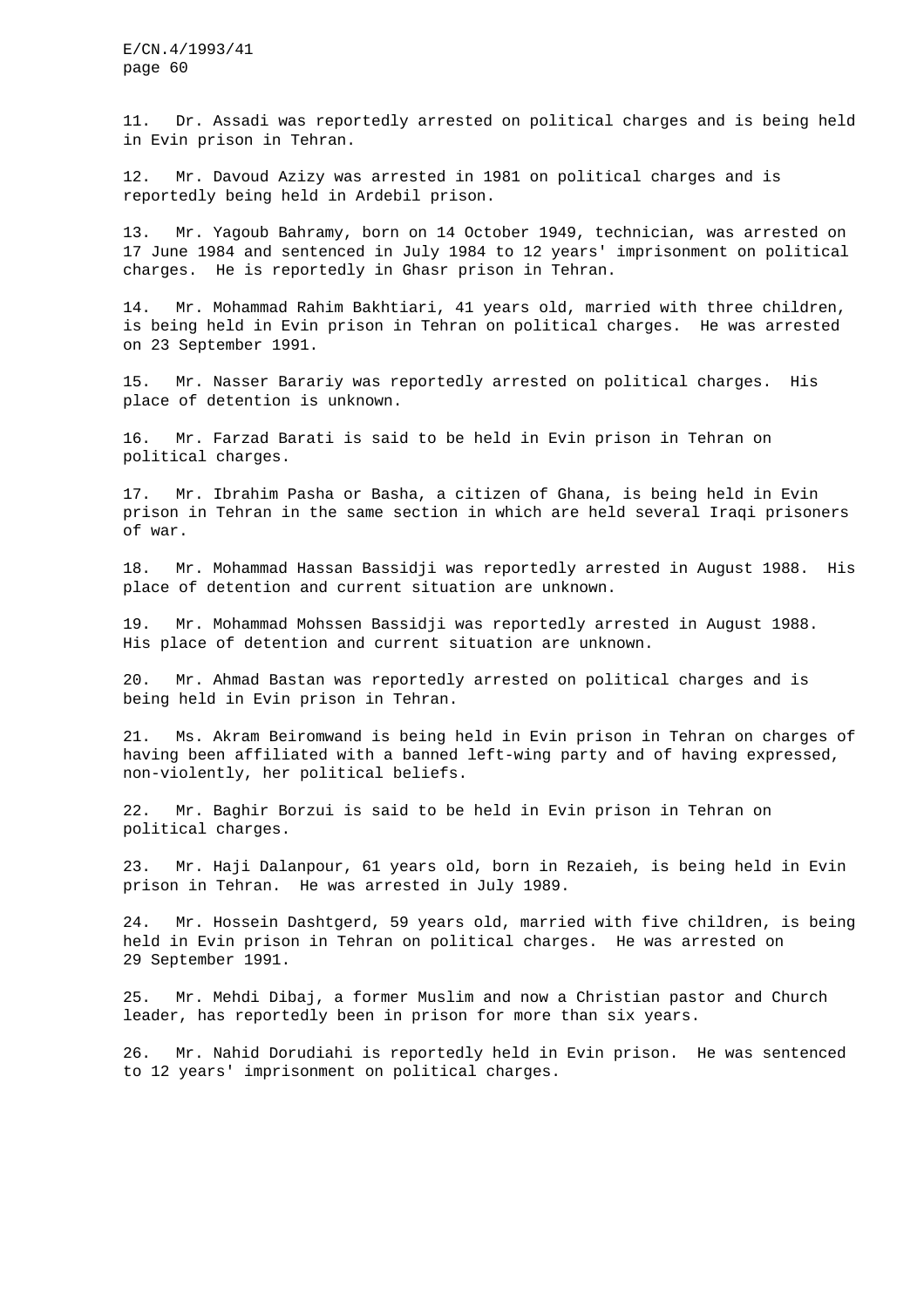27. Mr. Djavad Ebrahimi, sentenced to 13 years' imprisonment on political charges, is being held in Ghazal Hasar prison. He is reportedly suffering from skin and eye infections and kidney disease.

28. Mr. Amir Entezam, former Vice-Prime Minister of the first provisional Government of the Islamic Republic of Iran, who was visited by the Special Representative in December 1991, is being held in section 4, unit 325, of Evin prison in Tehran, convicted on charges of espionage for a foreign country and on political charges, after a summary trial in which he was not represented by a lawyer and during which some witnesses called in his defence were arrested. He has reportedly lost 40 per cent of his hearing and suffers from a disease of the pelvis, eye and prostate illnesses, a stomach ulcer and skin irritation. He is without adequate medical treatment and food. He has reportedly no right to receive visits and has spent 550 days in solitary confinement.

29. Ms. Fatemeh Eshraghi is being held in Evin prison in Tehran on charges of having been affiliated with a banned left-wing party and of having expressed, non-violently, her political beliefs.

30. Ms. Nayer Kharaktchi Fard, 18 years old, is said to be held in Evin prison in Tehran (file No. 59007-69). She was reportedly sentenced on political charges in 1991 to five years' imprisonment, of which she must spend four years in solitary confinement.

31. Ms. Zoya Fardbar is being held in Evin prison in Tehran on charges of having been affiliated with a banned left-wing party and of having expressed, non-violently, her political beliefs.

32. Mr. Naser Farokhnia is a former captain who reportedly displayed courageous behaviour during the Iraq-Iran war. He was reportedly arrested in 1988 on charges of collaborating with his brother who allegedly was accused of spying for a foreign country. He is said to be held in Dejban prison in Jamshidabad.

33. Mr. Vazir Fathi is being held in Evin prison in Tehran. It was reported that one condition of his release is that he publicly denounces and recants his political beliefs.

34. Ms. Firouzeh Fayaz is being held in Evin prison in Tehran on charges of having been affiliated with a banned left-wing party and of having expressed, non-violently, her political beliefs.

35. Ms. Zahra Felahati was reportedly sentenced to 38 years' imprisonment. Her current situation and place of detention are unknown.

36. Mr. Navabali Ghaemmaghami is being held in Ghomm prison on political charges. His current situation is unknown.

37. Ms. Zeinab Ghanavati is being held in Evin prison in Tehran on charges of having been affiliated with a banned left-wing party and of having expressed, non-violently, her political beliefs.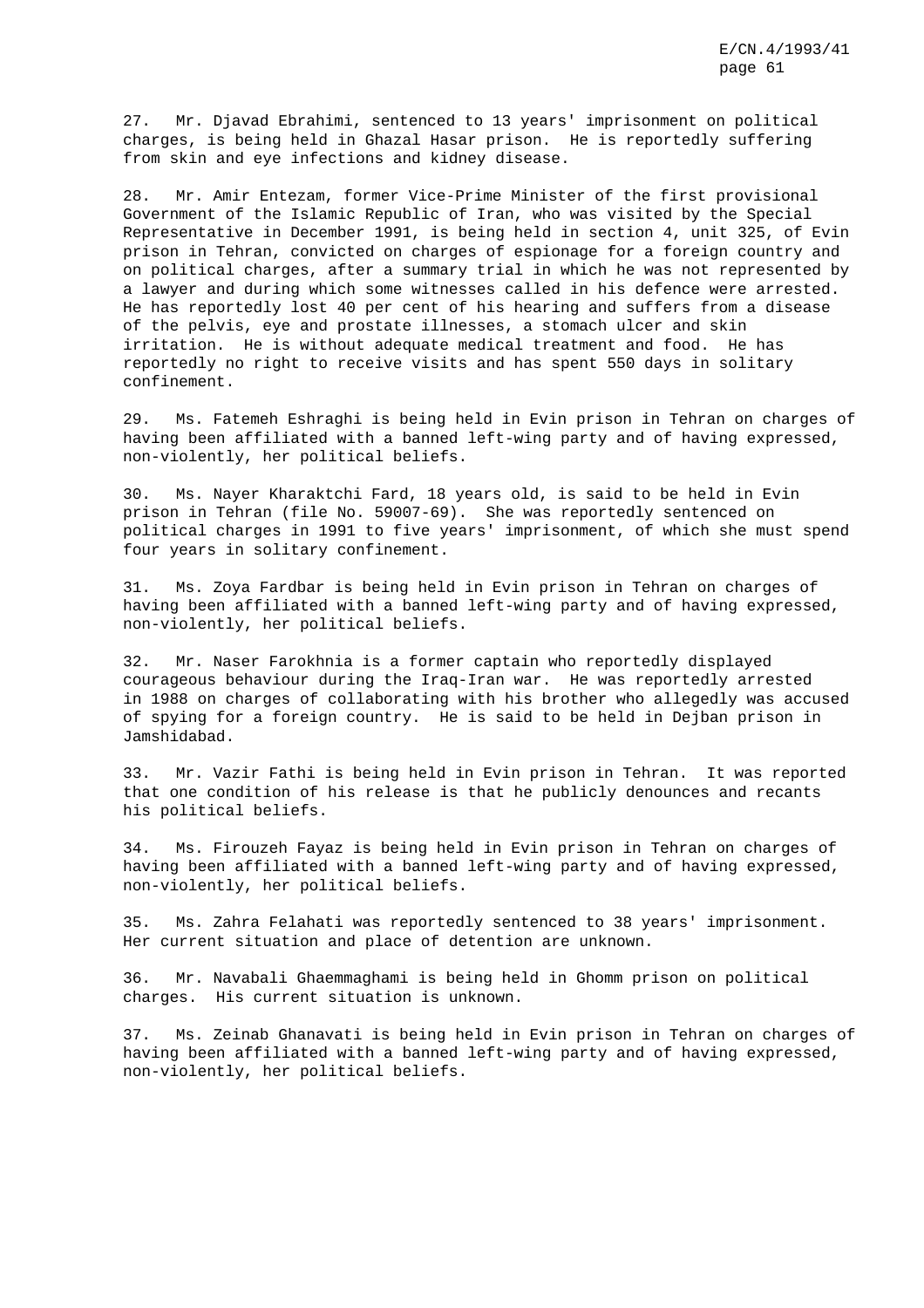38. Ms. Narges Ghanbari, 34 years old, is a school teacher who is said to be held in Masjed Soleiman prison. She was reportedly arrested in 1981 and sentenced to life imprisonment for her part in political demonstrations.

39. Mr. Jafarpour was reportedly arrested on political charges and is being held in Evin prison in Tehran.

40. Mr. Kyanoosh Hakeamy, a former captain in the Iranian navy, was allegedly convicted on charges of espionage for a foreign country. His current situation and place of detention are unknown.

41. Mr. Kourosh Jalili is being held in Evin prison in Tehran on political charges. He was arrested in 1990.

42. Mr. Farhad Javian, 25 years old, married, is being held in Evin prison in Tehran on political charges. He was arrested on 30 September 1991.

43. Mr. Amir Houshang Kamrani, a teacher from the town of Jiroft, Kerman province, was arrested in February 1984 and sentenced to 30 years' imprisonment. It was reported that since 1988 he has had no right to receive visits. He is being held in the Guard's prison of Kerman.

44. Ms. Mehrnaz Kamrouz-e-Khodayar is being held in Evin prison in Tehran on charges of having been affiliated with a banned left-wing party and of having expressed, non-violently, her political beliefs.

45. Mr. Khalid Ali Karimi was arrested on political charges. His current situation and place of detention are unknown.

46. Ms. Nahid Khodajou is being held in Evin prison in Tehran on charges of having been affiliated with a banned left-wing party and of having expressed, non-violently, her political beliefs.

47. Mr. Monir Khoroshani-Baradaran was reportedly arrested on political charges and is being held in Evin prison in Tehran.

48. Mr. Ahmad Khosrovi was reportedly arrested on political charges. His current situation and place of detention are unknown.

49. Mr. Mahmoud Mottahedine is said to have been held for up to 12 years in Evin prison in Tehran for his part in the so-called Forgan organization.

50. Mr. Mansour Moussavi, former employee of the Iranian Ministry of Roads, is being held in the prison of Zanjan on political charges. He was arrested on 9 October 1991.

51. Mr. Davoud Mozafar was reportedly arrested on political charges and is being held in Evin prison in Tehran.

52. Mr. Hossain Naftian was arrested in 1987 and sentenced to five years' imprisonment on political charges. He is reportedly in Evin prison in Tehran.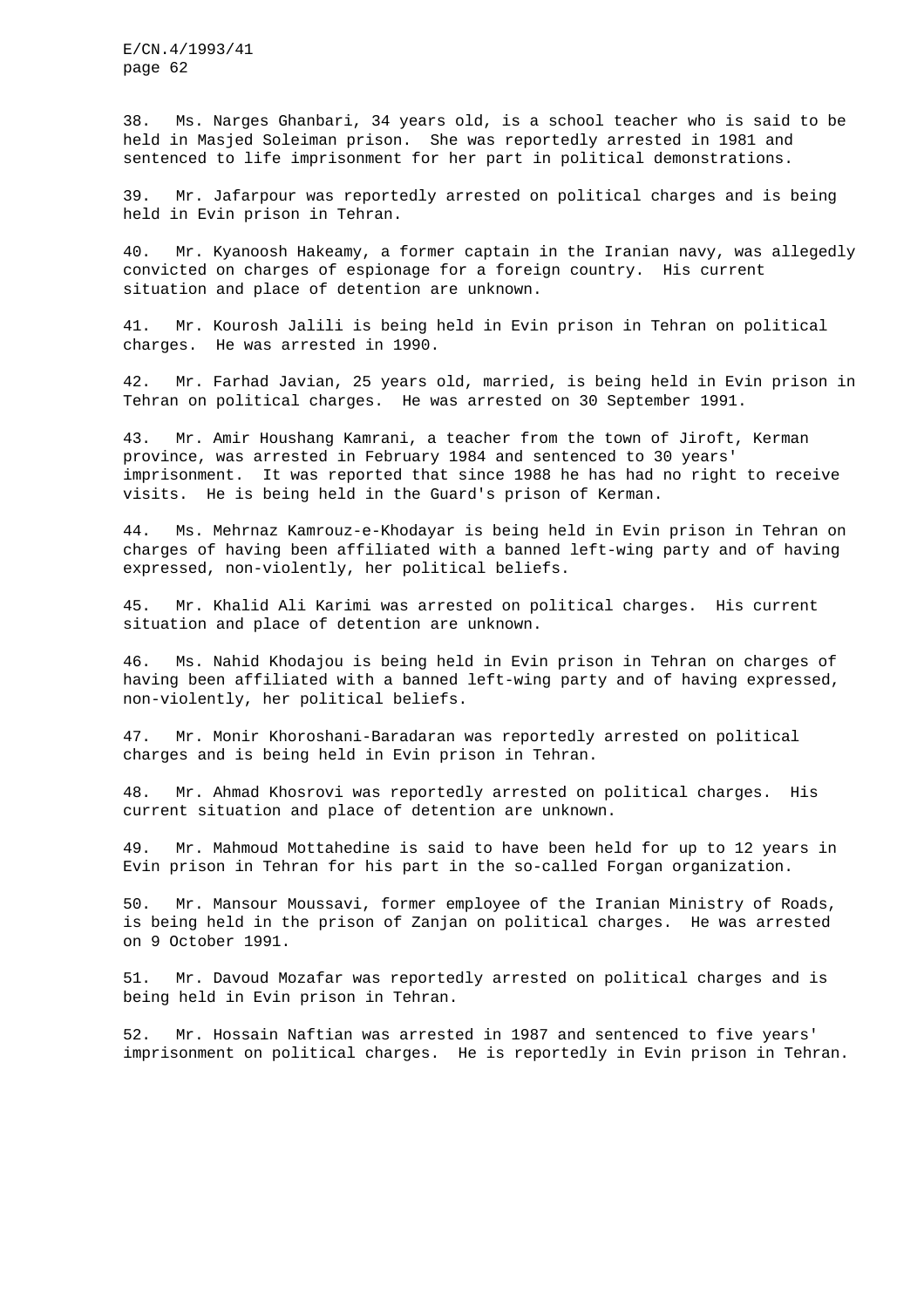53. Mr. Norouz Naghizadeh was reportedly arrested on political charges and is being held in Evin prison in Tehran.

54. Mr. Freidon Najafi, 32 years old, is reportedly being held in Gohardasht prison on political charges.

55. Mr. Homanon Najafi, 35 years old, was arrested in 1989 and is reportedly being held in Gohardasht prison on political charges.

56. Mr. Djalil Nazemi, born in 1964, was arrested on 17 January 1984 on political charges. His place of detention and current situation are unknown.

57. Mr. Ebrahim Nebahat is said to be held in the prison of Tabriz on political charges.

58. Ms. Nasrin Nodinian is being held in Evin prison in Tehran on charges of having been affiliated with a banned left-wing party and of having expressed, non-violently, her political beliefs.

59. Mr. Hussein Noparvar is being held in Evin prison in Tehran. He was sentenced on political charges and his release was scheduled for July 1991. However, he continues to be held in prison; reportedly because one condition of his release is that he publicly denounce his past political activities.

60. Mr. Reza Pajonhesh, former technician at Joshmanodelleh Hospital in Tehran, is being held in the prison of Zanjan. He was arrested on 9 October 1991.

61. Mr. Aref Paki, born in Rezaieh, 51 years old, is being held in Evin prison in Tehran on political charges. He was arrested in November 1989.

62. Mr. Rouhollah Partieli, 57 years old, married with five children, is being held in Evin prison in Tehran on political charges. He was arrested on 30 September 1991.

63. Mr. Hussein Parvazeh, a native of Ney, Farivan, is said to be held in Evin prison in Tehran on political charges.

64. Mr. Mojahed Khiroulah Rahimy, born in 1964 in Ardebil, was arrested in 1982 on political charges and sentenced to 15 years' imprisonment. He is reportedly being held in Evin prison in Tehran.

65. Mr. Mohammad Taghi Rahimpour was reportedly arrested because he did not give information as to the whereabouts of his wife (Ms. Zahra Nouri). He was an assistant lieutenant in the Iranian Army. His current situation and place of detention are unknown.

66. Mr. Mehrdad Razaghi is said to be held in Evin prison in Tehran on political charges.

67. Mr. Mohammad Aminal Reaya was reportedly arrested on political charges and is being held in Evin prison in Tehran.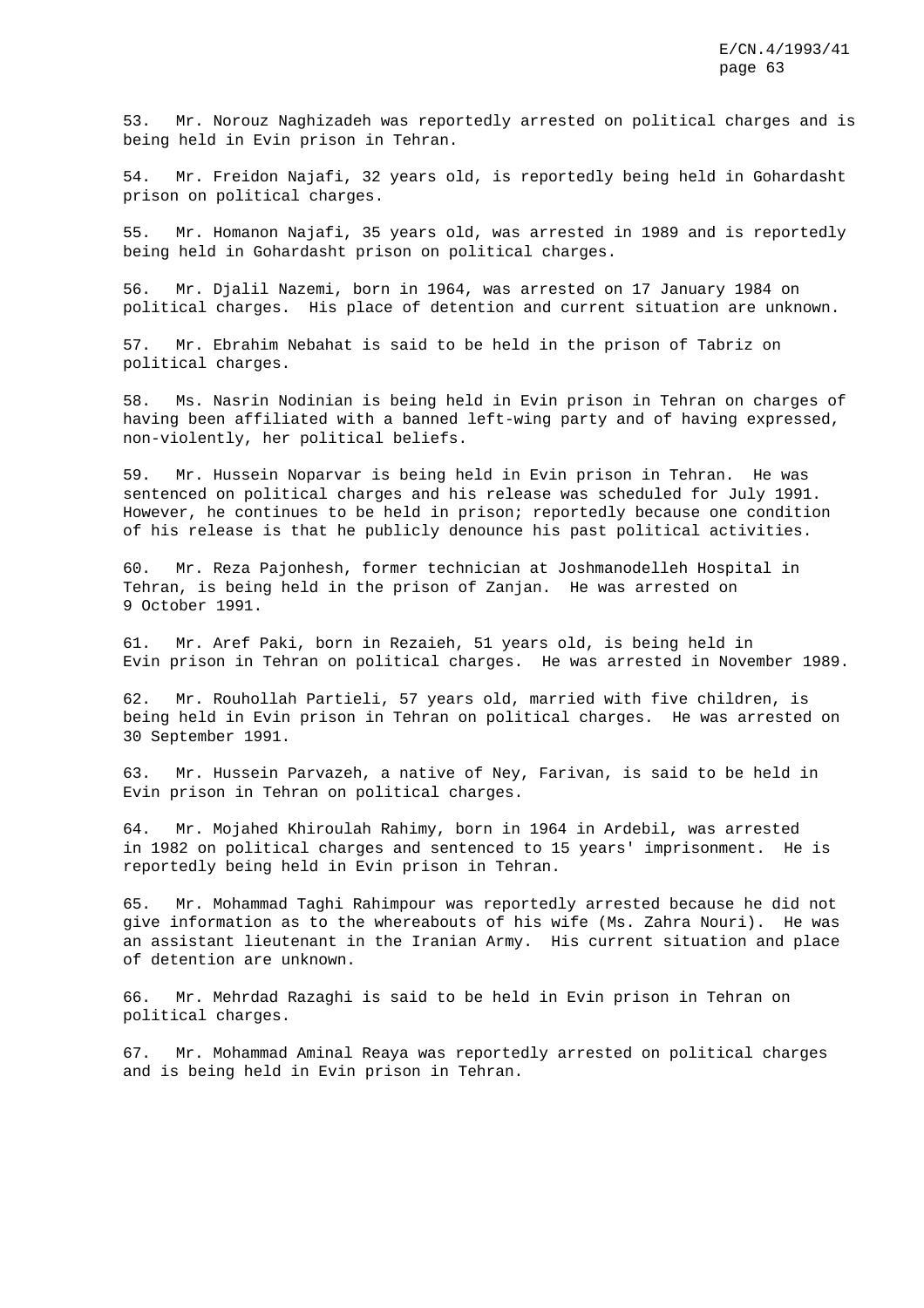68. Mr. Ali Reza Sadeghi, 28 years old, was arrested in 1988 on political charges and is reportedly being held in Ardebil prison.

69. Mr. Adel Saiidi is said to be held in the prison of the city of Oroomieh on political charges. He was arrested in 1981.

70. Mr. Mostafa Salehyar, born in December 1967, was arrested in 1987 and sentenced to six years' imprisonment on political charges. He is in Evin prison in Tehran.

71. Ms. Shahin Samii is being held in Evin prison in Tehran on charges of having been affiliated with a banned left-wing party and of having expressed, non-violently, her political beliefs. She was arrested in 1981 and sentenced to 15 years' imprisonment.

72. Mr. Mohammad Sekhavatmand, 41 years old, born in Tabriz is being held in Evin prison in Tehran on political charges. He was arrested in October 1989.

73. Ms. Maryambanou Sepehri-Rahnema was arrested in 1983, tried and sentenced to life imprisonment. She is reportedly being held in Evin prison in Tehran on charges of having been affiliated with a banned left-wing party and of having expressed, non-violently, her political beliefs.

74. Mr. Tofygh Setayeshi, born in Tabriz in 1957 and a former student at Sharif Industrial University in Tehran, was reportedly arrested in 1982 on political charges and is being held in Evin prison in Tehran.

75. Mr. Mansour Shaheri, 33 years old, is being held in Evin prison in Tehran on political charges. He was arrested in 1988 and is reportedly very sick.

76. Mr. Hossein Shetabi, a former captain, was reportedly arrested in 1988 and is said to be held in Evin prison in Tehran on political charges.

77. Mr. Mehdi Khosh Slook, former Director of Nawafram Company, was arrested on political charges. His current situation and place of detention are unknown.

78. Mr. Mehri Khosh Slook is being held in detention on political charges. His current place of detention is unknown.

79. Ms. Farkhondeh Soleimani is being held in Evin prison in Tehran on charges of having been affiliated with a banned left-wing party and of having expressed, non-violently, her political beliefs.

80. Mr. Mansour Taheri, 38 years old, was reportedly arrested in 1986 on political charges and is being held in Khorin prison, near Tehran.

81. Ms. Ashraf Taman is being held in Evin prison in Tehran on charges of having been affiliated with a banned left-wing party and of having expressed, non-violently, her political beliefs.

82. Mr. Jamshid Torabi, 39 years old, a former student at the University of Tehran, is reportedly being held in cell block 6 of the Training Centre of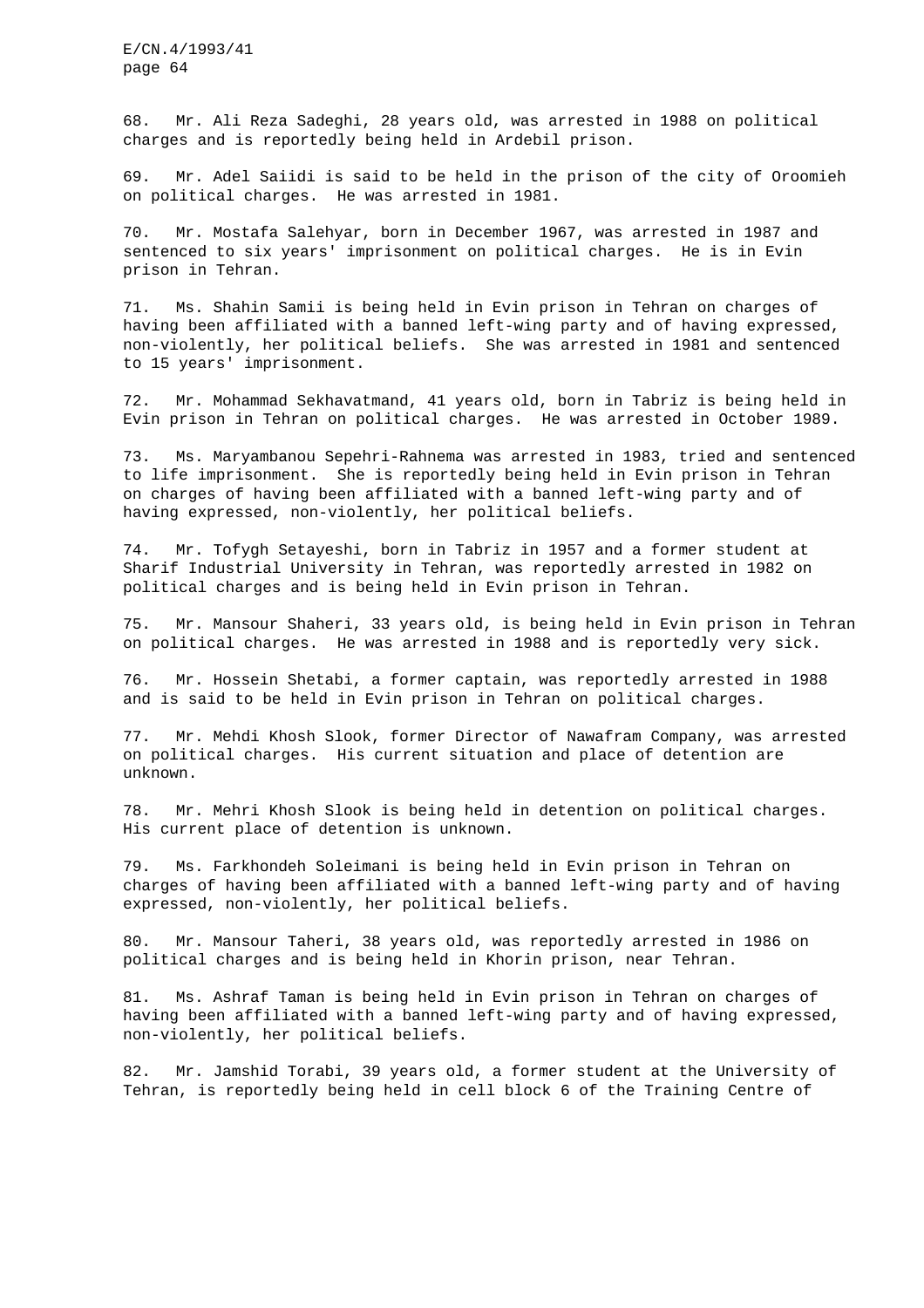Evin prison in Tehran. He was arrested in 1982 and sentenced to 15 to 17 years' imprisonment on political charges, allegedly during a brief trial without the presence of a defence lawyer and during which he was not permitted to call witnesses in his defence.

83. Mr. Haidar Youssef is said to be held in Evin prison in Tehran on political charges.

84. Mr. Abbas Zaboli is said to be held in Evin prison in Tehran on political charges.

85. Mr. Omar Ahmad Zadeh is being held in Evin prison in Tehran on political charges. He was arrested in 1990.

86. Mr. Zamani was reportedly arrested on political charges and is being held in Evin prison in Tehran.

87. Mr. Farideh Mahmood Mohammad Zamani is being held in Evin prison in Tehran on political charges.

88. Mr. Ali Ziaiha is said to be held in Evin prison in Tehran on political charges.

89. Mr. Hassan Zolfaghari was reportedly handed over to the Iranian authorities by the Iraqi opposition group, the so-called Patriotic Union of Kurdistan (PUK), in April 1991, in Ghasr-e Shirin, a town near the border with Iraq. His place of detention is unknown. It is not known whether Mr. Zolfaghari has been charged, tried or sentenced.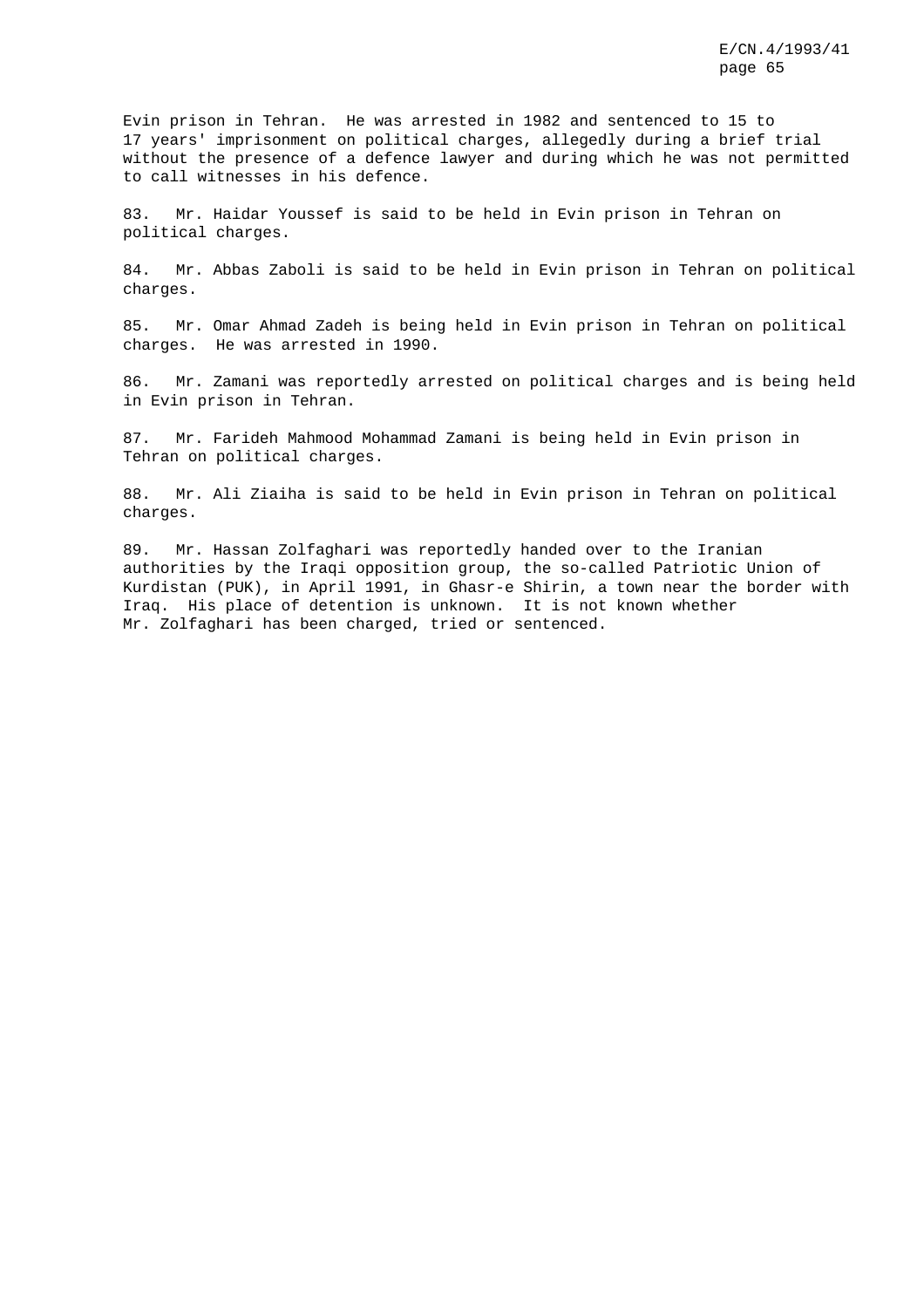#### Annex II

## LETTER FROM MR. AMIR ENTEZAM, FORMER VICE-PRIME MINISTER AND SPOKESMAN OF THE FIRST PROVISIONAL GOVERNMENT OF THE ISLAMIC REPUBLIC OF IRAN, TO THE SPECIAL REPRESENTATIVE OF THE COMMISSION

Referring to the following evidence I hereby charge the Islamic Republic of Iran for crimes and misdeeds committed by this regime during the past 12 years, and ask for this international body's attention, hoping to have the possibility of a retrial in order to defend my most obvious rights and those of my compatriots.

I cite the contraventions of the rights set out in the Universal Declaration of Human Rights and explain further the said violations.

The Iranian Government vowed to abide by the International Covenant on Civil and Political Rights, adopted on 16 December 1966 by the United Nations General Assembly, when this Covenant was put to a vote in the Iranian Parliament on 14 December 1972 (23 Azar A.H. 1351).

During these 12 years, and during the months I have spent in prison, I have been witness to various violations of the aforesaid rights. I have been witness to hundreds of people being tortured and I, myself, have undergone the same treatment, notably:

- Suffering fist punches;
- Solitary confinement for 550 days without any break;
- Deprivation of visits and speech: until today, two and a half years of stay in a 1.5 x 2.65 cell together with 27 people behind closed doors and having 3 toilet visits in 24 hours. One shower in (for 27 people with only 3 showers) (sic);
- Three hours of sleep (stretched) in 24 hours;
- Lack of hygiene, skin irritation (because of sitting still for two years);
- Disease of the pelvis;
- Developing eye and prostate illness. Waiting four years under suffering for prostate and left knee surgery. Suffering from stomach ulcer and other illness without adequate food and treatment until now;
- Hospitalization after six years of waiting under surveillance by six quards - two of whom accompanied me in the surgery hall;
- Having my hair cut with sheep-wool shears in the presence of hundreds of inmates and ridiculing me;
- Cutting my relation with my wife and children until today;